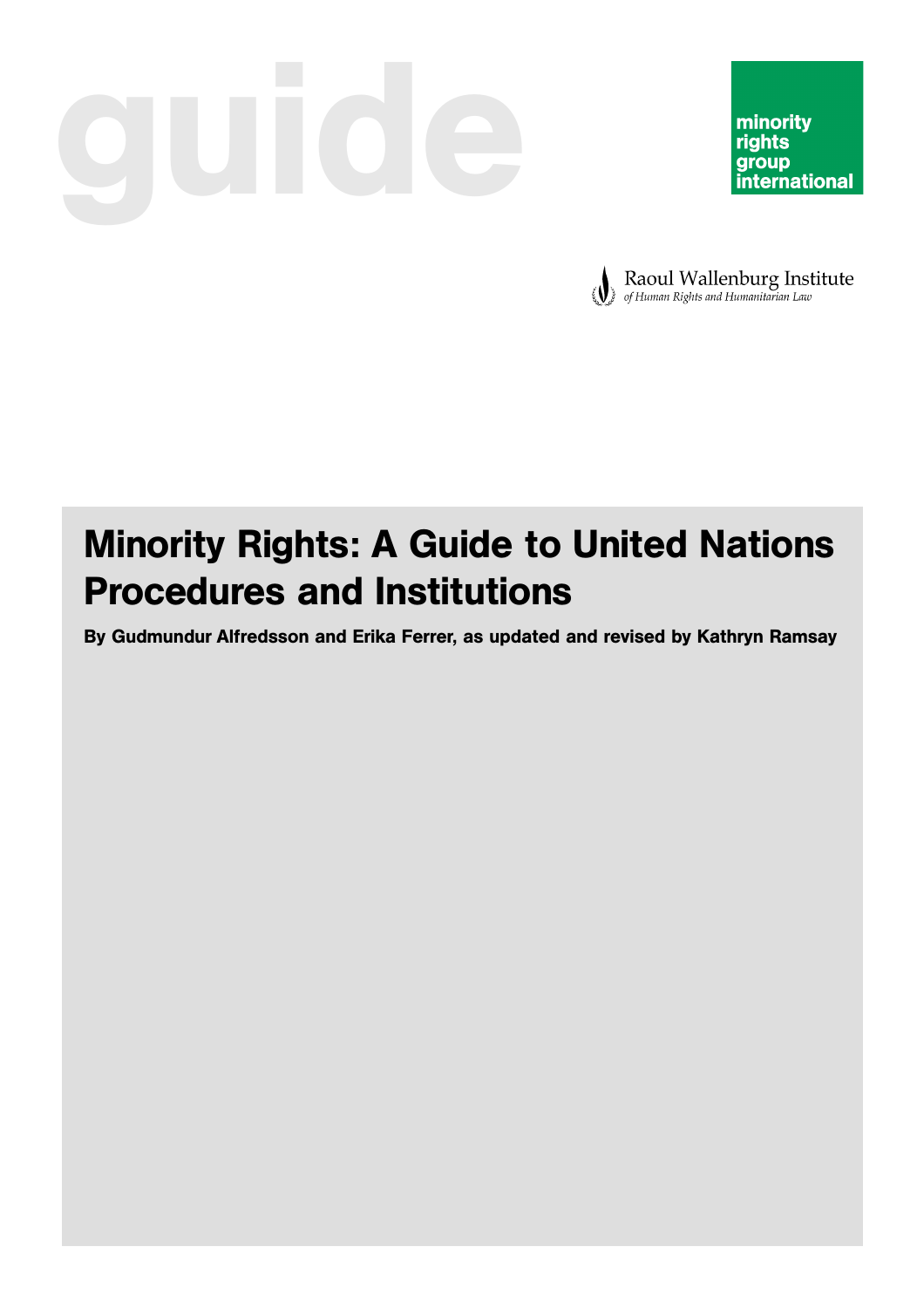#### Acknowledgements

Minority Rights Group International gratefully acknowledges the support of all the organizations and individuals who gave financial and other assistance for this publication, in particular the European Commission (this edition, 2004) and the Human Rights Fund of the UK Foreign and Commonwealth Office (first edition, 1998). Editor: Katrina Payne.

#### Minority Rights Group International

Minority Rights Group International (MRG) is a nongovernmental organization (NGO) working to secure the rights of ethnic, religious and linguistic minorities and indigenous peoples worldwide, and to promote cooperation and understanding between communities. Our activities are focused on international advocacy, training, publishing and outreach. We are guided by the needs expressed by our worldwide partner network of organizations which represent minority and indigenous peoples.

MRG works with over 150 organizations in over 50 countries. Our governing Council, which meets twice a year, has members from 10 different countries. MRG has consultative status with the United Nations Economic and Social Council (ECOSOC), and observer status with the African Commission on Human and Peoples' Rights (ACHPR). MRG is registered as a charity, no. 282305, and a company limited by guarantee in the UK no. 1533957.

#### The Authors

Professor Gudmundur Alfredsson is director of the Raoul Wallenberg Institute of Human Rights and Humanitarian Law, Sweden. Erika Ferrer works with the Swedish Ministry for Foreign Affairs. Kathryn Ramsay works in the international advocacy department of Minority Rights Group International.

#### Raoul Wallenberg Institute of Human Rights and Humanitarian Law

Raoul Wallenberg Institute of Human Rights and Humanitarian Law (RWI) is an independent academic institution dedicated to the promotion of human rights through research, training and education. Established in 1984 at the University of Lund, Sweden, the Institute is currently involved in organizing two Masters Programmes and an interdisciplinary human rights programme at undergraduate level. It is also host to an extensive human rights library, and engaged in various research and publishing activities. The Institute maintains extensive relationships with academic human rights institutions worldwide. In partnership with other organizations, it carries out a wide range of training and capacity-building programmes in the field of human rights in Sweden and other parts of the world.

© Minority Rights Group International and Raoul Wallenberg Institute of Human Rights and Humanitarian Law, 1998 & 2004. All rights reserved.

Material from this publication may be reproduced for teaching or for other non-commercial purposes. No part of it may be reproduced in any form for commercial purposes without the prior express permission of the copyright holders. A CIP catalogue record of this publication is available from the British Library. **ISBN** 1 904584 19 5. This edition published June 2004. Typeset by Kavita Graphics. Minority Rights: A Guide to United Nations Procedures and Institutions is published by MRG and RWI as a contribution to public understanding of the issue which forms its subject. The text and views expressed do not necessarily represent in every detail and in all its aspects the collective view of MRG, RWI, the European Commission, the UK Foreign and Commonwealth Office or the Swedish Ministry for Foreign Affairs.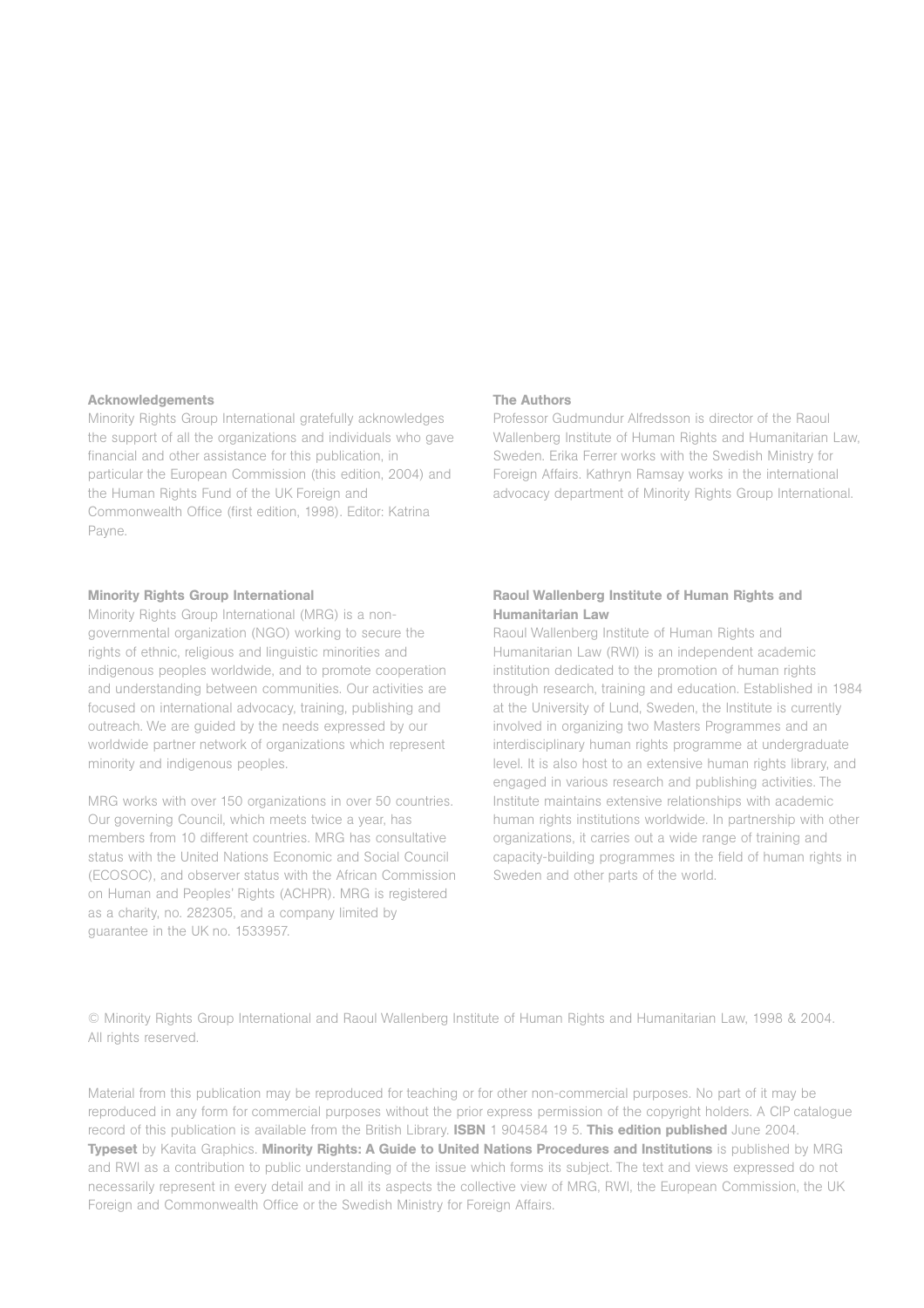# Minority Rights: A Guide to United Nations Procedures and Institutions

By Gudmundur Alfredsson and Erika Ferrer, as updated and revised by Kathryn Ramsay

# **Contents**

|    |                  |                                                                                                                       | $\overline{2}$ |
|----|------------------|-----------------------------------------------------------------------------------------------------------------------|----------------|
| 1. |                  |                                                                                                                       | $\overline{4}$ |
| 2. |                  |                                                                                                                       |                |
| 3. |                  |                                                                                                                       |                |
|    | 3.1              |                                                                                                                       |                |
|    | 3.2              |                                                                                                                       |                |
|    | 3.3              |                                                                                                                       |                |
|    | 3.4              |                                                                                                                       |                |
|    | 3.5              |                                                                                                                       |                |
| 4. |                  |                                                                                                                       |                |
|    | 4.1              |                                                                                                                       |                |
|    | 4.2              | Special procedures 29                                                                                                 |                |
|    | 4.3              | Sub-Commission on the Promotion and Protection of Human Rights 30                                                     |                |
|    | 4.4              |                                                                                                                       |                |
|    | 4.5              |                                                                                                                       |                |
| 5. |                  |                                                                                                                       |                |
|    | 5.1              | International Criminal Courts<br>36                                                                                   |                |
|    | 5.2              |                                                                                                                       |                |
|    | 5.3              |                                                                                                                       |                |
|    | 5.4              |                                                                                                                       |                |
| 6. | <b>Annexes</b>   | <u>28 a de anos de la contrada de la contrada de la contrada de la contrada de la contrada de la contrada de la c</u> |                |
|    | 6.1              |                                                                                                                       |                |
|    | 6.2              |                                                                                                                       |                |
|    | 6.3              |                                                                                                                       |                |
|    | 6.4              | Guidelines for interventions at United Nations meetings _____________ 41                                              |                |
|    | 6.5              | Special procedures of the Commission on Human Rights ____________ 42                                                  |                |
|    | Notes __________ | $\sim$ 44                                                                                                             |                |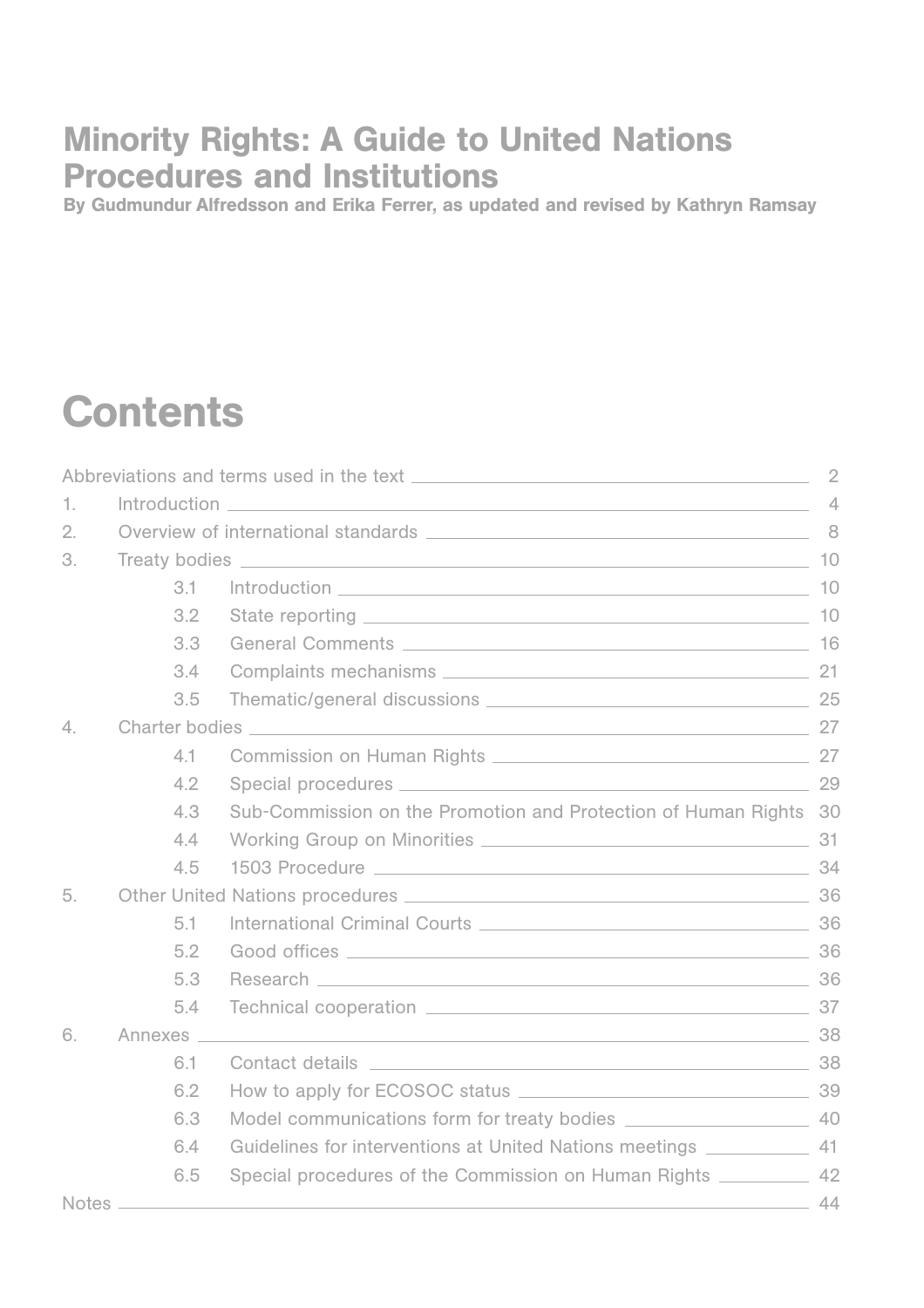# Abbreviations and terms used in the text

- **1503 Procedure** Named after the number of the Resolution of the UN Economic and Social Council. This procedure allows the confidential consideration of complaints by the UN Sub-Commission on the Promotion and Protection of Human Rights and the UN Commission on Human Rights concerning alleged human rights violations that show a consistent pattern of systematic or gross violations.
- **CAT** The Committee against Torture is a treaty body, with expert members, set up to monitor compliance with the Convention against Torture and other Cruel, Inhuman or Degrading Treatment and Punishment.
- **CEDAW** The Committee on the Elimination of Discrimination Against Women is a treaty body, with expert members, established under the International Convention on the Elimination of Discrimination Against Women to monitor compliance with the treaty.
- **CERD** The Committee on the Elimination of Racial Discrimination is a treaty body, with expert members, established under the International Convention on the Elimination of All Forms of Racial Discrimination to monitor the implementation of the Convention.
- **CESCR** The Committee on Economic, Social and Cultural Rights is a treaty body, with expert members, set up by ECOSOC to monitor state compliance with the International Covenant on Economic, Social and Cultural Rights by examining state reports submitted by states that have ratified the Covenant.
- **CHR** The Commission on Human Rights is the highest placed forum of the UN devoted solely to human rights issues. It is a subsidiary, functional Commission of ECOSOC.
- **CRC** The Committee on the Rights of the Child is a treaty body, with expert members, established under the Convention on the Rights of the Child with the purpose of monitoring compliance with the Convention.
- **ECOSOC** The Economic and Social Council is a principal organ of the UN, responsible for the coordination of the economic and social work of the UN and its specialized agencies, including human rights and minority rights.
- **ECOSOC status** The accreditation that NGOs can receive from the ECOSOC that regulates their participation in UN meetings.
- **GA** The General Assembly is the highest body in the UN.
- **Good offices** Term used when the UN Secretary-General or High Commissioner for Human Rights helps resolve a human rights problem.
- **High Commissioner** The High Commissioner for Human Rights is, next to the Secretary-General, the highest-ranking UN official in the human rights field. The Office of the High Commissioner is based in Geneva, with a liaison office in New York and field offices in a growing number of states.
- **HRC** The Human Rights Committee is a treaty body, with expert members, established under the International Covenant on Civil and Political Rights to monitor compliance with the Covenant.
- **ICCPR** The International Covenant on Civil and Political Rights is a treaty that more than 150 states have ratified.
- **ICEDAW** International Convention on the Elimination of All Forms of Discrimination Against Women. Note: in other texts, you will often see 'CEDAW' referring to the Convention and the monitoring body. We have chosen to use ICEDAW in this guide for the Convention and CEDAW for the monitoring body to avoid any possible confusion.
- **ICERD** The International Convention on the Elimination of All Forms of Racial Discrimination is a treaty that more than 160 states have ratified.
- **ICESCR** The International Covenant on Economic, Social and Cultural Rights is a treaty that more than 140 states have ratified.
- **IE** Independent Expert.
- **IGO** An inter-governmental organization.
- **ILO** The International Labour Organization, a specialized agency of the UN based in Geneva, adopts labour standards from which minorities stand to benefit. It has impressive monitoring and technical assistance programmes.
- **MWC** The Committee on the Protection of the Rights of All Migrant Workers and Members of their Families is a treaty body, set up to monitor the Convention on the Protection of the Rights of All Migrant Workers and Members of their Families.
- **NGO** A non-governmental organization.
- **OHCHR** The Office of the High Commissioner for Human Rights, the secretariat that supports the UN human rights bodies. It is based in Geneva. Information on all the human rights mechanisms can be found on its website.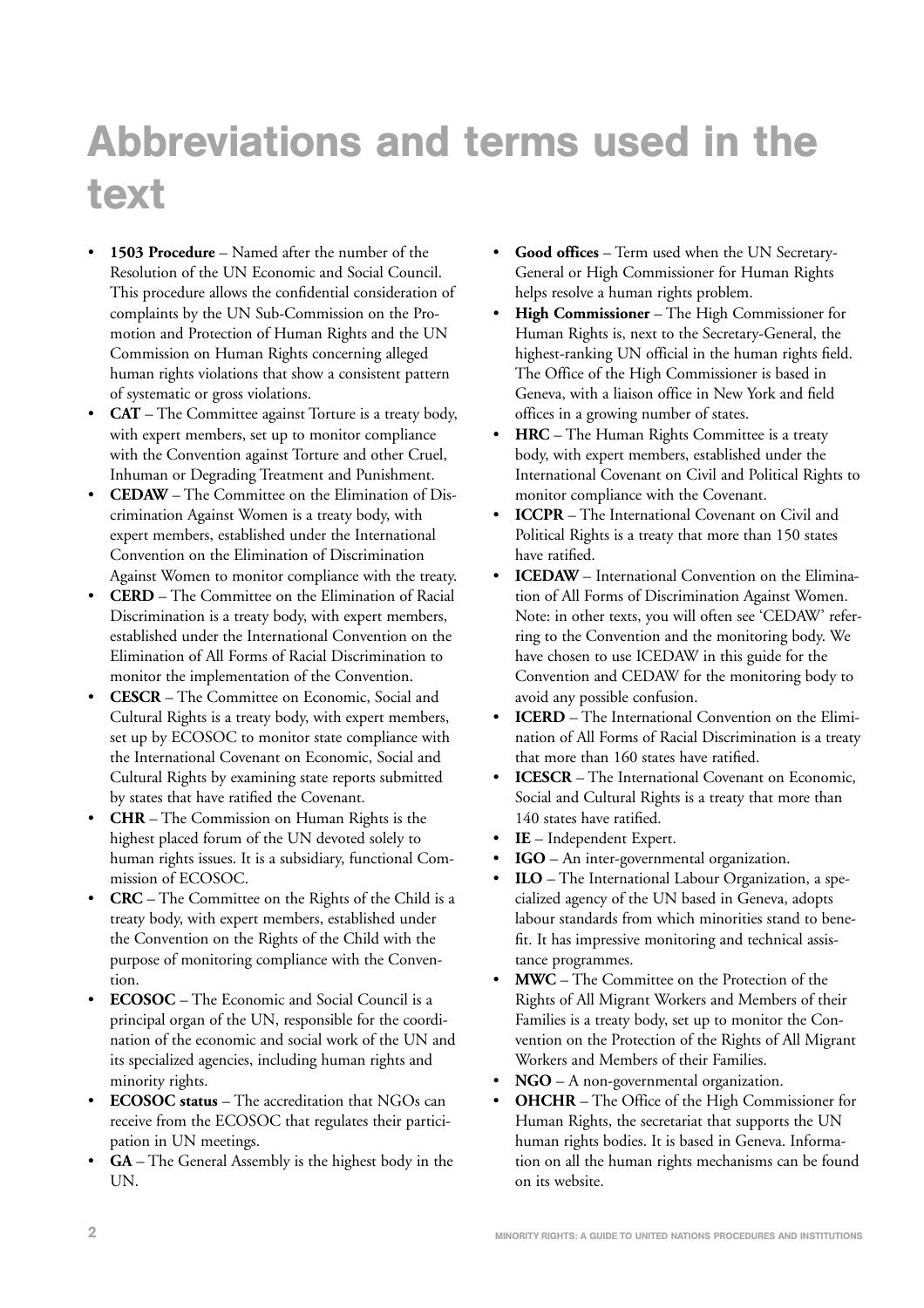- **SC** The UN Security Council is the body dealing with issues relating to international peace and security.
- **SR** Special Rapporteur or Special Representative.
- **States parties** States that have ratified an international convention or treaty.
- **Sub-Commission** The Sub-Commission on the Promotion and Protection of Human Rights is composed of 26 independent experts with think-tank and policyformulating mandates. It reports to the UN Commission on Human Rights.
- **UDHR** The Universal Declaration of Human Rights.
- **UNDM** The United Nations Declaration on Persons Belonging to National or Ethnic, Religious and Linguistic Minorities.
- **UNDP** The United Nations Development Programme carries out UN development projects that may incorporate minority concerns.
- **UNESCO** The United Nations Educational, Scientific and Cultural Organization is a specialized agency based in Paris that has adopted minority-specific standards relating to identity, culture and education.
- **UNHCR** The United Nations High Commissioner for Refugees has headquarters in Geneva and branch offices throughout the world.
- **UNICEF** The United Nations Children's Fund carries out UN development programmes and projects related to child welfare and the rights of the child, including minority concerns.
- **UNITAR** United Nations Institute for Training and Research.
- **UNRISD** The United Nations Research Institute for Social Development is an autonomous research institution based in Geneva.
- **UNU** The United Nations University is an autonomous research institution based in Tokyo with specialized branches and associate institutions in many parts of the world.
- **WCAR** The World Conference Against Racism, Racial Discrimination, Xenophobia and Related Intolerance held in Durban, South Africa in 2001.
- **WGIP** The Working Group on Indigenous Populations, which has five independent experts and was established in 1982, is a subsidiary organ of the Sub-Commission and meets annually in Geneva.
- **WGM** The Working Group on Minorities, which has five independent experts and was established in 1995, is a subsidiary organ of the Sub-Commission and meets annually in Geneva.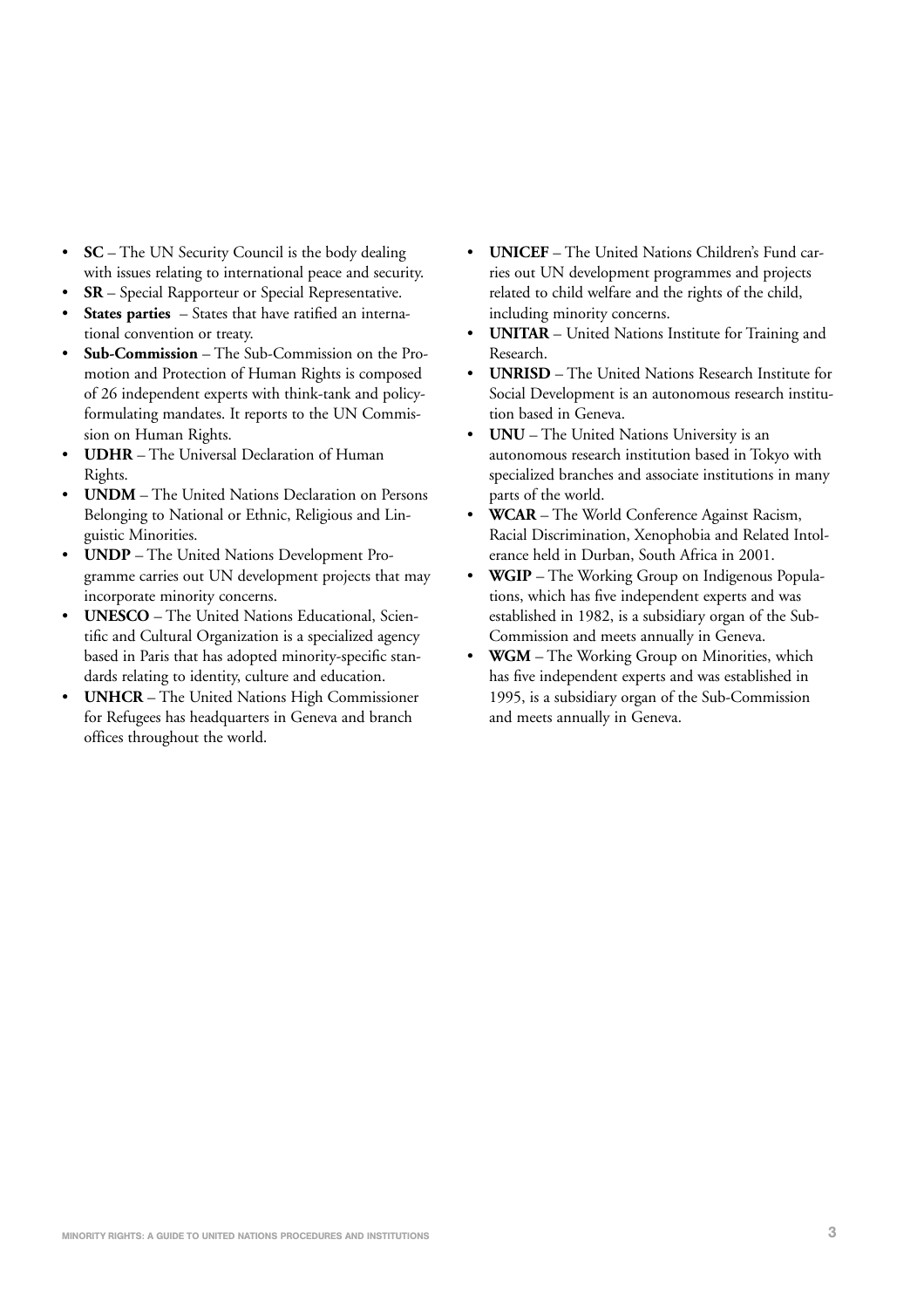# 1. Introduction

The aim of this guide is to demystify the human rights mechanisms and procedures of the United Nations (UN) and to demonstrate how minorities and minority nongovernmental organizations (NGOs) can use these tools to promote respect for minority rights. The guide gives an overview of the mechanisms available, highlights their strengths and weaknesses as instruments for minorities to use in their work, and emphasizes NGOs' contributions.

There is no universally accepted definition of 'minorities', and the word is interpreted differently in different societies. In this guide we do not attempt to define the term 'minority'. In general, Minority Rights Group International (MRG) uses a broad definition in its work: a group of people, usually a numerical minority (although sometimes a majority) who are different from the dominant group(s) in ethnic origin, language, religion, culture and status, and who suffer prejudice, discrimination or exclusion. MRG follows the principle of self-identification whereby a particular group may choose to identify itself as it wishes, including being a minority and/or indigenous people.

This guide concentrates on the UN. It does not deal with specialized agencies such as the International Labour Organization (ILO), the United Nations Development Programme (UNDP) and the United Nations Educational, Scientific and Cultural Organization (UNESCO), or the regional human rights systems in Europe, Africa and the Americas.<sup>1</sup> Likewise, the guide does not aspire to be comprehensive in its coverage of UN institutions, procedures, case law, General Comments, Resolutions, etc. It is not a textbook, but points to available and feasible avenues for minorities and NGOs pursuing cases and lobbying for change, with the emphasis on institutions and monitoring mechanisms.

All the mechanisms described in the guide can and are used by indigenous peoples as well as minorities. There are additional mechanisms devoted to the concerns of indigenous peoples. These include the Working Group on Indigenous Populations, the Permanent Forum on Indigenous Issues and the Working Group on the Draft Declaration on the Rights of Indigenous Peoples. These mechanisms are not covered in this guide because it focuses specifically on mechanisms for minorities. Comprehensive information on the UN's work with indigenous peoples, can be found at: http://www.unhchr.ch/indigenous/ main.html or by contacting the Office of the High Commissioner for Human Rights (OHCHR) at the address found in Annex 6.1.

## United Nations

The UN is made up of states. Created in 1945, the UN's main principles are to ensure international peace and security, to promote social and economic development, and to encourage respect for human rights. It has a complex structure (see diagram overleaf for the structure of the UN human rights system) with the General Assembly (GA) being the highest body. The Security Council (SC) is the body dealing with issues relating to international peace and security. Although human rights are one of the fundamental principles of the UN, the bodies dealing with human rights are low in the hierarchy.

The UN secretariat is the UN civil service. The secretariat is mainly based in New York and provides support to all the various UN bodies. The Secretary-General is the most senior UN official. The Secretary-General appoints the UN High Commissioner for Human Rights, the highest human rights official in the organization. The Office of the High Commissioner for Human Rights, the secretariat to the human rights bodies, is mainly based in Geneva. This geographical distance from New York where the most powerful bodies (GA and SC) meet is often seen as one reason why human rights issues are not given sufficient attention by the UN as a whole.

#### The role of NGOs in the UN

NGOs play a hugely important role in the work of the UN. Their role includes:

- contributing to policy-making and legislative debates at the international, regional and national levels;
- highlighting issues concerning violations and abuses when governments and international organizations tend to be ineffective or even silent;
- bringing such issues to the attention of monitoring bodies operating under the auspices of international and regional organizations;
- providing the bulk of the information available to the various monitoring bodies and procedures, such as the special procedures of the CHR for its fact-finding and investigative activities, and the treaty-based bodies for the examination of state reports;
- submitting cases on behalf of individuals to the communications procedures of the treaty bodies and special procedures;
- identifying needs for technical assistance projects and contributing to their implementation;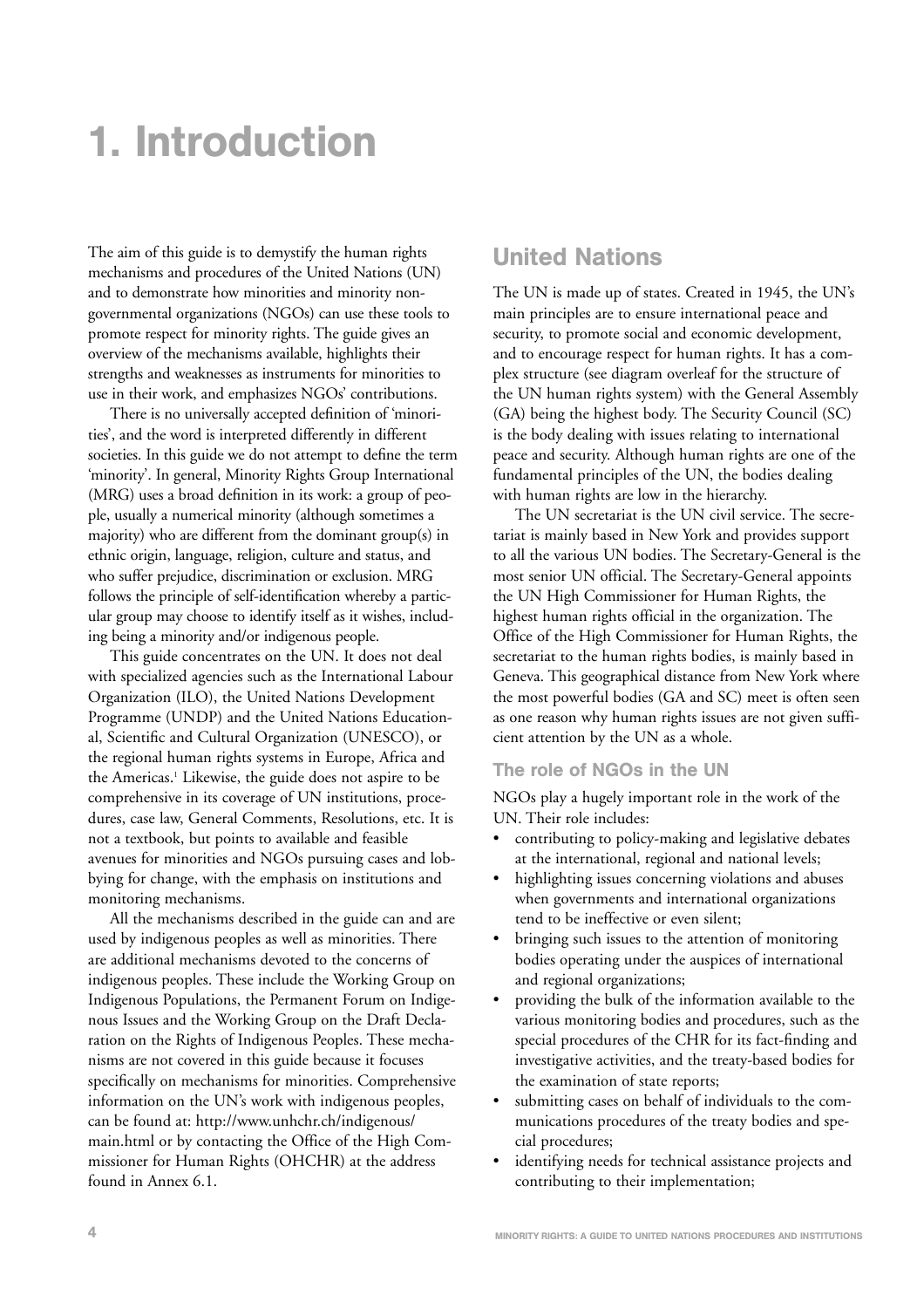



SOURCE: HTTP://WWW.UNHCHR.CH/HTML/MENU6/2/MINORITIES/PAM1.DOC COPYRIGHT: 2001, OFFICE OF THE UN HIGH COMMISSIONER FOR HUMAN RIGHTS, GENEVA, SWITZERLAND.

- putting political and public pressure on governments to live up to their obligations under the human rights instruments; and
- lobbying for more effective implementation of existing standards and mechanisms, and for the creation of new ones.

To attend most UN meetings, NGOs need to have consultative status with the UN Economic and Social Council (ECOSOC). This ECOSOC status has been granted to over 2,400 NGOs worldwide. It is possible to participate in a few UN meetings (such as the Working Group on Minorities) without ECOSOC status; however, the vast majority of meetings are only open to ECOSOCaccredited NGOs. You may be able to find an international NGO willing to accredit representatives of other NGOs to attend UN meetings; however, if your NGO wishes to work regularly with the UN system, it is probably worth applying for ECOSOC status. The application can be a long and complicated process but as the case of RADDHO shows (see case study), the benefits of ECOSOC accreditation make this worthwhile. For more information on eligibility criteria for application and the application process, see Annex 6.2.

The UN has a huge number of procedures that can be used. However, financial and staffing constraints will mean that NGOs need to choose the mechanisms that

will be the most effective for their particular objective. Often the most effective strategy is to select a few different mechanisms to target at the same time in order to increase the pressure on government and raise awareness of the issue among as wide a range of audiences as possible. Yet, the extent to which the UN can address issues of concern to minorities is limited. The most powerful

#### Case study: the impact of ECOSOC status on the work of a national NGO

Rencontre Africaine pour la Défense des Droits de l'Homme (RADDHO), an NGO based in Senegal that works for the rights of refugees, internally displaced persons, and linguistic and religious minorities, obtained Special Consultative Status with ECOSOC in May 2003. The application process was complex and it took approximately two years from the initial application to ECOSOC status being granted. Despite this long process, RADDHO sees its ECOSOC status as a very positive step for the organization. Since becoming ECOSOC accredited it has seen an increase in its influence, regionally and internationally, because it feels it is now more highly respected by national, regional and international institutions. Its relations with overseas embassies based in Senegal have been reinforced. Financially, obtaining ECOSOC status has had a positive impact because it has given RADDHO greater access to some donors.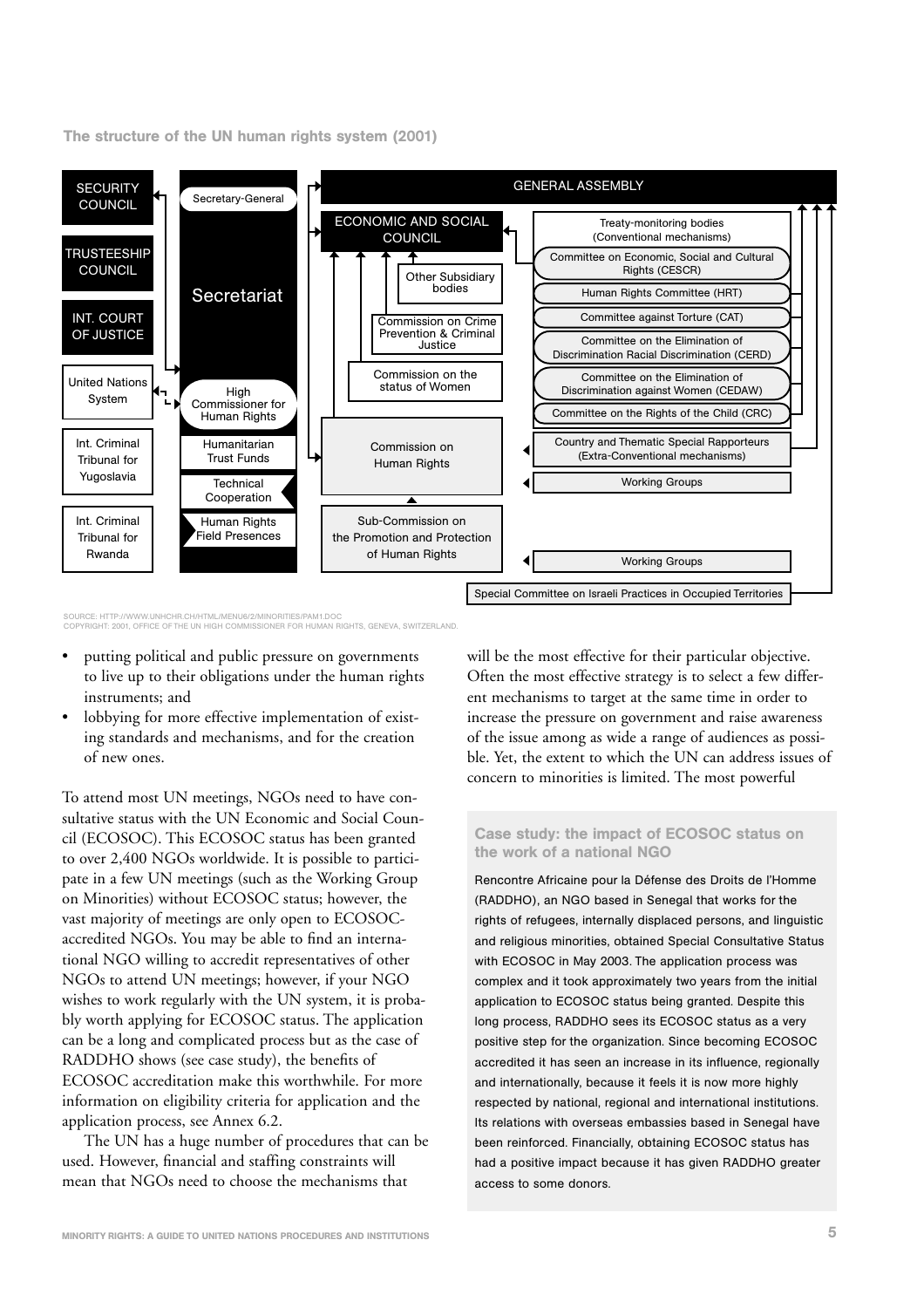bodies tend to be the most political ones and the experts that are most likely to be sympathetic to minority concerns do not have any real power. NGOs must always remember that the UN is a club of states; therefore, you must be realistic in the achievements you strive for. The UN is only as effective as its member states allow it to be and, unfortunately, when it comes to issues of human rights – and in particular minority rights – the UN has not been as effective as it could be.

Whether it is about respect for minority rights or the maintenance of peace, the primary concern of governments tends to be the potential disruption that they expect, and fear, as a result of minorities asserting their rights. They often assume that recognizing minority rights, or granting special treatment – in particular any arrangements delegating political and economic functions to groups – will fuel secessionist claims that would threaten national unity, political independence and territorial integrity. In cases affecting what some states call 'their own nationals' (members of the same ethnic, linguistic or religious group living in other states), unilateral state action across international boundaries can lead to an unfortunate politicizing of minority issues and increases rather than reduces tension. Ignorance and lack of understanding, as well as doctrines of superiority and racism, constitute further stumbling blocks.

NGOs using UN procedures in their advocacy for minority rights need to recognize these governmental fears and develop strategies to overcome them. One means of doing this is for minority groups and their representatives to approach the monitoring procedures with constant reference to the international standards, and with moderation and political realities in mind. These human rights mechanisms are not forums for dealing with the right of selfdetermination or claims for secession. Self-determination and secession are rights that minorities do not enjoy under UN international instruments, and addressing these issues is beyond the jurisdiction and power of the monitoring bodies. For effective responses, for both protection and prevention purposes, it is important to play by the rules, even if some may consider them limited and restricted in scope.

It is important to keep in mind that respect for minority rights is in the interest of both minority groups and governments. Much depends on the political wisdom and good faith of governments and minority groups when making use of the monitoring and assistance procedures.

NGOs should also remember when using UN mechanisms that they should be seen as a tool in a broader advocacy campaign. Getting strong Concluding Observations from a treaty body or making an intervention at the Working Group on Minorities (WGM) or the Commission on Human Rights (CHR) will be unlikely to have a

big impact on the lives of minorities without follow-up work nationally. The type of follow-up that will be the most effective will depend on various criteria, including the national situation and the available resources of the NGO or NGOs undertaking the work.

#### Using the media at the UN in Geneva

For NGOs who visit the UN, a good way of increasing pressure on governments is to take advantage of the media opportunities that are available in Geneva.

Located within the UN Palais des Nations building are numerous journalists from international press agencies and regional and national newspapers, radio and television media. A directory of accredited journalists is available from the UN Information Service, although this can be difficult to obtain and is not made widely available to NGOs. Alternatively the press centre (Salle de presse 1 and 2) and specific offices of members of the press can be visited directly. Staff at the press centre can assist you to locate relevant journalists and information can be provided to them in printed form by using the 'mailbox' service outside the main press room (Salle de presse 1). Email, telephone and fax numbers for specific journalists are available from the directory of accredited journalists or by contacting the main press room. Telephone calls from within the UN to numbers located in Geneva are free.

Notices, advertising NGO events, for example, can be posted on the press notice board at the press centre, although authority to do this should be obtained in advance through staff at the centre or through the Association of Accredited Correspondents (ACANU). If you wish to organize a press briefing this can be arranged with the assistance of ACANU, or the UN Information Service, who will be able to advise on the availability of rooms and additional means to inform members of the press. The NGO Liaison Office may also be able to help.

In all your dealings with the press, it is advisable to provide them with your information in the form of a clear, well-prepared press release or notification, including details of how they can contact you if they are interested in your work or issues. For contact details of the UN Information Service and the NGO Liaison Office, see Annex 6.1.

The UN human rights system is constantly evolving. New procedures are created and new international instruments adopted, while other procedures are abandoned. NGOs working with the UN should try to keep up to date with developments in order to take advantage of any new opportunities.

The current climate at the UN means that there is potential for developments on minority issues. A high priority for the UN at the time of the 10th anniversary of the genocide in Rwanda has been ensuring that genocide cannot happen again. The UN Secretary-General, Kofi Annan,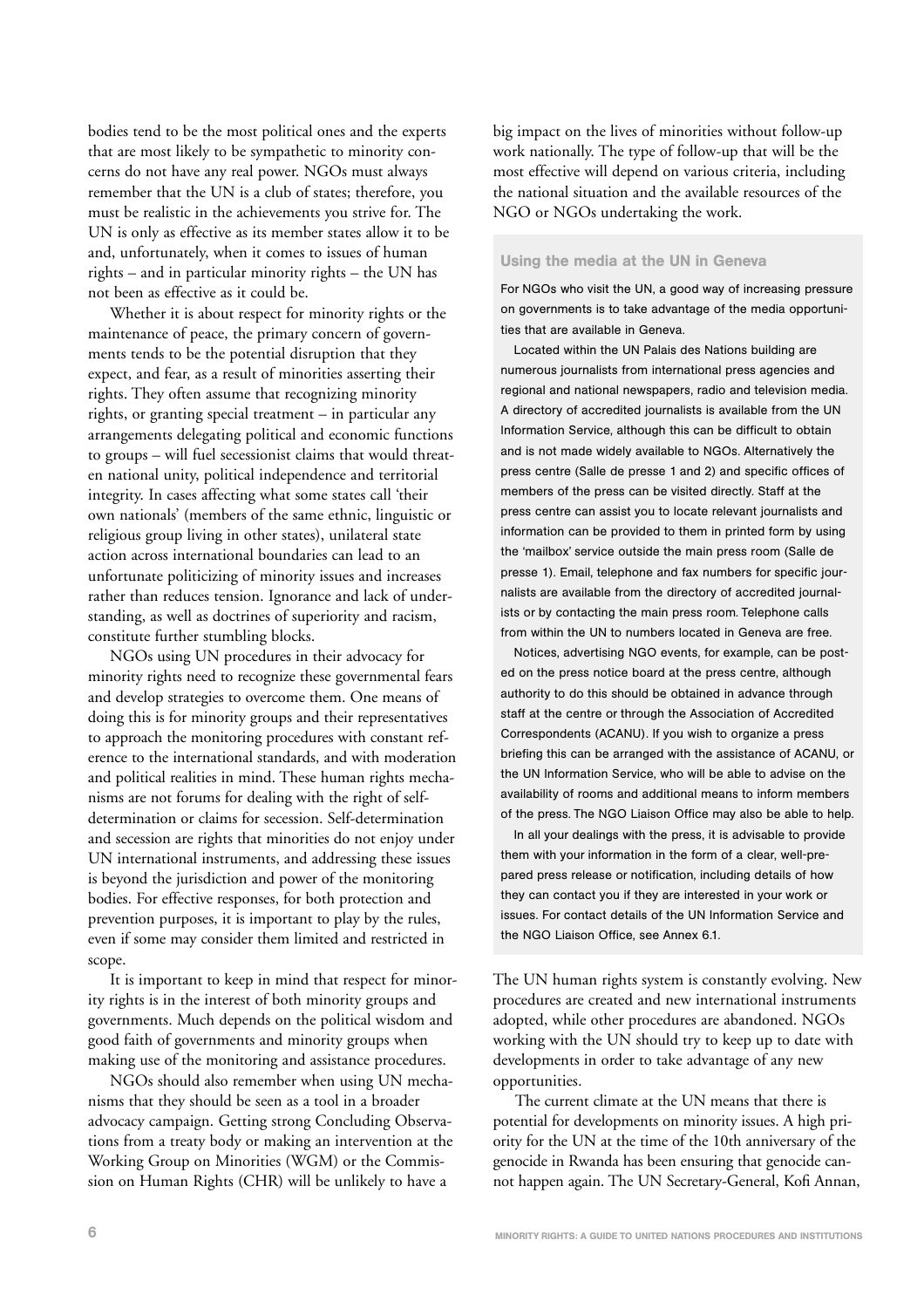said in January 2004: 'We must attack the roots of violence and genocide [...] We must protect especially the rights of minorities, since they are genocide's most frequent targets'.<sup>2</sup> In April 2004, he launched an 'Action Plan to Prevent Genocide' involving the whole UN system. Two of the aims of this Action Plan are to provide early and clear warning and to translate this into prompt and decisive action when genocide is about to take place. This is a welcome development. NGOs, including MRG, have long argued that there is a need for the UN to establish a mechanism that will enable early warning in situations of tension involving minorities to be translated into concrete and effective action to protect the rights of minorities and prevent conflict. Whether this new Action Plan will be sufficient or whether a dedicated mechanism on minorities and conflict prevention would be more effective remains to be seen. National NGOs have an important role in convincing sceptical governments, fearful that minority rights might mean the break-up of states, that it is in governments' interests to support minority protection because it will reduce not create situations of conflict.

#### Treaty bodies and Charter bodies

The UN human rights mechanisms can be divided into two categories, those created through an international treaty and those created using the authority of the UN charter. The so-called 'charter bodies' are political bodies, with members representing their governments. (An exception to this is the Sub-Commission on the Promotion and Protection of Human Rights and its working groups, which are made up of independent experts; see section 4.3.) The advantage of charter bodies is that they can address issues in any state; however, it is important to remember the political nature of these bodies because this impacts on their effectiveness. Each 'treaty body' gets its authority from an international treaty. Some consider the treaty bodies to have more impact than charter bodies because of the legally-binding nature of international treaties; however, they can only address issues in states that are party to the treaty. Section 3 discusses the treaty bodies and section 4 addresses UN charter-based bodies.

#### International treaty law

A treaty is a legal agreement between states. Treaties are drafted by states; this means that each provision in a human rights treaty is subject to negotiation and alteration. When the draft is completed the GA 'adopts' the text. The next step is for each state to decide whether to become a party to the treaty, that is, whether the treaty will be law for that state. Treaties are only legally binding on the states that have specifically agreed to accept them.

There are different stages in the process whereby a state becomes party to a treaty: Signature - the state signs the treaty and shows its intention to become legally bound in future. After signature, states are obliged 'to refrain from acts which would defeat the object and purpose of the treaty'.<sup>3</sup> Ratification - the process whereby a state confirms it will be legally bound by a treaty. There is often a period of time between signature and ratification to allow the state to undertake domestic processes or change domestic legislation so that it complies with the provisions of the treaty. After a certain number of states have ratified a treaty the treaty 'enters into force', that is, it becomes legally effective for those states. Accession and succession are different processes whereby a state becomes legally bound by a treaty. To find out if your state is a party to the main human rights treaties, go to the OHCHR website: http://www.unhchr.ch/pdf/ report.pdf

When a state ratifies, accedes to or succeeds to a treaty, it can modify some of the provisions by making a reservation. This is a statement that changes or even negates the provision in an

Article or part of an Article of a treaty. Reservations are permitted except when the treaty expressly forbids it or if the reservation is 'incompatible with the object and purpose of the treaty'. If a state makes a reservation that another state believes to be against the object and purpose of the treaty, the second state can register an objection. However, even if other states object to a reservation, the reservation remains. Reservations to human rights treaties are a major problem, since the effects are to weaken protection for, or even legally deny some rights to, people within that state. States can also enter a declaration to a treaty. A declaration is often a definition or a clarification of what the state believes the treaty provision to mean. Some declarations are very similar to reservations and can also be problematic.

To check whether your state has made any reservations or declarations to the main human rights treaties, go to the OHCHR treaty body database: http://www.unhchr.ch/tbs/doc.nsf/ Statusfrset?OpenFrameSet and select the relevant country, followed by the treaty.

The UN also issues another type of international instrument called a Declaration. Declarations apply to all states; however, unlike treaties, they are not legally binding. A Declaration is a statement of the aims or ideals of states. The most well-known UN Declaration is the Universal Declaration of Human Rights (UDHR) and the most relevant to minorities is the Declaration on the Rights of Persons Belonging to National or Ethnic, Religious and Linguistic Minorities (UNDM).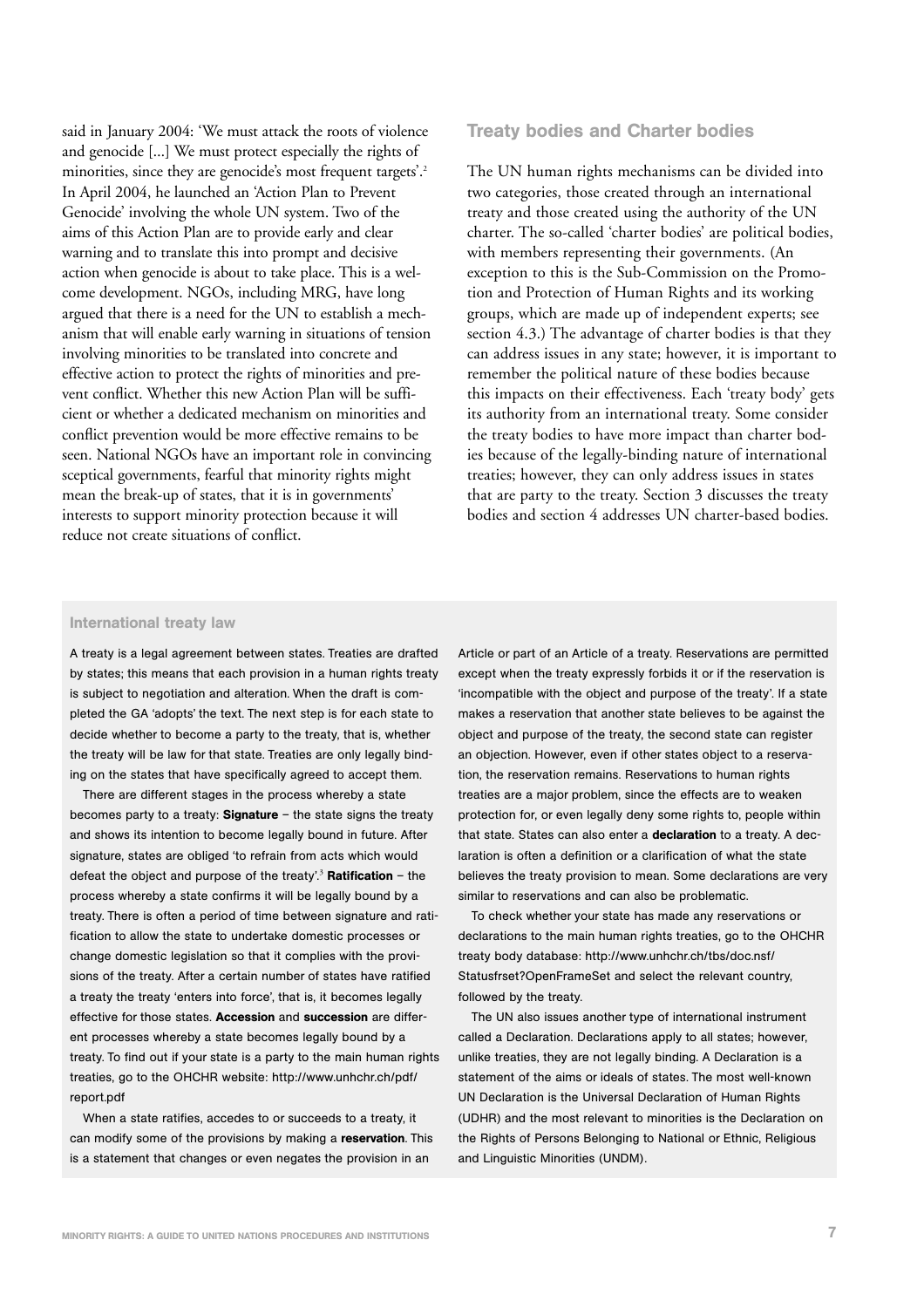# 2. Overview of international standards

When the GA adopted the Universal Declaration of Human Rights (UDHR) in 1948, it was decided that the UN could not remain indifferent to the fate of minorities.4 The goal has partly been achieved because the international human rights instruments today contain many provisions from which minorities stand to benefit.

The main legally-binding UN human rights instruments are:<sup>5</sup>

- the International Covenant on Civil and Political Rights (ICCPR);
- the International Covenant on Economic, Social and Cultural Rights (ICESCR);
- the International Convention on the Elimination of All Forms of Racial Discrimination (ICERD);
- the International Convention on the Elimination of All Forms of Discrimination Against Women (ICEDAW);
- the Convention Against Torture and other Cruel, Inhuman or Degrading Treatment or Punishment  $(CAT);$
- the Convention on the Rights of the Child (CRC); and
- the Convention on the Protection of the Rights of All Migrant Workers and Members of their Families (MWC)

Relevant non-binding UN instruments include:

- the Declaration on the Rights of Persons Belonging to National or Ethnic, Religious and Linguistic Minorities (UNDM); and
- the Declaration on the Elimination of All Forms of Intolerance and of Discrimination based on Religion or Belief.

The full texts of all of these instruments are available at: http://www.unhchr.ch/html/intlinst.htm.

Human rights are universal; therefore, members of minorities are entitled to all the rights set out in the different instruments. In addition to these rights, there are minority-specific provisions in the CRC, ICCPR, ICERD, ICESCR and UNDM.

The equal enjoyment of all human rights and the prohibition of discrimination in that enjoyment are fundamental principles in all of the instruments. Equal enjoyment and non-discrimination clauses apply to all aspects of human rights, that is civil, cultural, economic, political and social rights. Particularly important components are

equal protection under the law and the equality of all persons before the courts and in public administration.

The grounds on which discrimination is prohibited differ from one instrument to another, but repeated references to birth, colour, gender, language, national origin, race, religion, social origin and other status clearly cover traditional minority situations.

Discrimination has been defined as:

*'Any distinction, exclusion, restriction or preference [related to these grounds] which has the purpose or effect of nullifying or impairing the recognition, enjoyment or exercise, on an equal footing, of [all rights and freedoms].'* <sup>6</sup>

History and current events show that equal enjoyment of all rights and non-discrimination in that enjoyment are insufficient guarantees for the protection of minorities. Special rights and special measures are needed to overcome widespread discrimination and to put the minority groups, as well as their members, on an equal footing with the majority population. In other words, equality under the law must also translate into equality in fact. Special treatment for disadvantaged groups is not seen as discrimination, as long as the special treatment is designed for a specific purpose and does not continue after that purpose has been achieved. Special measures are a way of trying to achieve for minorities, the situation that majorities take for granted. If special treatment is denied, the achievement of equal enjoyment of all rights by members of minorities is seriously undermined.

In the instruments, special rights and measures to benefit minorities are mainly established for the fields of culture, education, language and religion. The general rules on equal enjoyment and non-discrimination, often backed by special measures, must also be extended to all political, economic and social rights.

Most of the UN human rights instruments stipulate rights for individuals. This is also the case for many standards on minority rights, but the texts often say that persons belonging to minorities can exercise their rights in community with other members of their group. Article 27 of the ICCPR is an example of this wording, and an important provision for the specific protection of minorities. It provides that persons belonging to minorities 'shall not be denied' the right 'to enjoy their own culture,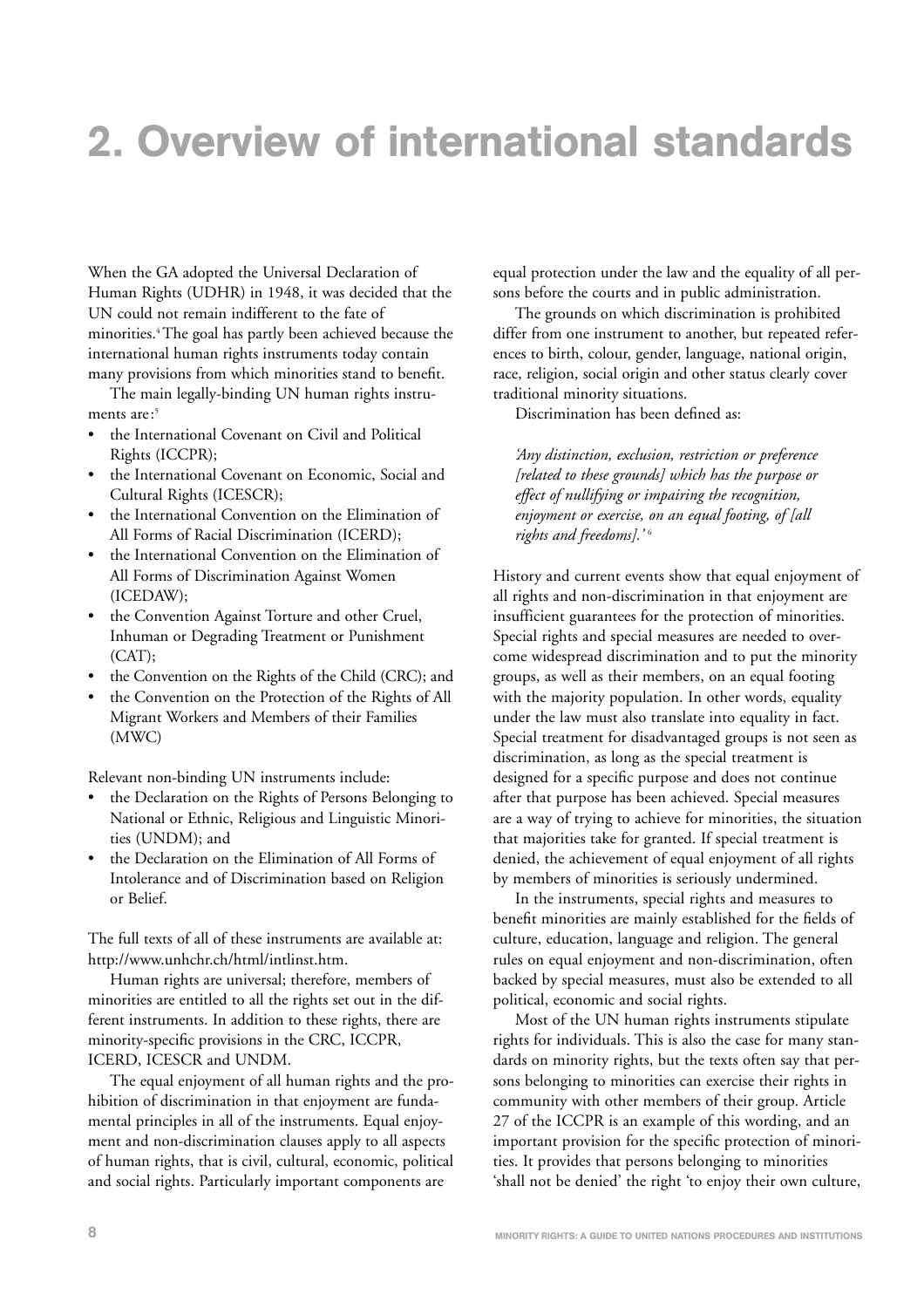to profess and practise their own religion, or to use their own language'.

- Other relevant articles in the ICCPR include:
- Article 2 on non-discrimination;
- Article 4 on non-derogation;
- Article 14 on equality before the courts and on language interpretation in criminal justice proceedings;
- Article 20 on the limitation of the freedom of speech if it constitutes advocacy of ethnic hatred;
- Article 25 on equal suffrage and equal access to public service; and
- Article 26 on equality before the law.

Provisions in the ICESCR of particular relevance to minority rights are:

- Article 2 on non-discrimination;
- Article 7 on equality in the workplace;
- Article 13 on the right to education, including human rights education, and the contribution of education to the promotion of understanding, tolerance and friendship among all nations and all racial, ethnic or religious groups; and
- Article 15 on cultural life and the protection of the moral and material interests resulting from artistic production.

The scope of racial discrimination prohibited under the ICERD is very wide, and covers racial, national and ethnic minorities in accordance with paragraph 1 of Article 1 of the Convention. The Convention also places an obligation on states to adopt special measures for the benefit of individuals and groups, when that is necessary, to overcome discriminatory patterns in the cultural, economic, social and other fields. In Article 4, the ICERD outlaws incitement to racial hatred and related practices, as does the ICCPR. Articles in the ICEDAW that may be relevant to minority women include:

- Article 5 on eliminating stereotypes based on the idea of the inferiority of women;
- Article 7 on women's right to participate in public life;
- Article 10 requiring educational programmes that eliminate stereotypes of the roles of men and women;
- Article 12 on eliminating discrimination against women in accessing health care;
- Article 14 on the situation of rural women, many of whom may be members of minorities; and
- Article 16 on equality in marriage and the right to marry freely only with full and free consent.

The CRC contains civil, cultural, economic, political and social rights. It sets out the principle that all rights in the Convention be guaranteed without discrimination. Another basic principle is that the best interests of the child should be the primary consideration. Some of the other relevant Articles are:

- Article 7 on the right to a nationality;
- Article 17 that encourages the media to produce material from diverse sources taking into account 'the linguistic needs of the child who belongs to a minority group';
- Article 20 on regard for a child's ethnic, religious, cultural and linguistic background when deciding on alternative care for a child outside the family;
- Article 29 on the fundamental purpose of education including developing a child's respect for his/her own culture and that of other cultures; and
- Article 30 which guarantees for children the rights in Article 27 of the ICCPR.

In 1992, the UN adopted the Declaration on the Rights of Persons Belonging to National or Ethnic, Religious and Linguistic Minorities (UNDM). This is the first and only UN human rights instrument devoted solely to minority rights. It restates many of the existing rights and adds that organizations within the UN system have a role to play in the 'full realization of the rights and principles' set forth in the Declaration. It also ties minority rights to the 'development of society as a whole and within a democratic framework based on the rule of law'. As a Declaration, it is not legally binding on states; however, NGOs can use the Declaration in their advocacy with their government by highlighting that no state voted against its adoption in the General Assembly thereby demonstrating that the state in question accepts (or at least does not object to) the principles contained in the Declaration.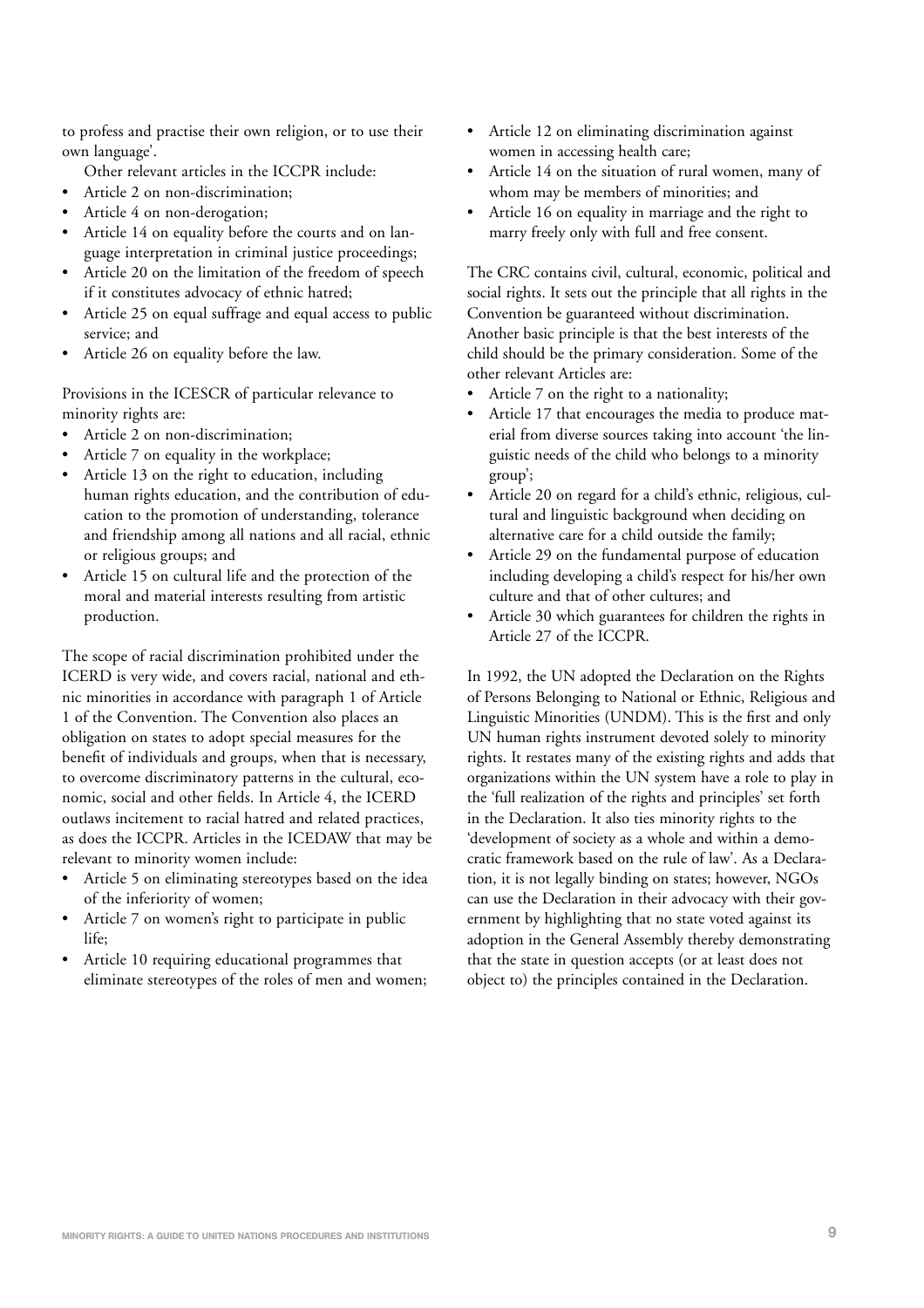# 3. Treaty bodies

## 3.1 Introduction

The main human rights treaties discussed in section 2 provide for a committee to monitor state compliance with the provisions of the treaty.7 The committees, also known as treaty bodies, are composed of human rights experts from different states. These experts are independent and do not act as representatives of their states. However, they are nominated by their governments and elected by states party to the treaty; some are more independent-minded than others. Most of the committees meet in Geneva, although the Committee on the Elimination of Discrimination Against Women (CEDAW) meets in New York, and the Human Rights Committee (HRC) meets in Geneva and New York. Each committee meets either two or three times a year and the sessions last three to four weeks. The committees do not all function identically; however, many of their working practices are similar. For a detailed comparison of how the committees function see http://www.bayefsky.com/getfile.php/id/9232. Their openness to NGO contributions also varies. Each committee has a secretariat to assist its work. NGOs can contact the secretariats for more information. In the case of the CRC, you can contact the NGO Group for the Convention on the Rights of the Child, a coalition of international NGOs that works to facilitate the implementation of the Convention and to assist national NGOs to work with the committee. The Anti-Racism Information Service (ARIS) provides assistance to NGOs regarding CERD. See Annex 6.1 for contact details of all these organizations.

- The main activities of the treaty bodies are:
- reviewing state reports;
- interpreting the treaty;
- considering individual complaints; and
- thematic/general discussions.

NGO involvement in all these activities is very important and strengthens the work of the committees. ECOSOC status is not required; however, it can be useful in facilitating access to the committees and enhancing the credibility of your work. The most important fact for NGOs to remember is that the work of the committees is unlikely to have a direct impact domestically without NGOs to pressure the government and publicize issues raised by or in the committees. NGOs therefore play a crucial role in

linking the international to the national and grassroots levels in order to ensure improvements in the lives of minorities. Not all committees perform all of the functions listed above. The table on the following page provides a comparison of the main treaty bodies.

## 3.2 State reporting

States parties to human rights treaties are obliged to submit reports to the committees. In the state reports, governments are expected to list all legislative, administrative, judicial and other measures that they have taken for the promotion and protection of the rights provided for in the treaty, including minority rights. The frequency of submission of the reports differs according to treaty requirements (between two and five years). The reports are examined by committee members in public (open) meetings. Representatives of the reporting state are generally present to make additional comments and answer questions from committee members. NGOs and the public may attend these meetings as observers; some committees have provisions for NGOs to address them at a particular time. The treaty body experts evaluate the information presented in the reports and issue a document that highlights positive developments, raises concerns and makes recommendations to the states on measures they should take in order to comply with their treaty obligations. These Concluding Observations on state reports are published at the end of the committee session and are available on the OHCHR website. They are also included in the annual reports of the treaty bodies to the General Assembly, except for the Committee on Economic, Social and Cultural Rights (CESCR), which submits its annual report to the ECOSOC.

The state report is the main document used by the committees. Ideally, NGOs would be consulted in the process of the government preparing the report; however, this does not always happen and governments often submit idealized descriptions of the human rights situation in their countries; they tend to avoid disclosing problems and shortcomings. In order to assess the accuracy of state reports, committee members can consider information from other sources. This is not without controversy. It is now generally accepted that treaty bodies will use official documents, including from other UN agencies and from UN Charterbased human rights mechanisms. (See section 4.) The use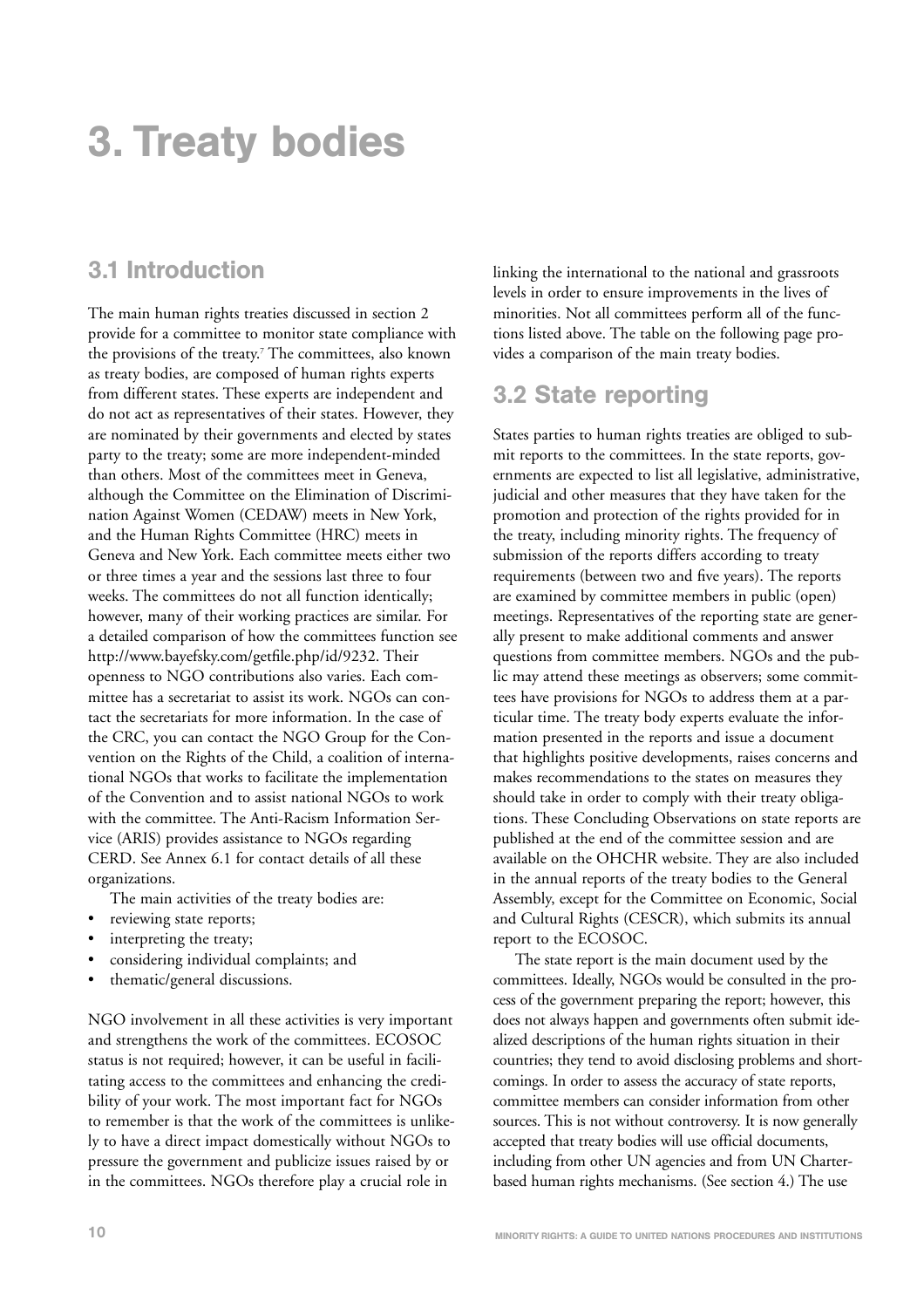| Human rights<br>treaty                                                                                                  | supervisory body<br>Name of                                                                                             | Number of<br>members | Number and venue<br>of sessions                       | Recommendations<br>Number of General<br>adopted as at 1<br><b>Comments or</b><br><b>April 2004</b>                           | Number of general<br>held as<br>discussion days<br>2001<br>at 1 May | Availability of<br>complaints<br>procedure<br>individual           | Inquiries into<br>systematic<br>violations<br>grave or      |
|-------------------------------------------------------------------------------------------------------------------------|-------------------------------------------------------------------------------------------------------------------------|----------------------|-------------------------------------------------------|------------------------------------------------------------------------------------------------------------------------------|---------------------------------------------------------------------|--------------------------------------------------------------------|-------------------------------------------------------------|
| Covenant on Civil<br>Rights (ICCPR)<br>and Political<br>International                                                   | (HRC)<br>Committee<br>Human Rights                                                                                      | 18 members           | 3 sessions per<br>1 in New York<br>year: 2 in Geneva, | 80                                                                                                                           | ı                                                                   | under first<br>to the ICCPR<br>Yes<br><b>Optional Protocol</b>     | $\mathsf{I}$                                                |
| Economic, Social<br>Rights (ICESCR)<br>Covenant on<br>and Cultural<br>International                                     | and Cultural<br>(CESCR)<br>Rights<br>Economic, Social<br>Committee on                                                   | 18 members           | year in Geneva<br>2 sessions per                      | $\vec{a}$                                                                                                                    | 21                                                                  | I                                                                  |                                                             |
| Convention on the<br>Elimination of All<br>Forms of Racial<br>Discrimination<br>International<br>(ICERD)                | (CERD)<br>nation<br>Elimination of<br>Racial Discrimi-<br>Committee on the                                              | 18 members           | year in Geneva<br>2 sessions per                      | of the Kurdish<br>people.<br>including one on<br>2 statements have<br>the human rights<br>been adopted,<br>29 - In addition, | 1 (on the<br>Roma)                                                  | acceptance of<br>through<br>Article 14 of<br>Yes<br><b>ICERD</b>   | $\overline{\phantom{a}}$                                    |
| Rights of the Child<br>Convention on the<br>(CRC)                                                                       | (CRO)<br>Rights of the Child<br>Committee on the                                                                        | 10 members           | year in Geneva<br>3 sessions per                      | cл                                                                                                                           | 5                                                                   | $\overline{\phantom{a}}$                                           | $\overline{\phantom{a}}$                                    |
| Forms of Discrimi-<br>Convention on the<br>Women (ICEDAW)<br>Elimination of All<br>nation Against                       | (CEDAW)<br>Elimination of<br>Against Women<br>Discrimination<br>Committee on the                                        | 23 members           | year in New York<br>2 sessions per                    | 25                                                                                                                           | $\mathsf I$                                                         | under Optional<br>Protocol to the<br>Yes<br><b>ICEDAW</b>          | under Optional<br>Protocol to the<br>Yes<br>ICEDAW          |
| Punishment (CAT)<br>and Other Cruel<br>against Torture<br>Treatment or<br>Convention<br>Inhuman or<br>Degrading         | against Torture<br>(CAT)<br>Committee                                                                                   | 10 members           | 2 sessions per<br>year in Geneva                      | ∸                                                                                                                            |                                                                     | acceptance of<br>through<br><b>CAT</b><br>Article 22 of the<br>Yes | acceptance of<br>CAT<br>through<br>Yes<br>Article 20 of the |
| Convention on the<br>Protection of the<br>and Members of<br>Migrant Workers<br>their Families<br>Rights of All<br>(OWN) | and Members of<br>their Families<br>Rights of All<br>Committee on the<br>(DWVC)<br>Migrant Workers<br>Protection of the | 10 members           | (provisional)<br>in Geneva<br>1 session per year      | $\mathsf{I}$                                                                                                                 | I                                                                   | <b>MWC</b><br>acceptance of<br>through<br>Yes<br>Article 77 of the | $\mathbf I$                                                 |

SOURCE: PAMPHLET NO. 4, FROM *THE UNITED NATIONS GUIDE FOR MINORITIES*, OHCHR, AND UPDATED BY MRG.

MINORITY RIGHTS: A GUIDE TO UNITED NATIONS PROCEDURES AND INSTITUTIONS 11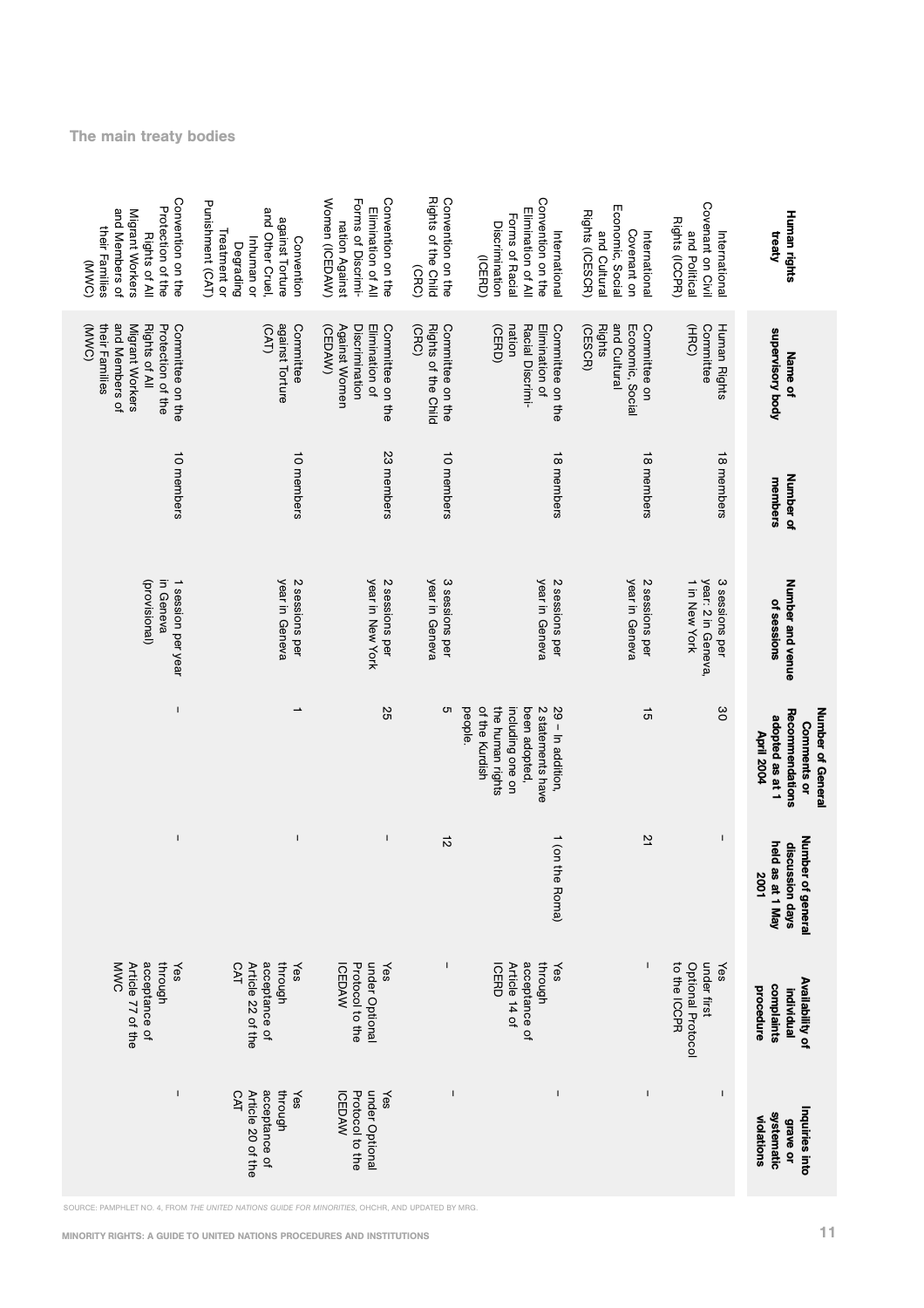of NGO information is now much more accepted; however, some committees and committee members are more open to NGO information than others.

In examining state reports, the treaty bodies undertake an important role in terms of advising states on how to improve compliance with the international standards to which they have subscribed. The treaty bodies are not tribunals, and the Concluding Observations are not legally binding and cannot be enforced. The Conventions, however, are binding and states often accept committee advice as they stand to gain credibility with the international community by engaging in dialogue with the committees, by showing good faith and by acknowledging problem areas where they have not fully succeeded in fulfilling their obligations.

#### NGOs and treaty monitoring<sup>8</sup>

NGOs have a role at all stages of the reporting process. You can find the reporting history of states on the OHCHR website: http://www.unhchr.ch/tbs/doc.nsf/ RepStatfrset?OpenFrameSet. You can also contact the treaty body secretariats for information. Governments are often late in submitting reports and NGOs may pressure them to submit overdue reports. Sometimes NGOs are consulted during the drafting of the state report. If the government is not interested in consulting NGOs or it has not included issues of concern to your NGO in the state report, NGOs can submit written information directly to the committee in the form of a 'shadow report' (also referred to as a 'parallel report' or 'alternative report'). NGOs can submit this information to treaty bodies whether or not they have ECOSOC status. Once the state has submitted a report the committee will decide at which session it will be considered. The time between the submission and the consideration of reports depends on whether or not the committee has a backlog. State reports are available on the OHCHR website once they have been edited and translated into the UN languages. You could also contact the government office responsible for preparing the report (often the Ministry of Foreign Affairs) to request a copy.

The CERD, CESCR and HRC have started to examine the situation in states whose reports are seriously overdue. In these cases, where there is no state report to guide the committee, NGO information is even more important and provides an 'unofficial' evaluation of the country situation.

The CERD has 'early-warning measures' that allow the committee to examine a situation with a view to preventing existing problems from escalating into conflict, and 'urgent procedures' that mean the committee can take action to prevent or limit violations. Under both these procedures, the CERD examines a state without a report.

Early-warning and urgent procedures can only be taken up when a committee member requests it.

NGOs can lobby members to have a particular issue considered, for example by writing to committee members through the secretariat. Previous situations considered under early-warning measures include the conflicts in the former Yugoslavia and the Great Lakes region of Africa. Cases examined under urgent procedures include Australia's amendment of the Native Title Act, considered discriminatory against indigenous peoples, and the situation of the Hmong in Laos.

NGOs can submit information to the committees alone or as part of a coalition of NGOs. The latter can be more effective. Committee members are more likely to read one coordinated NGO report than many reports from different NGOs; further, several NGOs speaking with one voice adds strength to the arguments being presented, and avoids duplication of work. However, it may not be possible to work as a coalition because NGOs can have diverse or conflicting views. In this case, it may be necessary to submit different reports.

It is important to organize the submission of a shadow report well in advance of the committee session. Often NGOs work very hard to produce a report but it does not get to the committee members in time. It is more important to submit some information, even if the report is not complete, than to miss the deadline. NGOs can submit information on particular aspects or Articles of the treaty, or produce a comprehensive report along the same lines as the state report. The type of report an NGO produces will depend on their areas of focus and the time and resources (both financial and human) available. Be realistic about what is possible.

All committees have one member to act as 'Country Rapporteur' for each state report. With the exception of the CEDAW and HRC the Country Rapporteur's name is publicly known and you can ask the secretariat whether it is possible for you to contact him/her directly. Some committees prepare a 'list of issues' at a working group prior to the session when the state report will be examined. This list gives an idea of the committee's concerns and NGOs should try to ensure that their shadow report is received by the committee before this time so that issues raised in the shadow report can be included in the list of issues sent to the state. The CEDAW, CESCR, CRC and HRC permit NGOs to make a presentation to the working group.9 With the exception of the CEDAW and CERD, the committee secretariat prepares a 'country profile' containing relevant information for the committee members. The CAT, CESCR and CRC secretariats will include information from NGO shadow reports in the country profiles if received early enough. NGO information received later will be given to committee members at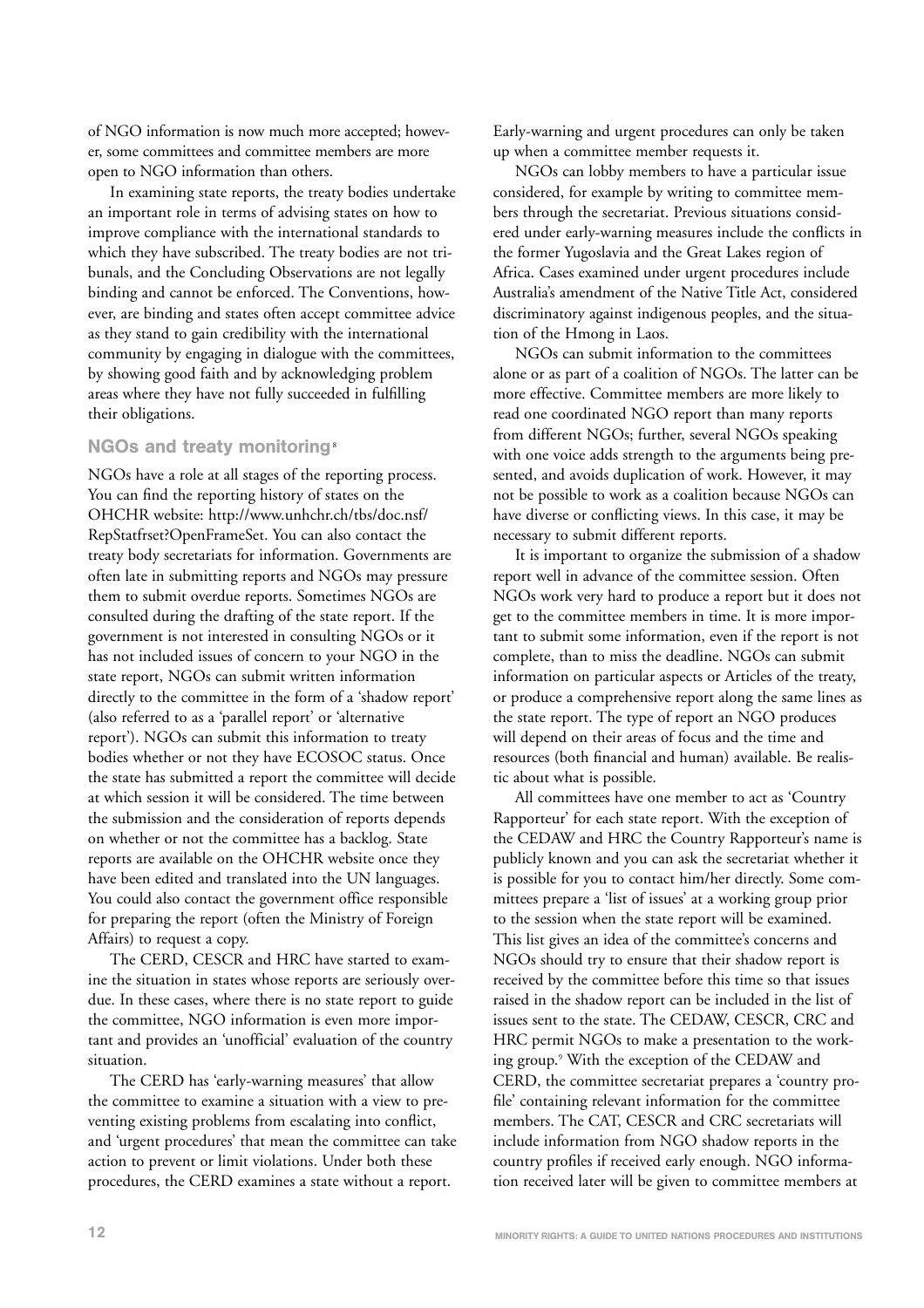#### Shadow reports

Cover page – include the name of the country the report addresses, the committee session that it has been prepared for and the NGO(s) that prepared it.

Contents – a table of contents will ensure the committee members are clear about the issues raised in the report and can find specific information easily.

Introduction – briefly outline the NGO(s) that prepared the report, including their mandate and any information that will enhance credibility in the eyes of the committee members.

Main section - comprehensive shadow reports usually follow the structure of the state report and deal with each Article of the convention in sequence. If you decide not to follow this format you can present the issues thematically but you should ensure that you closely relate your arguments to the Articles of the Convention because this is what the committee will be looking for. The committee's General Comments can provide you with useful information on how the committee interprets the treaty Articles. Under each Article (or theme), outline the issue, raising any gaps or inconsistencies in the state report. You can also link this with previous Concluding Observations of the committee, highlighting whether or not they have been implemented. You may include questions that you would like the committee members to take up with the state; however, be careful of the tone you use, committee members will decide which questions to ask so a demanding tone may be counter-productive. Ensure that you back up your arguments using reliable sources, (see below).

Conclusions – this should briefly summarize the main issues addressed in the report and can include recommendations for the government. The committee may take up some of these recommendations to include in the Concluding Observations.

Sources – it is vital to refer to reliable sources to illustrate your arguments. Specific cases of violations that your organization is aware of can be useful as long as you provide sufficient information to enable your allegations to be crosschecked with the source. Never make allegations without firm evidence. Avoid 'reli-

the start of the session; however, they receive a lot of information each session and may not have time to read your report if you do not send it in advance. NGO reports are not made available on the OHCHR website. The NGO Group for the CRC collects shadow reports to the CRC and they are available on the Child Rights Information Network (CRIN) website at: www.crin.org.

NGOs that do not have the time or resources to prepare a complete shadow report can still submit useful information to the committee. This could take the form of a brief overview document that addresses a selection of Articles of the Convention or a few issues of concern. The guidelines above on shadow reports are also useful for shorter NGO submissions.

able sources said ...' statements; in shadow reports you need to specify who those 'reliable sources' are. Committees (except the CESCR) do not routinely give the state information submitted to it by NGOs; however, you should be aware that they do not always respect requests for confidentiality, so shadow reports should be written in a way that will not endanger sources should the state party see the information. A variety of information can be used to support your arguments, including:

- official government documents;
- court cases;
- UN documents (for example, other treaty bodies or Special Rapporteurs);
- UN agency documents (for example, ILO, UNICEF, UNHCR, etc);
- national human rights institutions;
- regional bodies (for example, African Commission, Council of Europe, Inter-American Commission);
- academic research; and
- cases reported in newspapers (ensure the newspaper sources are reliable).

For all of these different types of information, and particularly for statistical information, you should make sure you clearly state where, when, how and by whom it was collected or produced.

Reservations – remember to check whether your government has made any reservations to the treaty.

Language - NGO shadow reports will be circulated in the language in which they are received. Most committee members have English as a working language so it is advisable to produce your report in English. However, if you can translate the report into other UN languages, this will be highly appreciated by committee members who do not use English.

Length – committee members receive huge amounts of information. A concise document setting out crucial issues will be better received than a longer, detailed report. A former committee secretary suggested shadow reports should be no more than 20 pages.

#### Committee sessions

During examination of the state report, the state delegation will appear before the committee to present its report. Committee members will ask questions to the delegation who will usually answer the following day so that they have time to consult with the national government. Committee members are not restricted to asking questions on the list of issues, so additional NGO information received after the list of issues was drawn up or during meetings with NGOs can be incorporated into the questions.

NGO participation in the committee sessions varies. The CEDAW, CESCR and CRC have a specific time where the whole committee meets with NGOs who can raise issues relating to all the state reports being considered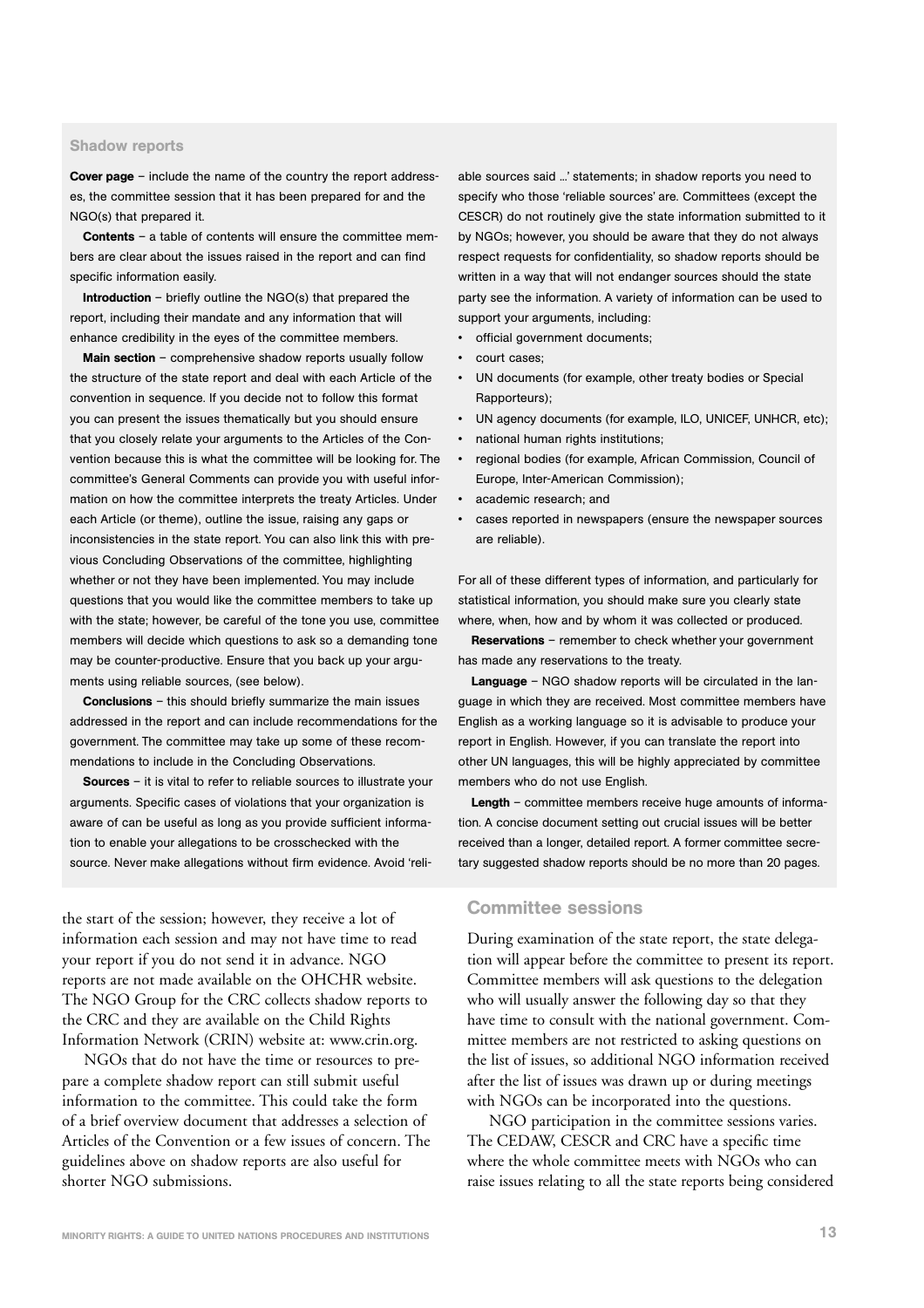#### Case study: Submitting a shadow report

In January 2004 the CEDAW reviewed the state report of Nepal. The Forum for Women, Law and Development (FWLD), based in Nepal, coordinated a coalition of 17 Nepali NGOs to submit a shadow report. FWLD works for the elimination of discrimination against women and has identified caste-based discrimination against Dalit women as an issue of serious concern.

An initial meeting was held, in April 2003, to discuss the schedule for production of the shadow report. Following that, advertisements in newspapers and broadcasts on the radio called for NGO participation. Letters of invitation were sent to women's and human rights organizations. The planning meeting saw the formation of committees to divide up the work and discussion of the issues to be included in the shadow report. They decided that part of the report would contain an Articleby-Article analysis and part would focus on emerging issues. Issues selected included: Dalit women, HIV/AIDS, indigenous women, and women and armed conflict. The chosen writing format was: prevalence of the problem, implementation status of the previous Concluding Observations, critical areas of concern, gaps and weaknesses, and recommendations.

When the first draft was complete, in August, the coalition undertook a national consultation. They advertised in newspapers for interested participants and invited grassroots NGOs through their networks. Over 230 participants from 34 districts of Nepal attended the September consultation. During the meeting, the draft shadow report was presented by Article and by theme, and group discussions took place on each. The national consultation received media coverage from both Nepali- and English-language newspapers in Nepal.

The text was revised, incorporating the comments received during the national consultation. Following editing, the completed shadow report was published and submitted to the CEDAW in mid-November 2003. Two coalition representatives were interviewed about the report on the radio.

Before the CEDAW session, the coalition held a strategy meeting to discuss the prioritizing of issues during the presentation to committee members. Media work around the CEDAW session was intensive. The coalition held a pre-session meeting with the press to brief them on the report and the issues to be raised. Representatives of the coalition attended the session in New York, briefed CEDAW members and answered their questions. The briefing attracted wide newspaper coverage in Nepal. Following the CEDAW examination of the government report, NGO attendees were interviewed on radio and television, and they held another press meeting to highlight issues in the Concluding Observations. The NGOs have now started a new phase of follow-up to ensure that the Concluding Observations result in concrete changes at the local level. Planned activities include translating the Concluding Observations into Nepali and other ethnic languages, and developing indicators to monitor implementation of the observations.

at that session. NGOs can arrange briefings for the CERD, CRC and HRC members outside meeting times. These briefings are often held at lunchtime, usually immediately before the committee begins consideration of the state report, and last about one hour. Not all committee members attend NGO briefings and some never attend. The briefing gives you the opportunity to explain issues, update members on developments since submitting the shadow report and to answer questions from the members. Contact the secretariat for help in organizing a briefing meeting.

Depending on the Country Rapporteur, it may be possible for NGOs to meet privately with him/her to discuss questions and make recommendations that you would like the committee to consider. It may also give you an opportunity to counter any inaccurate information provided by the government during its briefing. Note that not all committee members are open to this type of lobbying; some feel it is unnecessary because they have already received written NGO information. Other committee members may also be open to meeting privately with NGOs.

A press release is issued for each open meeting of the committees and displayed on the OHCHR website. If you are unable to attend the session you can find out about the discussions through the press releases. An official summary (called a 'summary record') of each meeting is also issued. These are usually available in the language in which they were produced (either English or French) a few weeks after the session.

#### Concluding Observations

Initial drafts of the Concluding Observations are usually prepared by the secretariat and modified by the Country Rapporteur. The process varies between committees but in all cases the committee as a whole adopts the final version. All committees discuss and adopt Concluding Observations in private sessions. The adopted Concluding Observations are released to the public and made available on the OHCHR website during the session, except for the CEDAW who post them on the Division for the Advancement of Women (DAW) website two to three weeks after the session. The secretariats of the CESCR, CRC and HRC send Concluding Observations to the NGOs who provided information. The CERD secretariat will send them if requested.

#### Follow-up

Arguably the most important contribution NGOs make to the reporting process is in the follow-up to Concluding Observations. The adoption of good Concluding Observations is not an end in itself but a tool to use in national advocacy. Planning an effective follow-up process is crucial.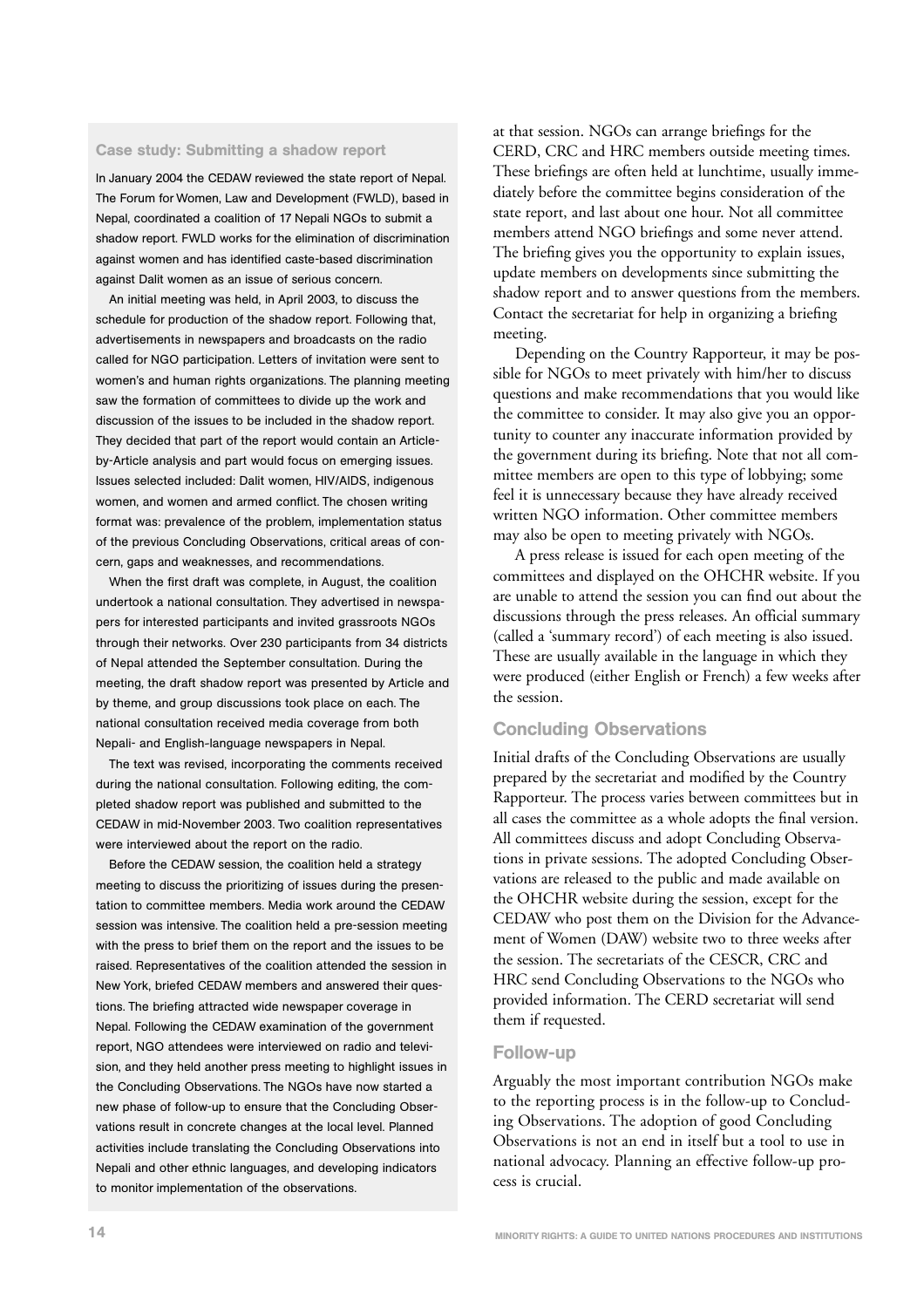Examples of follow-ups:

- NGOs can inform the public through the media and/or their own publications about relevant aspects of committee proceedings. Concluding Observations may be important not only for states but also for NGOs. Organizing workshops or similar meetings may be considered to discuss actions for the implementation of the recommendations contained in the Concluding Observations. Analysis of, and commentary on, the Concluding Observations might help people to understand the implications of the committee's recommendations for the domestic situation. Translation of the Concluding Observations into national and/or other minorities' languages is equally important.
- Involvement of parliamentarians is particularly important in the follow-up process, as some of the recommendations can be implemented only if a certain law is enacted or amended, or other legislative or administrative measures are taken.
- NGOs may also approach relevant ministries/departments, local authorities, associations or trade unions in order to make them aware of the state's obligations in the Convention and the committee's recommendations to the state.
- To put pressure on a government to implement the committee's recommendations, NGOs might also draw the attention of other UN forums – other treaty bodies, the CHR or its subsidiary organs – to those recommendations that have particular relevance to their respective mandates.
- Concluding Observations can also be used within other frameworks – regional and international – for example, the European Roma Rights Centre (ERRC) refers to them wherever appropriate in its legal briefs to, for example, the European Court of Human Rights in Strasbourg.
- Concluding Observations can be used legally to challenge domestic law, especially when a state's Constitution incorporates human rights.
- The follow-up, in particular on the recommendations contained in Concluding Observations, should also be considered as the first stage in the preparation of a next shadow report.

The following sections give a brief example of Concluding Observations relating to minorities issued by some of the treaty bodies.

International Covenant on Civil and Political Rights

The HRC reviewed the report of Slovakia in July 2003. In its Concluding Observations,<sup>10</sup> the committee specifically mentioned the Roma minority in six out of its 13

principal subjects of concern. The committee expressed its concern at: 'persistent allegations of police harassment and ill-treatment during police investigations, particularly of the Roma minority' and at 'reports that Roma are often victims of racist attacks, without receiving adequate protection from law enforcement officers'. They recommended the government take action to eradicate these problems and to protect Roma, as well as investigating and prosecuting perpetrators. Another committee concern is of reports of the forced sterilization of Roma women and that the state response appeared to implicitly admit to breaches of the principle of informed consent. Rights to education, health and social services are not provided for in the ICCPR; however, Article 26 provides for non-discrimination in all areas of law. The HRC noted measures taken to improve the health and employment of Roma and expressed its concern at the:

*'grossly disproportionate number of Roma children assigned to special schools designed for mentally disabled children, which causes a discriminatory effect, in contravention of article 26 of the Covenant'.* 

They recommended Slovakia take:

*'immediate and decisive steps to eradicate the segregation of Roma children in its educational system by ensuring that differentiation within education is aimed at securing attendance in non-segregated schools and classes. Where needed, the State party should also provide special training to Roma children to secure, through positive measures, their access to education without discrimination'.* 

As follow-up, the HRC requested that Slovakia provide information on the implementation of these recommendations within one year.

International Convention on the Elimination of All Forms of Racial Discrimination

In March 2004, the CERD examined the state report of Brazil. It welcomed a number of positive measures, including: a new civil code that eliminates discriminatory restrictions on indigenous peoples' civil rights, and the modification of a law on discrimination on the basis of race or colour to include discrimination based on ethnicity, religion and nationality. The CERD highlighted a wide range of concerns, particularly relating to the position of black, *mestizo*, indigenous and Roma communities. One issue was *de facto* racial segregation and the committee reminded Brazil that: 'racial segregation may also arise without any initiative or direct involvement by the public authorities' and encouraged: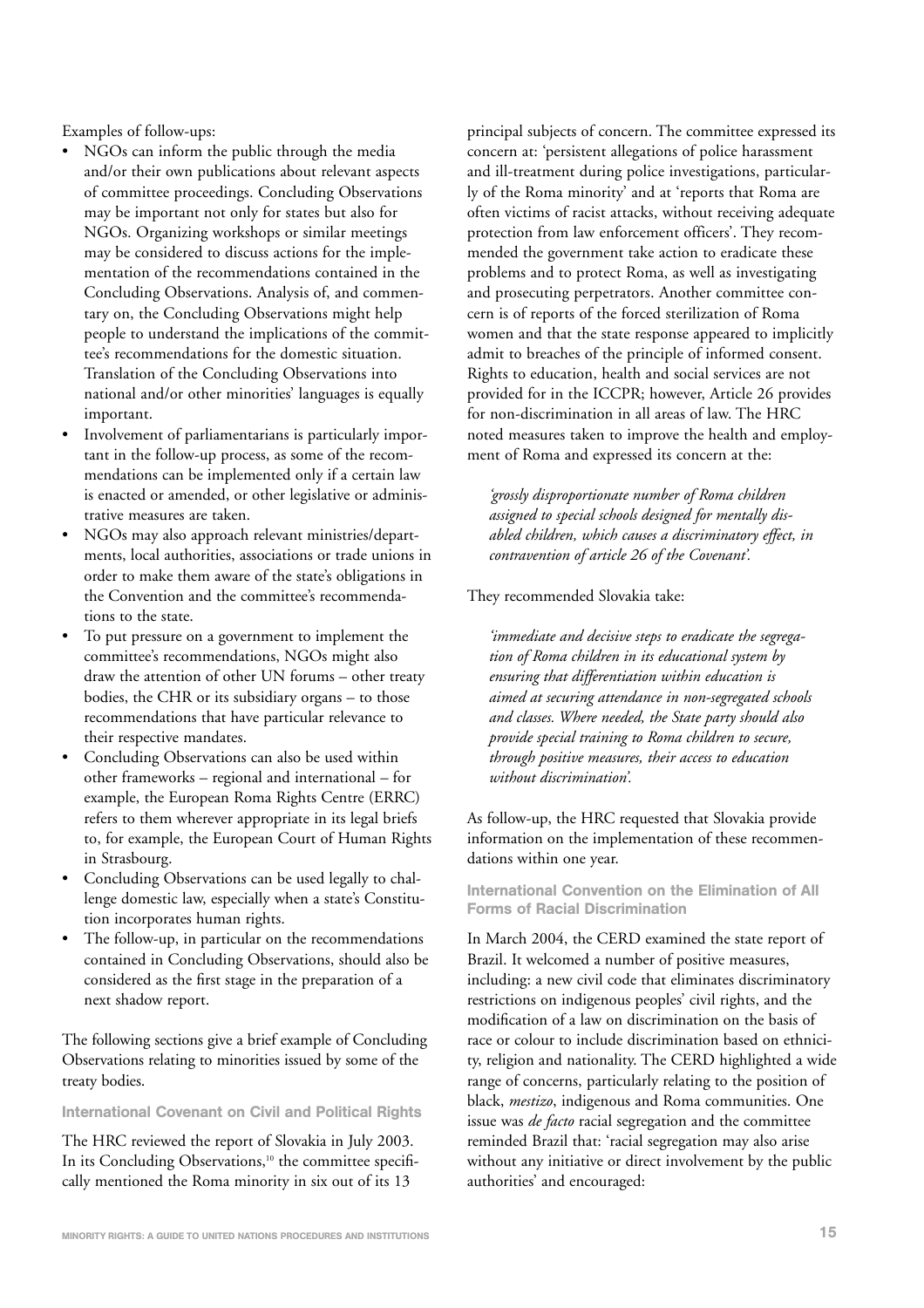*'the State party to continue monitoring all trends which may give rise to racial or ethnic segregation and to work for the eradication of the resulting negative consequences'.* <sup>11</sup>

Another concern was that: 'despite the widespread occurrence of offences of discrimination, the relevant domestic legal provisions against racist crimes are reportedly rarely applied'. The committee recommended training programmes for those administering justice, and requested statistics on prosecutions and penalties for racist crimes. The committee requested additional information from Brazil in areas where the state report lacked information, including discrimination against Roma concerning birth registration and access to schools, and cultural rights of minorities, including the availability of provisions for minorities and ethnic groups to receive education in their language.

#### International Convention on the Elimination of All Forms of Racial Discrimination Against Women

The CEDAW's Concluding Observations address discrimination faced by all women and are therefore applicable to women from minority and majority communities. Increasingly, the committee is addressing issues of multiple discrimination against minority women. The increased involvement of minority NGOs in the work of the CEDAW may have a positive impact on this trend and further encourage the committee to pay attention to this important issue. In January 2004, the CEDAW examined the state reports of Ethiopia and Nepal. In its Concluding Observations <sup>12</sup> on Ethiopia, however, there is no mention of different ethnic communities and no acknowledgement that minority women may face different or additional problems due to their minority status. The committee mentions rural and urban differences, and notes that the state failed to provide information on the situation of older women or disabled women; and appears not to recognize the specific situation and problems facing women from Ethiopia's many different minority and/or indigenous groups. In contrast, the Concluding Observations on Nepal contain specific concerns and recommendations relating to women from ethnic groups and disadvantaged castes. The committee expresses concern that there are fewer educational opportunities for 'women of different castes and ethnic groups' and recommends more intensive action to ensure equality in education. Badi (a group of Dalit women engaged in forced prostitution) is also addressed by the committee in a section related to traditional cultural practices. The extent to which the inclusion of minority-specific recommendations is due to the work of NGOs is difficult to measure; however, the more that NGOs highlight issues

#### of multiple discrimination, the more likely the committee is to routinely pay increased attention to this area.

#### International Covenant on Economic, Social and Cultural Rights

The CESCR examined the state report of the Russian Federation in November 2003. A number of concerns and recommendations in the Concluding Observations <sup>13</sup> address a variety of issues affecting different minorities. The committee expresses its deep concern over the poor living conditions in Chechnya and 'while acknowledging the difficulties caused by the ongoing military operation', urges the state to 'allocate sufficient funds to reinstate basic services'. In addressing the problem of a lack of identity documents leading to limitations on access to work and services, such as health and education, the committee highlighted its concern that some groups, including Roma, are particularly affected. They expressed concern over the 'precarious situation of indigenous communities' affecting their right to self-determination, noting that a law to protect the land rights of indigenous communities in the north, Siberia and far-east of the state has not been implemented. Recommendations included: the effective implementation of this law and measures to ensure indigenous peoples are not deprived of their means of subsistence, along with taking effective measures to improve their health. The committee was also concerned about reports that some ethnic groups had been denied the possibility of exchanging old Soviet passports for Russian Federation passports. The effect of this was that these groups would be left unregistered when Soviet passports expired at the end of 2003. The committee called for measures to ensure that local authorities legalized 'the residence of Mesketians and members of other ethnic groups'.

## 3.3 General Comments

International instruments contain the human rights and minority rights standards, but the official treaty monitoring bodies provide important contributions to the interpretation and application of the standards. Their deliberations are important and should be read together with the standards, because precedents carry considerable weight in international organizations just as they do in national legal systems.

Treaty monitoring bodies' General Comments (sometimes called General Recommendations) provide guidance to states when reporting to the committees and serve to interpret or elaborate on the various treaty provisions, and to summarize the practice of the treaty bodies. They also clarify terminology and definitions relating to the various rights and freedoms. However, it is important to note that General Comments or Recommendations are not legally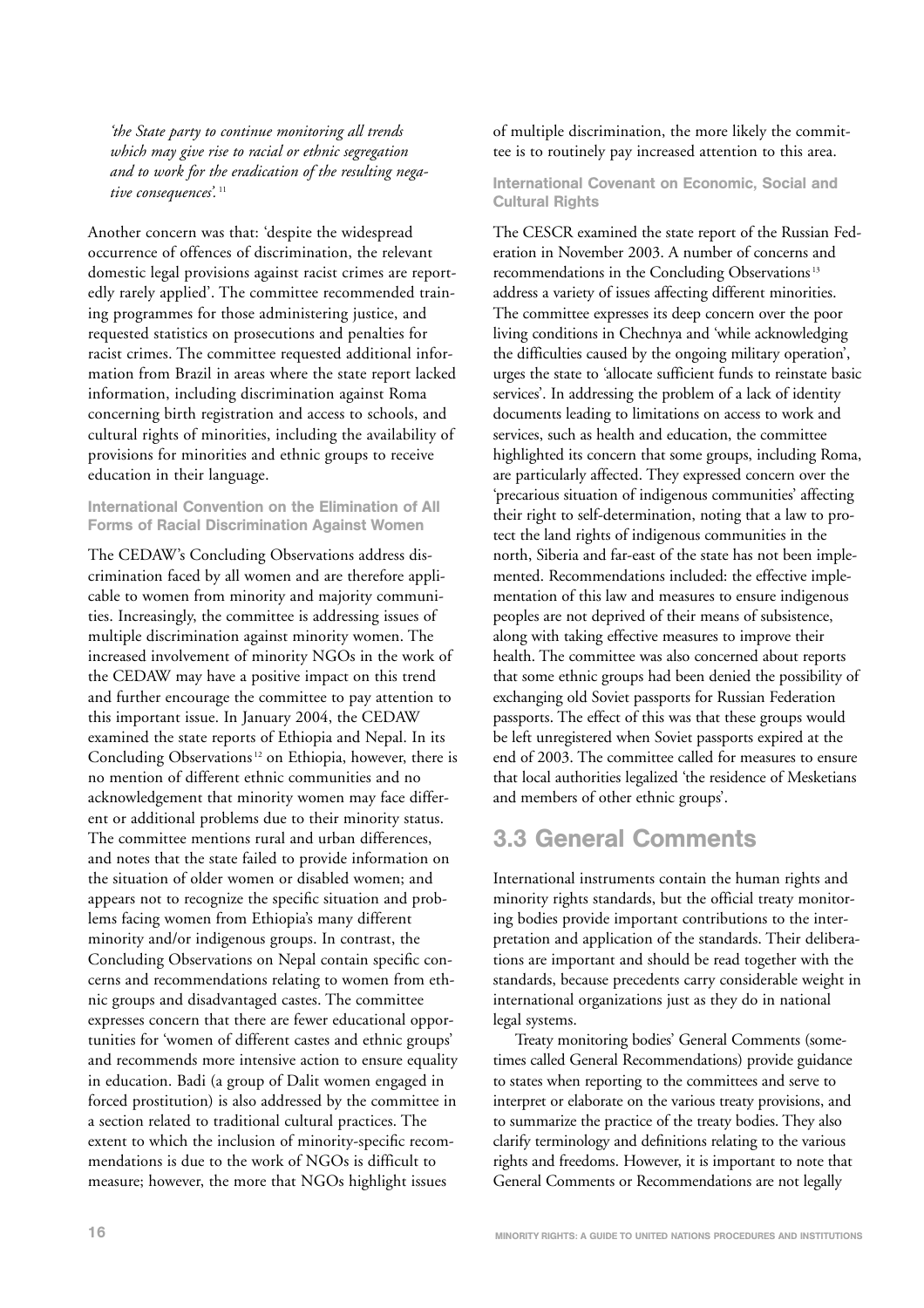binding on states. They act as guidelines. It is possible for NGOs to lobby the treaty bodies to issue a General Comment/Recommendation on a particular issue, or to lobby committee members in order to influence the contents when new ones are being drafted or old ones amended. The CEDAW has adopted a procedure for drafting that includes dialogue with NGOs and the CESCR is also willing to receive proposals from specialized NGOs during drafting; however, for other committees, the extent to which NGO involvement is possible largely depends on individual committee members. Where General Comments call for states to provide certain information in their reports to the committee, NGOs have an important role. NGOs can submit the relevant information, which is of particular value, especially if the state report is lacking. See section 3.2 for more information on NGO shadow reports.

Some of the relevant General Comments/Recommendations by the treaty monitoring bodies are summarized below.14 Note that these are not the only comments that are pertinent to minorities, and in many cases the summary covers only a fraction of the issues and recommendations in the General Comment. NGOs considering submitting information to the committees should refer to the full text and check those comments not mentioned here for possible relevance.

#### General Comments of the Human Rights **Committee**

#### **Minorities**

The HRC has adopted General Comment no. 23 on minority rights as set forth in Article 27 of the ICCPR (also of relevance to indigenous peoples).15 These are additional to all of the other rights set out in the Covenant to which members of minorities are entitled as a matter of course. The rights in Article 27 are extended to all individuals belonging to ethnic, religious and linguistic minorities within the jurisdiction of the state; they cannot be limited to citizens of that state. The existence of a minority is to be established on the basis of objective criteria and does not depend on state recognition of that minority.

Although Article 27 is formulated in negative terms, that is 'minorities shall not be denied the right', a state party is nevertheless obliged to ensure that the existence and the exercise of the rights specified in Article 27 are protected against their denial or violation. This means that the negative wording has been reversed through the interpretative practice of the HRC:<sup>16</sup> a state is obliged to undertake special measures or positive action to redress inequalities between members of minority groups and the majority. Special measures are required for the protection against the denial or violations of the rights provided for in the Article and against acts committed not only by

state authorities but, in line with Article 20 of the Covenant, also the acts of other individuals within the state, such as members of racist organizations.

Article 27 recognizes and establishes rights of individuals belonging to minorities; that is, not the group as such, but individuals are to enjoy the rights 'in community with other members of their group'. The realization of the rights, therefore, relates to the ability of a group to maintain its identity, such as its culture, language and religion. Special measures may be required to protect this identity. Enjoyment of the right to culture, especially for indigenous communities constituting a minority, may be associated with the ownership and use of land and resources, and activities such as fishing and hunting, if these activities are integral to the preservation and development of the group's way of life and culture.

The HRC requests states to include in their reports information on any measures adopted for the full protection of the rights laid down in Article 27. The Committee specifically asks for information on measures adopted towards ensuring: 'the survival and continued development of the cultural, religious and social identities of the minorities concerned'.

It is important to remember that, according to the HRC, the enjoyment of the rights set out in Article 27 does not prejudice the sovereignty and territorial integrity of states. This understanding is repeated in many international instruments.

#### Self-determination

The General Comment no. 12 by the HRC on the right of self-determination in Article 1 of the ICCPR, gives limited guidance on questions related to minorities and indigenous peoples, except to say that this is a right to which peoples and not minorities are entitled. The term 'peoples' in Article 1 has been interpreted by the HRC to mean the entire population of a state or of an entity entitled to statehood under international law. The term 'peoples' therefore cannot be applied to a minority group living within a state. Ethnic, religious or linguistic minorities do not have the right to break away or secede from a state by reference to Article 1, unless they can be classified as falling under the UN practice of decolonization, or unless the majority and minority agree to separate. Self-determination claims may also be justified in international law if groups are subject to systematic discrimination and exclusion from government, or if they live on territory that has been occupied by force since the entry into force of the UN Charter in 1945.<sup>17</sup>

In the General Comment on Article 1, the HRC requests state parties to include in their periodic reports details on measures undertaken to fulfil the right of: 'all peoples to freely determine their political status and freely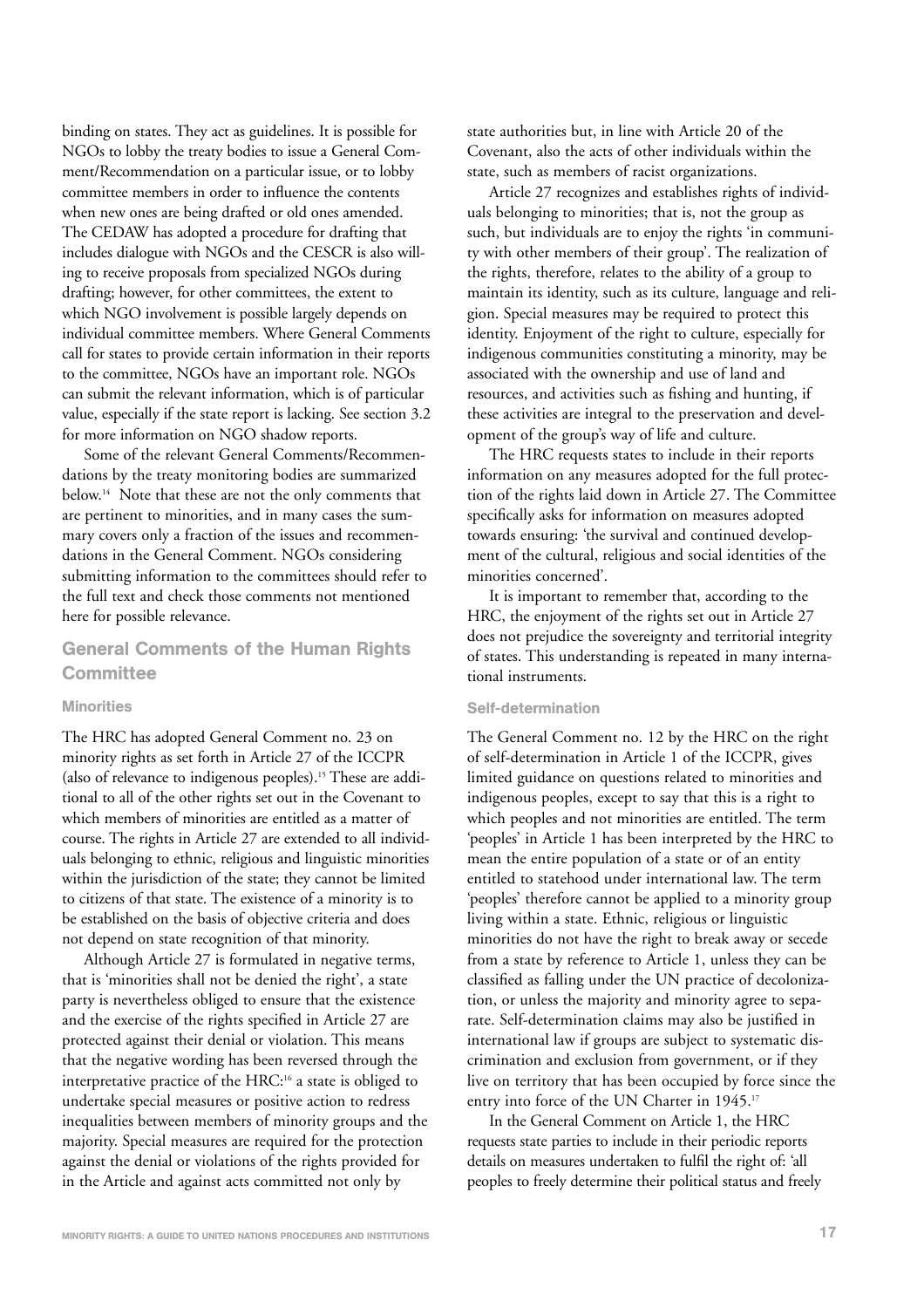pursue their economic, social and cultural development'. The HRC asks states to: 'describe the constitutional and political processes which in practice allow the exercise of this right'. This emphasis on democratic governance may be important for minorities living in areas where local selfadministration or autonomy could be legitimately claimed as a special measure for achieving equal enjoyment in the fields of cultural, economic and political rights, for example.

#### Non-discrimination

Equal enjoyment and non-discrimination are set out in various articles of the ICCPR, most notably in Articles 2, 14, 20 and 26. In General Comment no. 18 on nondiscrimination, the HRC has defined the term 'discrimination' as follows:

*'Discrimination as used in the Covenant should be understood to imply any distinction, exclusion, restriction or preference which is based on any ground such as race, colour, sex, language, religion, political or other opinion, national or social origin, property, birth or other status, and which has the purpose or effect of nullifying or impairing the recognition, enjoyment or exercise by all persons, on an equal footing, of all rights and freedoms.'* <sup>18</sup>

It is important to note that equal enjoyment of rights and freedoms does not necessarily mean identical treatment in all cases and in every instance. Differentiation is required or allowed as a means of creating equal opportunities for a disadvantaged group when compared with the rights enjoyed by the majority of the population. Such special measures, also referred to as affirmative action or special treatment, are not to be regarded as privileges if they have a limited duration and serve the purpose of redressing conditions of inequality.<sup>19</sup>

The prohibition of discrimination applies to all individuals living in a state. According to the HRC, the scope of the discrimination clause in Article 26 not only embraces the rights protected in this particular Covenant, but all rights which the state confers by law on all individuals living within its jurisdiction. Article 26 thus prohibits discrimination in any field, in law or in fact, in the civil, cultural, economic, political<sup>20</sup> and social sectors, which is subject to regulation and protection by state authorities. When a state enacts legislation, it must be in accordance with Article 26; that is, the content of the law must not discriminate in any way between persons who come within the jurisdiction of that state.

#### Freedom of religion

According to the HRC, the scope of Article 18 on the freedom of religion is very wide. It protects believers as well as non-believers. In General Comment no. 22, the HRC emphasized that the Article is not limited to socalled traditional religions, and the committee is concerned with:

*'any tendency to discriminate against any religion or belief for any reason, including the fact that they are newly established or represent religious minorities that may be the subject of hostilities on the part of a predominant religious community'.*<sup>21</sup>

Article 18, paragraph 3, of the ICCPR permits limitations on the right to freedom to exercise one's religion or belief if such limitations are: 'prescribed by law and are necessary to protect public safety, order, health or morals or the fundamental rights and freedoms of others'. The HRC states clearly that this provision must be interpreted strictly. Any limitation must be in accordance with the rights guaranteed in the Covenant, such as equal opportunities and non-discrimination. Furthermore, limitations must be applied only for specific, legitimate purposes, and they must be proportional to the need on which they are based. The HRC acknowledges that there are difficulties related to the definition of morals, which will vary with different social, religious and philosophical traditions, but the concept of morals must not be based exclusively on a single tradition.

The HRC lays stress on the prohibition of discrimination against religious minorities, including non-believers, whether in the form of economic or political privileges for followers of the majority religion, the imposition of restrictions on the practice of non-dominant faiths, or otherwise. The HRC urges states to include in their reports to the committee information on measures undertaken to protect all religions or beliefs, and especially on the protection of religious minorities. The HRC also wants states to submit: 'information relating to practices considered by their laws and jurisprudence to be punishable as blasphemous'.

#### Prohibition of incitement to racial hatred

Article 20, paragraph 2, of the ICCPR states that: 'any advocacy of national, racial or religious hatred that constitutes incitement to discrimination, hostility or violence shall be prohibited by law'. According to General Comment no. 11 of the HRC, this prohibition is fully compatible with the right to freedom of expression.<sup>22</sup> The committee stresses the need for effective implementation of this Article and urges states to adopt laws clearly proclaiming that propaganda and advocacy of national, racial or religious hatred are: 'contrary to public policy'. States parties to the Covenant must also provide effective sanctions against perpetrators of such acts.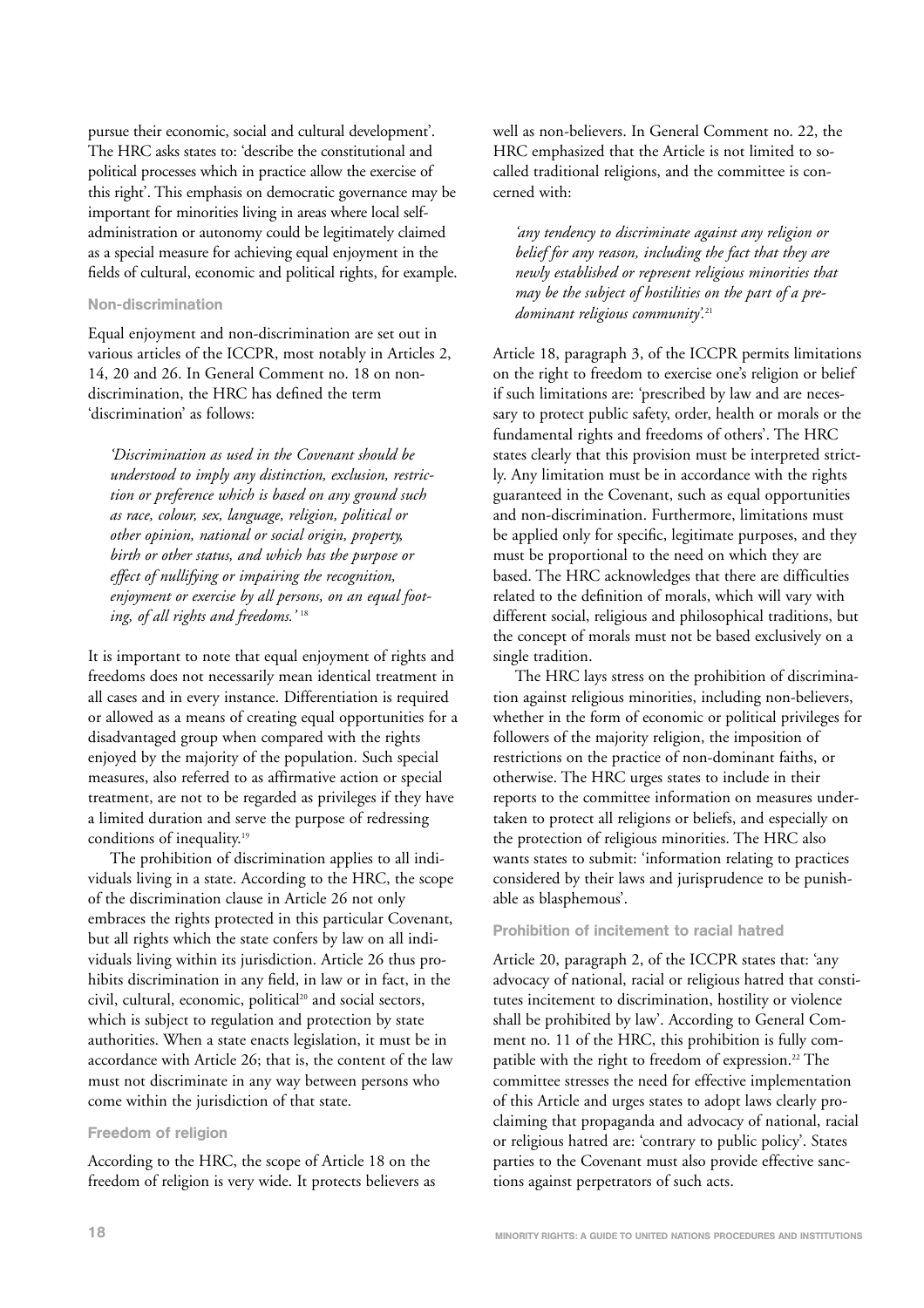## General Recommendations of the Committee on the Elimination of Racial **Discrimination**

#### Non-discrimination

General Recommendation no. XIV on non-discrimination as set out in Article 1 of the ICERD illustrates the scope and understanding of the meaning of discrimination.<sup>23</sup> Special measures resulting in differential treatment will not constitute discrimination if they are temporary and only serve the purpose of placing a disadvantaged group and its members on an equal footing with the majority population as far as the enjoyment of all human rights is concerned.

#### Non-citizens

The CERD has adopted General Recommendation no. XI on non-citizens as referred to in Article 1, paragraph 2, of the ICERD, which grants a state limited rights to differentiate between citizens and non-citizens.<sup>24</sup> Such differentiation is not regarded as discriminatory. The committee declares, however, that a state is not allowed to discriminate against a particular nationality of non-citizens living within the state and under no circumstances is to deny non-citizens the rights and freedoms provided for in other international human rights instruments. In March 2004, the CERD held a thematic discussion on noncitizens and a new General Comment is in the process of being adopted.

#### Indigenous peoples

General Recommendation no. XXIII affirms that the ICERD is applicable to indigenous peoples. It calls on states to recognize and respect indigenous culture as an enrichment of the state's cultural identity, and to ensure indigenous peoples are free from any discrimination. The CERD especially calls on states to recognize and protect the rights of indigenous peoples to control, develop and use their lands and resources.

#### Prohibition of incitement to racial hatred

In General Recommendation no. XV on Article 4 of the ICERD, the CERD has demanded strengthened national implementation.25 Having received information on instances of organized violence based on ethnic origin and the political exploitation of ethnic difference, the committee stressed that the implementation of Article 4 is now of increased importance. The mandatory character of Article 4 obliges states to adopt appropriate legislation and to secure effective enforcement. According to the CERD, the prohibition on disseminating racist propaganda is compatible with the right to freedom of expression. In international law, that freedom carries certain limitations and

responsibilities, including respect for the rights and reputations of others.

Article 4 also proscribes organizations that promote racist propaganda and ideas, and incite racial discrimination. The CERD stresses that states must monitor organizations or organized activities that are based on racist ideas, and undertake appropriate measures to declare their activities illegal.

#### Gender and racial discrimination

General Recommendation no. XXV on gender-related dimensions of racial discrimination addresses the issue of the: 'circumstances in which racial discrimination only or primarily affects women, or affects women in a different way, or to a different degree than men'.<sup>26</sup> The CERD recognizes that women may face certain forms of racial discrimination specifically because of their gender, for example, sexual violence against women from particular ethnic groups during armed conflict. The committee also noted that women may face gender-related impediments, such as bias in the legal system that hinders access to justice, when they seek remedies for racial discrimination. In view of this, the CERD stated its commitment to further integrate a gender perspective and requested states parties to provide disaggregated data and information in their reports on factors affecting women's enjoyment of the rights in the Convention. NGOs can assist in this by ensuring that their shadow reports contain disaggregated data and information on issues of double discrimination.

#### Roma

General Recommendation no. XXVII on Roma was issued following a thematic discussion on discrimination against Roma.<sup>27</sup> In it, the CERD sets out a number of general measures for states to adopt to ensure the protection of Roma against racial discrimination. It also elaborates specific measures for protection against racial violence and in the areas of education, living conditions, media and participation in public life. States parties are requested by the committee to include in their reports: 'data on Roma communities within their jurisdiction' including information on their participation in public life, and their economic, social and cultural situation, with a gender equality perspective.

#### **Descent**

The CERD held a thematic session on descent-based discrimination (see case study in section 3.5) and subsequently issued General Recommendation no. XXIX.<sup>28</sup> It reaffirms that: 'discrimination based on "descent" includes discrimination against members of communities based on forms of social stratification such as caste and analogous systems of inherited status'. The committee recommends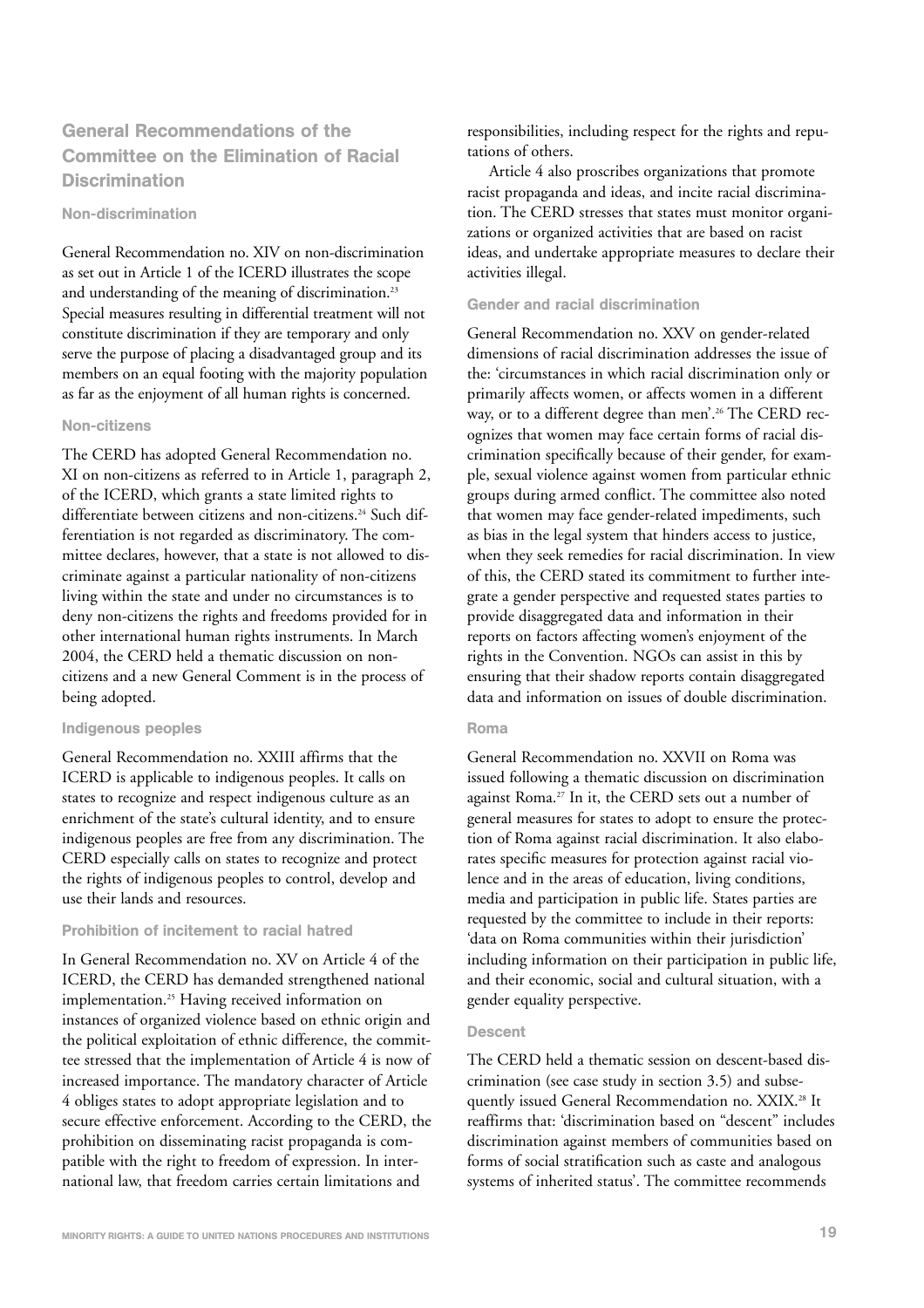that states adopt measures to include the outlawing of all forms of discrimination based on descent; and recommends the introduction of special measures in favour of descent-based groups, in order to ensure their enjoyment of all human rights. It also stresses the need to protect women from multiple discrimination, and includes the request that states provide disaggregated data to the committee. The recommendation lays out a large number of specific measures to be taken in the areas of the administration of justice, civil, political, economic and social rights, education, eradication of segregation and the media.

### General Comments of the Committee on Economic, Social and Cultural Rights

#### Protection from eviction

General Comment no. 7 on forced evictions may have particular relevance to minorities and indigenous peoples. The CESCR defines forced evictions as:

*'the permanent or temporary removal against their will of individuals, families and/or communities from the homes and/or land which they occupy, without provision of, and access to, appropriate forms of legal or other protection' .*<sup>29</sup>

It notes that many forced evictions are associated with conflicts, including communal or ethnic violence, while some occur in the name of development and may be associated with conflict over land rights. It states that minorities and indigenous peoples, among other vulnerable groups, suffer disproportionately from forced evictions, and says that women in these groups are especially vulnerable. The CESCR reminded states that the nondiscrimination provisions of the Covenant impose additional obligations on governments to ensure that when evictions occur, no form of discrimination is involved. The committee emphasized that the nature of forced evictions means that: 'progressive achievement based on the availability or resources will rarely be relevant'; states must refrain from forced evictions and must punish its agents or third parties who carry out forced evictions. States cannot cite a lack of resources as a reason for nonfulfilment.

#### Education

General Comment no. 13 on the right to education highlights that one of the aims of education is to promote understanding among nations, ethnic, racial and religious groups.30 It stresses that education must be accessible to all, in law and fact, without discrimination on any grounds. The CESCR reiterates that temporary

special measures in favour of disadvantaged groups do not qualify as discrimination as long as they do not lead to the maintenance of unequal or separate standards, and are not continued after the objectives are met. The principle of non-discrimination: 'extends to all persons of school age residing in the territory of a State party, including non-nationals, and irrespective of their legal status'. The committee notes that the progressive realization of the right to education means that states have a continuing obligation to move towards full realization; regressive measures are presumed to be in violation, unless the state can prove they are fully justified. Part of the 'minimum core obligation'31 on states is to ensure access on a non-discriminatory basis; the committee also highlighted that the introduction of, or failure to repeal, discriminatory legislation, or the use of curricula inconsistent with the education objectives, would constitute a violation of the Covenant.

#### Health

The importance of non-discrimination in access was reiterated by the CESCR in relation to health in General Comment no. 14.32 Health facilities, goods and services must be available to all, including the most marginalized groups in society, without discrimination. As with education, the committee notes in both General Comments that there is a presumption that regressive measures are not permitted. General Comment no. 14 states that health facilities, goods and services must be culturally appropriate to minorities and indigenous peoples, and gender sensitive. The CESCR highlights that health services should take into account the traditional healing practices and medicines of indigenous peoples, and that indigenous peoples should design, deliver and control these services. States should also protect vital medicinal plants. The committee acknowledges the collective aspect of health and considers that: 'development-related activities that lead to the displacement of indigenous peoples against their will from their traditional territories [...] has a deleterious effect on their health'. As with other rights in the Covenant, the committee has emphasized the obligation of international assistance and cooperation in realizing the right to health in other countries, including states parties who are members of international financial institutions such as the World Bank. States have an obligation to ensure that their actions as members of these institutions take due account of the right to health.

#### **Water**

General Comment no. 15, on water, again stresses nondiscrimination in access as one of the minimum core obligations to be implemented immediately.<sup>33</sup> States should pay particular attention to individuals and groups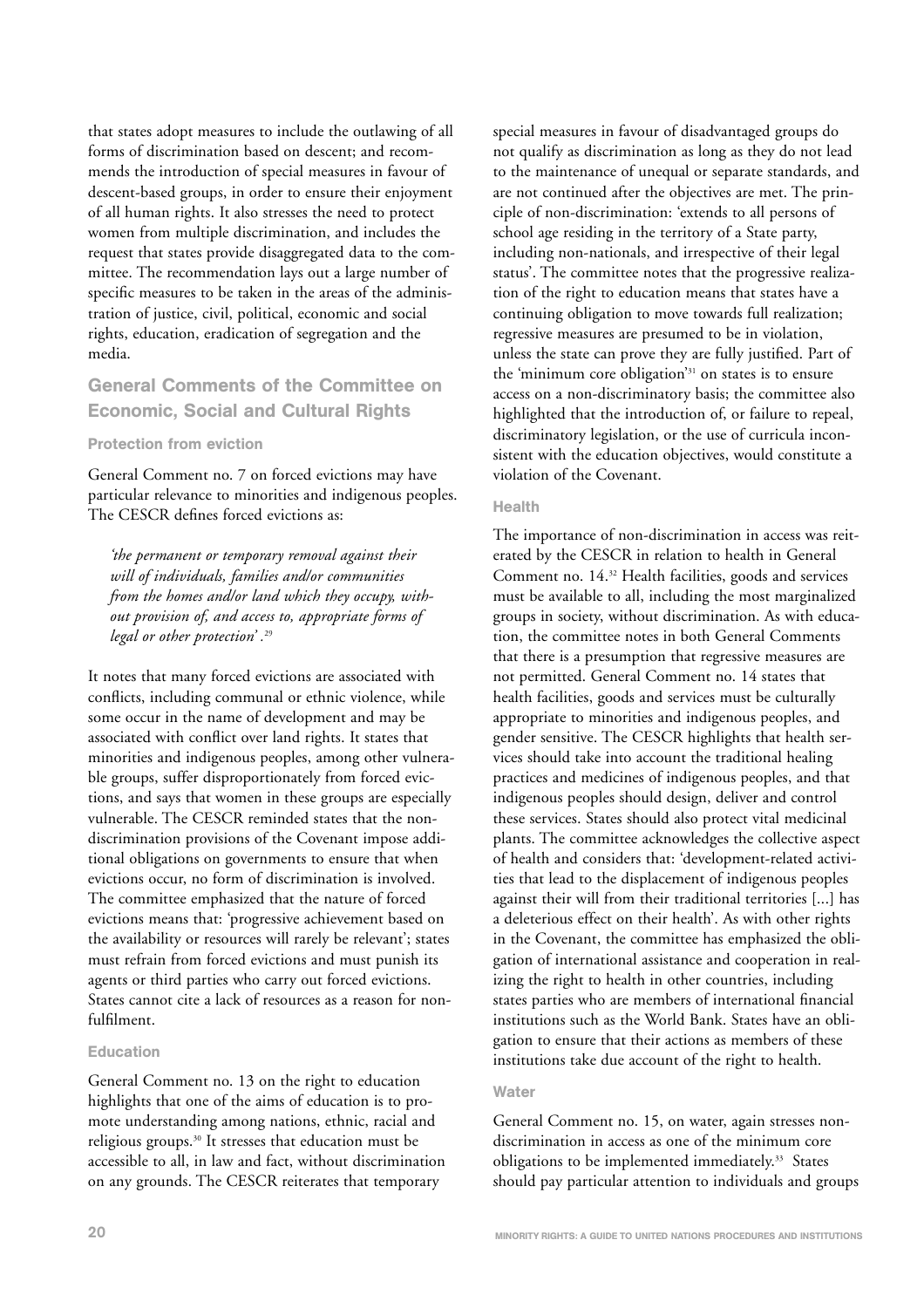who traditionally experience difficulties in exercising the right to water, including: minority groups, indigenous peoples, women, refugees, internally displaced persons and migrant workers. States should also take steps to ensure that indigenous peoples' access to water on their ancestral lands is protected, and that indigenous peoples can control their access. Access to adequate water should also be available to nomadic and traveller communities at traditional and designated sites. Retrogressive measures are presumed to be prohibited by the Covenant. As with other rights, when developing states are concluding agreements that adversely affect the rights of people within their jurisdiction, the government may argue that they cannot accept the agreement because there is an international standard (or minimum threshold) below which individuals and groups may not fall.

## General Recommendations of the Committee on the Elimination of Discrimination Against Women

#### Health

In General Recommendation no. 24, the CEDAW noted that state reports should demonstrate that health legislation and policies are based on:

*'scientific and ethical research and assessment of the health status and needs of women in that country and take into account any ethnic, regional or community variations or practices based on religion, tradition or culture'.*

Reports should also address diseases and health hazards that: 'affect women or certain groups of women differently to men'.

#### Special measures

General Recommendation no. 25 includes the recognition that women may suffer, in addition to gender discrimination: 'from multiple forms of discrimination based on additional grounds such as race, ethnic or religious identity, disability, age, class, caste or other factors' that may affect them in different ways to men. It suggests that states may need to take temporary special measures to eliminate this multiple discrimination. It stresses that specific measures taken on a temporary basis to bring about equality do not constitute discrimination, and recommends that states clearly differentiate between temporary special measures and general social policies designed to improve the situation of women.

#### General Comments of the Committee on the Rights of the Child

#### Education

General Comment no. 1 on the aims of education acknowledges that, at first sight, some of the ideas in Article 29 of the CRC may appear contradictory:

*'efforts to promote understanding, tolerance and friendship among all peoples, to which paragraph (1) (d) refers, might not always be automatically compatible with policies designed, in accordance with paragraph (1) (c), to develop respect for the child's own cultural identity, language and values'.* 

It stresses that the importance of the provision is the need for a balanced approach that reconciles diverse values through dialogue and respect, and highlights the important role children can play in bridging differences between groups. The committee highlights that education is crucial in eliminating racism since racism thrives on ignorance and unfounded fears. Education should teach about historical occurrences of racism and current forms of racism, including focusing on the child's own community in order to demonstrate that racism is not only practised by 'others'.

#### Adolescent health

The CRC in General Comment no. 4 urged states to collect data to allow study of the specific health situation of adolescents, including the situation of specific groups such as 'ethnic and/or indigenous minorities, migrant or refugee adolescents'. The committee called on states to implement legislation and policies to promote the health and development of adolescents, including:

*'giving, while respecting the values and norms of ethnic and other minorities, special attention, guidance and support to adolescents and parents (or legal guardians), whose traditions and norms may differ from the society where they live'.*

## 3.4 Complaints mechanisms

Five treaties include provisions for individuals to bring allegations of violations of the treaty to the attention of the monitoring committee. These are known as communications. Individuals, or NGOs acting on their behalf, can only bring a complaint if the state has specifically accepted the jurisdiction of the committee to consider individual complaints. In the case of the CEDAW and ICCPR, the state must have ratified the appropriate Optional Protocol, and in the case of the CAT, CERD and MWC, the state must have made the required Declaration.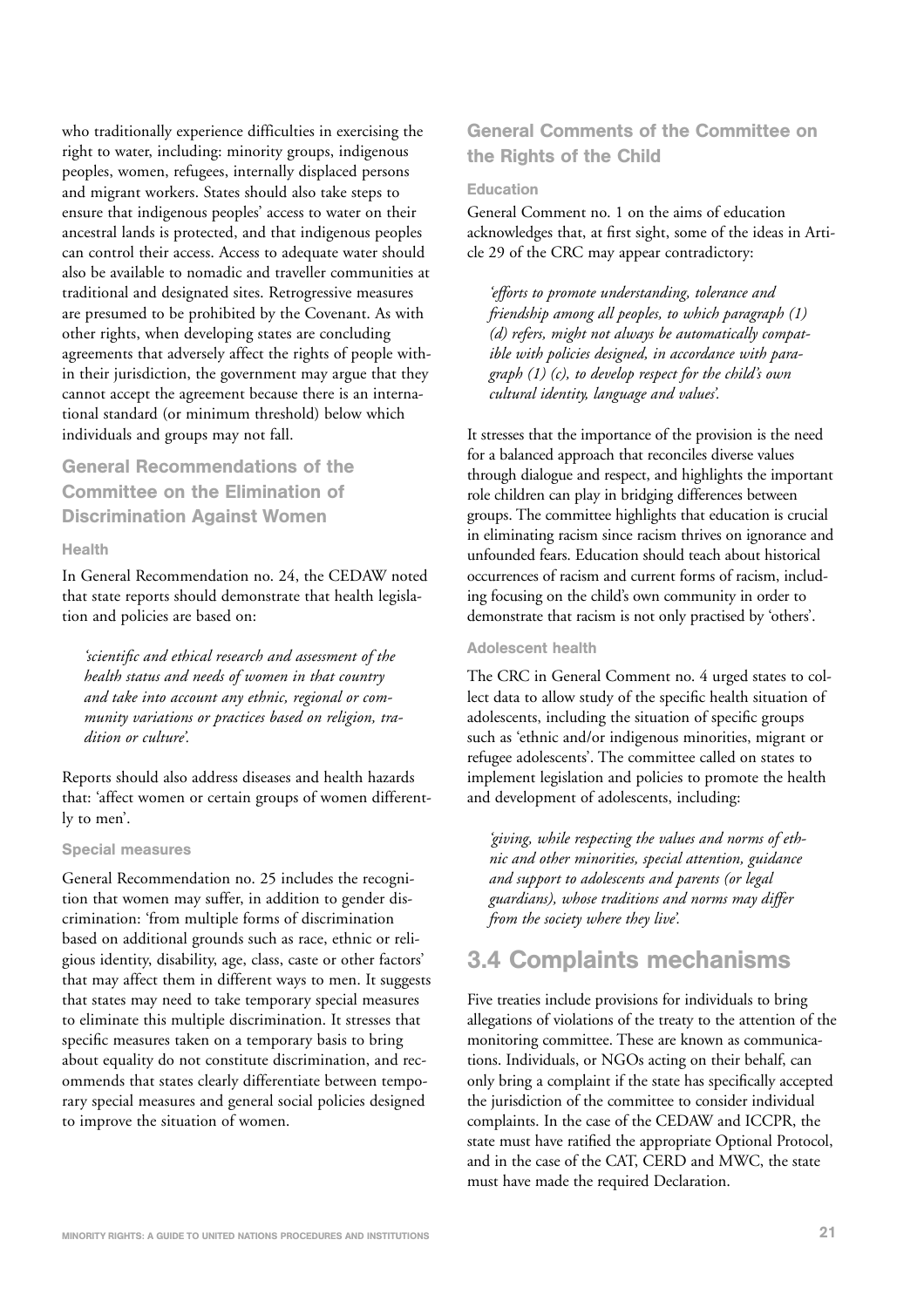In November 2003, 104 of the 151 states parties to the ICCPR had ratified the Optional Protocol, only 45 of the 169 states parties to the ICERD had recognized the competence of the CERD under Article 14, and 54 out of 133 states parties to the CAT had recognized the competence of the CAT under Article 22. The newest individual complaints mechanism to come into force, the Optional Protocol to the CEDAW, had, by April 2004, received 60 ratifications out of 177 states party to the CEDAW. There is a provision for individual complaints to the MWC; however, no state has yet recognized the competence of the committee under Article 77.

Under Article 14 of the ICERD both individuals and groups can file communications about alleged violations, whereas under the Optional Protocol to the ICCPR and Article 22 of the CAT, only individuals can submit complaints. However, the HRC will hear cases submitted by leaders or chiefs who are speaking on behalf of a group. The Optional Protocol to the CEDAW allows for communications from individuals and groups of individuals. NGOs may submit communications on behalf of victims with the victim's consent. The Optional Protocol to the CEDAW also provides for committee members to initiate an inquiry if a committee member receives reliable information about grave or systematic violations. This confidential investigation may include a visit to the state (with the consent of the state).

All individual complaint procedures are quasi-judicial in nature; as with legal cases, they require thorough preparation of the complaints as well as detailed presentation. All communications are considered by the committees in private, based on written submissions from the complainant and the government. It is only at the conclusion of a case that details are released publicly. If a communication contains particularly sensitive matters, the complainant may request that the committee protect their identity when the final result of the case is released. From the initial submission of a case, it may take several years before a final decision is produced. Specific guidelines for submitting communications to the different committees can be found at: http://www.unhchr.ch/html/menu2/8/ question.htm but all communications must meet the following criteria:

- the communication must be submitted by a person (or a group of persons in the case of CERD) alleging to be victim of a violation;
- the author (applicant) must not be anonymous;
- the alleged victim must live within the jurisdiction of a state that has ratified the respective treaty, recognized the competence of the treaty body to deal with complaints and not made any reservations that precludes the committee from considering that particular case; (see section 1 for more information about reservations);
- the communication must not be incompatible with any provisions of the respective treaty or the UN Charter;
- the same case must not be under consideration in another international procedure; and
- all available and effective domestic remedies must have been exhausted.34

Communications should be sent to the secretariat of the respective committee at the OHCHR (see Annex 6.1 for contact details). The communication should normally be sent within six months of the exhaustion of domestic remedies, although not all committees require this. The committee first decides, based on the above criteria, if the communication is admissible, that is, if they have jurisdiction to consider it. (See Annex 6.3 for a model communication form.)

The committee may make an interim protection order. This is a request that the state undertake a particular action or refrain from a particular action until the conclusion of the case. For example, the HRC has used this provision to make urgent requests to states not to carry out an execution or deportation while the case is under consideration by the committee. Interim measures are also possible where economic activity threatens the way of life of a minority community. Many states comply with the request but others do not. The HRC has stated that failure to respect an interim protection order is a 'grave breach' of a state's obligations under the Optional Protocol, and that it 'undermines the protection of covenant rights', especially if the measures taken by the state are irreversible.35 However strong the HRC (or other committees') condemnation of the failures to comply with interim protection orders, this cannot guarantee protection for all complainants.

Communications should include all the relevant facts and a reference to the treaty provisions that have allegedly been violated. Documents that substantiate the allegations, copies of decisions of domestic courts and relevant national legislation should also be included. The committee will transmit the complaint to the government concerned with a request for its submissions on admissibility and/or merits (substance) of the case. Subsequently, the committee may request that the alleged victim and the government submit additional information and/or give observations on comments received from the other party. The author of the communication will always be informed about the content of replies and comments made by the government.

When the committee makes a decision on the case, it will transmit its 'views' or 'opinion' to the applicant and the state at the same time. Where the committee finds a violation, the views will request the state to provide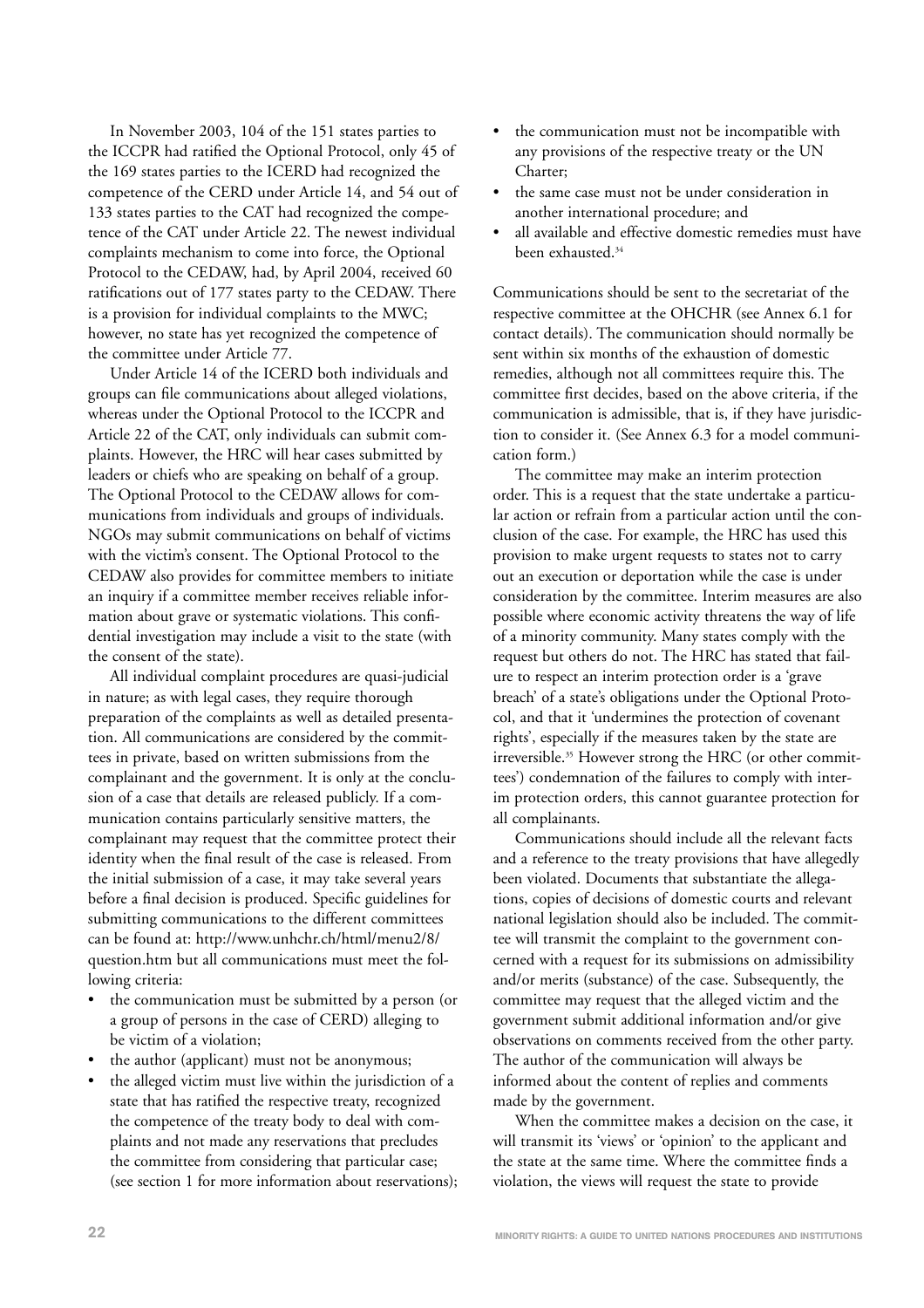redress for the victim. Often this will be in the form of asking the state to change the law so that a similar violation cannot occur in future, and to provide limited compensation to the victim. Committees request states to submit information to them, within a certain period, informing the committee of the action taken. Decisions of the committees are final; there is no appeal process. The texts of decisions on the merits of a case are made available on the OHCHR website and are published in the committee's annual report to the General Assembly. Committees will also report to the GA on state action or inaction following a decision.

The committees are not courts, so their views are not legally binding on states. However, even though 'views' or 'opinions' are not judgments in a formal sense, their political and moral value is considerable; ratifying and accepting states wishing to maintain a good reputation globally are likely to comply with the findings. NGO involvement does not end with the decision of the committee. NGOs play an important role in ensuring that a state complies with the decision by publicizing the case domestically and pressuring the government if it is reluctant to implement the decision.

#### Contrasting state reactions to CERD decisions and recommendations

In its decision in the case L.K. v. The Netherlands (for details see below), the CERD recommended that the state party review its policy and procedure concerning acts of racial violence, and that it provide the applicant with relief proportionate to the moral damage suffered. The Netherlands in its 13th periodic report to the CERD provided extensive information on new, stricter anti-discrimination guidelines for the police and public prosecutions department, adding that in issuing these new guidelines, it had also complied with the recommendations of the committee in the L.K. case. They also stated that they had provided reasonable compensation to the applicant following consultations with counsel.

In the case of Hagan v. Australia (details below), the committee recommended that the state party remove the offending term from the sign and inform the committee of the action taken. The government of Australia transmitted its reply to the CERD stating that it did not propose to take measures to remove the offending term. The committee wrote to the government expressing its regret over this and hoped that Australia: 'will reconsider its position in the larger context of dealing with factors contributing to racial discrimination'. The committee are likely to revisit this issue when they consider Australia's next periodic report.

The following selected cases demonstrate some interpretations by the CERD and HRC of provisions in the Conventions that have a particular impact on minorities. Depending on your situation, the CAT jurisprudence may be useful, see: http://www.unhchr.ch/html/menu2/8/ jurispr.htm for details. The CEDAW has yet to complete consideration of its first cases.

#### Selected cases of the Human Rights **Committee**

Relatively few cases concerning minority rights have been dealt with by the HRC. Most cases dealing with minority questions have been submitted by indigenous peoples using the minority rights provision of Article 27. Case law, however, as demonstrated by the examples below, is important and of interest to both minorities and indigenous peoples because it shows the committee's broad and expansive interpretation of Article 27 of the ICCPR. The full texts of all HRC opinions can be found on the OHCHR website.

Sandra Lovelace v. Canada (communication no. 24/1977) concerned an indigenous woman who had been brought up on an Indian reservation. Following her marriage to a non-Indian she left the reservation. Later she divorced and wanted to return to her native community and the reservation. According to Canadian national law, Ms Lovelace lost her status as an Indian on marrying a non-Indian and she consequently lost her right to reside on the reservation. The HRC found that, being a native Indian and being brought up with her community, Ms Lovelace was, regardless of her marriage, to be regarded as a person belonging to a minority falling under the protection of Article 27 of the ICCPR. Article 27 does not explicitly guarantee the right to residence, but the right to residence was considered essential for access to culture and language 'in community with other members of the group'. The rights to culture and language are well protected under Article 27, and they constitute important components of the right to identity. The committee's view was that restrictions on the right to residence on a reserve must have a 'reasonable and objective justification'. They found that denying Ms Lovelace the right to live on the reservation was not 'reasonable, or necessary to preserve the identity of the tribe'. According to the HRC, denying the right of residency amounted to a violation of her right to identity. Following the HRC decision in this case, Canada amended the Indian Act and the discriminatory provisions were removed.

In the case Chief Bernard Ominayak and the Lubicon Band v. Canada (communication no. 167/1984) the applicant was the chief of an Indian band (or people) who lived to a large extent by fishing and hunting. Due to large-scale expropriation of land and degradation of the environment, he claimed that members of the band were denied their right to self-determination and to dispose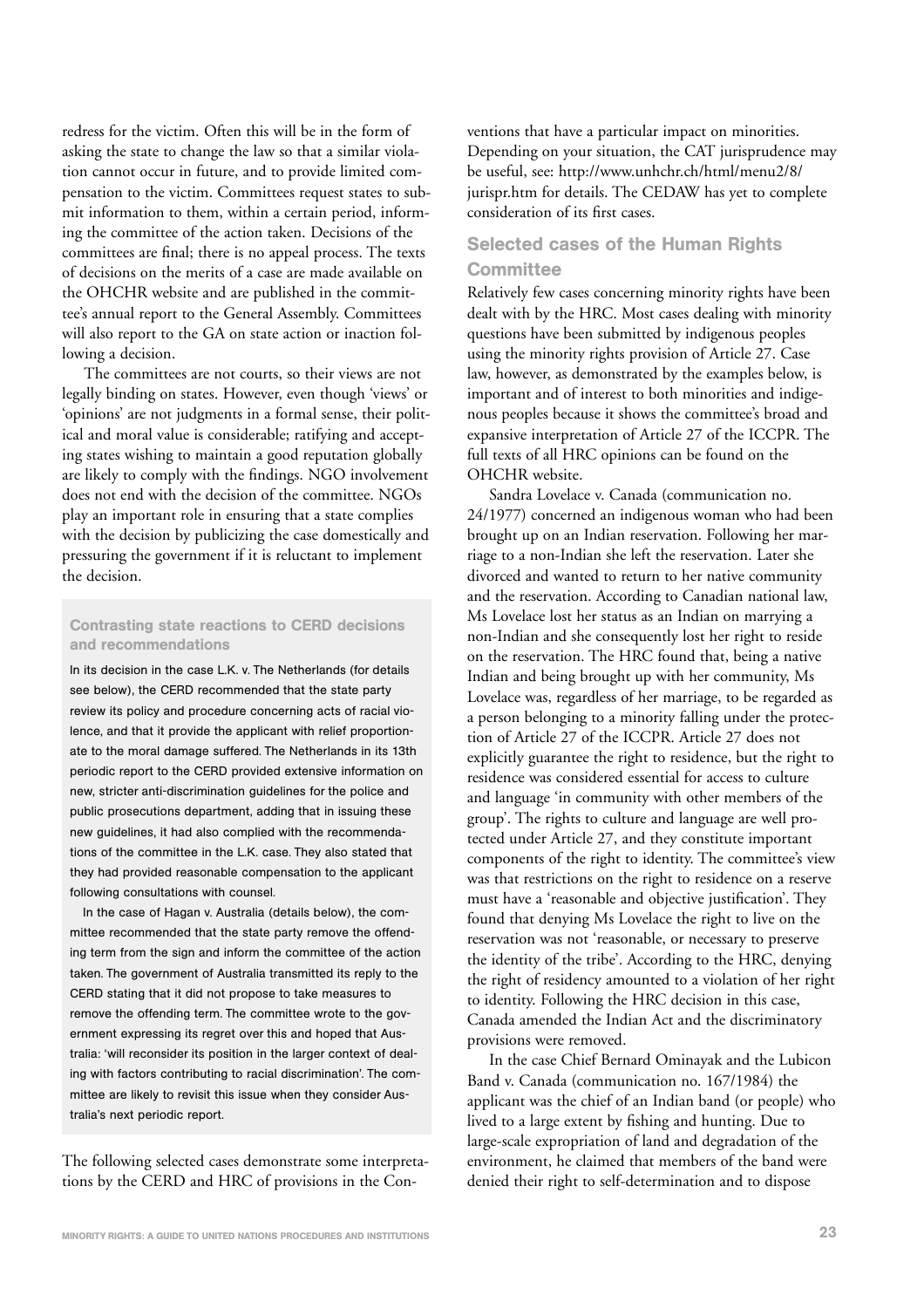freely of their natural resources under Article 1 of the ICCPR. The HRC decided, however, that the applicant as an individual could not claim to be the victim of a violation of the right to self-determination because the right to self-determination is a right only for peoples. The procedure under the Optional Protocol provides exclusively for individuals to claim that their rights have been violated. Nevertheless, the HRC declared the case admissible based on Article 27, as the rights protected therein include the right of persons, in community with others, to engage in economic and social activities which are part of the culture of the community to which they belong. The HRC recognized that economic activities, including fishing and hunting, were part of the way of life and the cultural tradition of the Lubicon band. The HRC stated that the Lubicon band's right to culture was threatened and that the rights of the band members under Article 27 had been violated by expropriation and pollution.

The applicant of the complaint in another case, Ivan Kitok v. Sweden (communication no. 197/1985), was a member of an indigenous people, the Sami of Sweden, who make their living by reindeer breeding. With the aim of protecting the environment and preserving the Sami minority, the Swedish parliament had restricted the number of reindeer breeders; if a member of the Sami community lost 'membership' in a Sami village, he or she accordingly lost their reindeer breeding rights under national law. Ivan Kitok lost his official membership in a Sami village due to his other economic activities outside the village. He claimed to be a victim of violations of both his right to self-determination and the right under Article 27 to enjoy his culture in community with others. As in the Lubicon band case, the HRC found that Mr Kitok had no right under this complaints procedure as an individual to claim to be victim of a violation of the right to self-determination. While finding Article 27 applicable to the case, the HRC found no violation of the Article. The committee decided that the government restriction on the rights of an individual member of the minority was justified and that the rights of the minority as a group outweighed those of the individual member. This is in contrast to the findings of the Lovelace case. The case is also important for minority rights because it clarifies the scope of Article 27 by stating that traditional economic activities and ways of living – in this case reindeer breeding – may fall under its protection when the conduct in question is closely related to the culture of a group and the activity is an essential element of its cultural traditions.

The case of the Mikmaq Tribal Society v. Canada (communication no. 205/1986) concerned an indigenous people. The Canadian government had not invited their representatives to constitutional conferences on

indigenous matters, and the applicant therefore claimed a violation of the right to take an active part in the conduct of public affairs provided for in Article 25 of the ICCPR. Even though this right should be enjoyed by every citizen without discrimination of any kind, the HRC found no violation of Article 25 because participation and representation at these conferences had not been subject to unreasonable restrictions. This narrow interpretation of Article 25 and possible disregard of the non-discrimination clause have been criticized by NGOs and scholars.

The cases J. Ballantyne and E. Davidsson and G. McIntyre v. Canada (communications nos 359 and 358/1989) dealt with English-speaking citizens living in Quebec, the French-speaking province of Canada. The applicants regarded themselves as persons belonging to a linguistic minority, and they claimed that their rights under Article 27 had been violated when they were prohibited from using a language other than the official one (French) in advertisements. The HRC did not regard the applicants as persons belonging to a linguistic minority. According to the HRC, the reference to a state in Article 27 refers to the ratifying state as a whole; in the case of a federal state that means all parts of the federation. According to the HRC, minorities as referred to in Article 27 are minorities within such a state and not minorities within a province of that state. A group may constitute a majority in a province, but still be a minority in the state and thus be entitled to the benefits of Article 27. This view has been criticized because it would limit the scope of Article 27 and raise questions regarding the human rights duties of an autonomous regime within a state. A future linguistic rights case submitted to the HRC may be able to change the precedent set by this case.

In the case of Apirana Mahuika *et al*. v. New Zealand (communication no. 547/1993) the authors were from the Maori indigenous community and claimed that by limiting their fishing rights through a new law, the government was violating their rights. The committee, in deciding this case, considered that although only individuals can claim violation of their rights under the Optional Protocol, the provisions of Article 1 may be relevant in interpreting other rights, particularly Article 27. The HRC emphasized that the acceptability of measures that interfere with or affect: 'culturally significant economic activities of a minority depends on whether the members of the minority have had the opportunity to participate in the decision-making process'.

The committee noted that the government undertook an extensive consultation process where:

*'Maori communities and national Maori organisations were consulted and their proposals did affect the*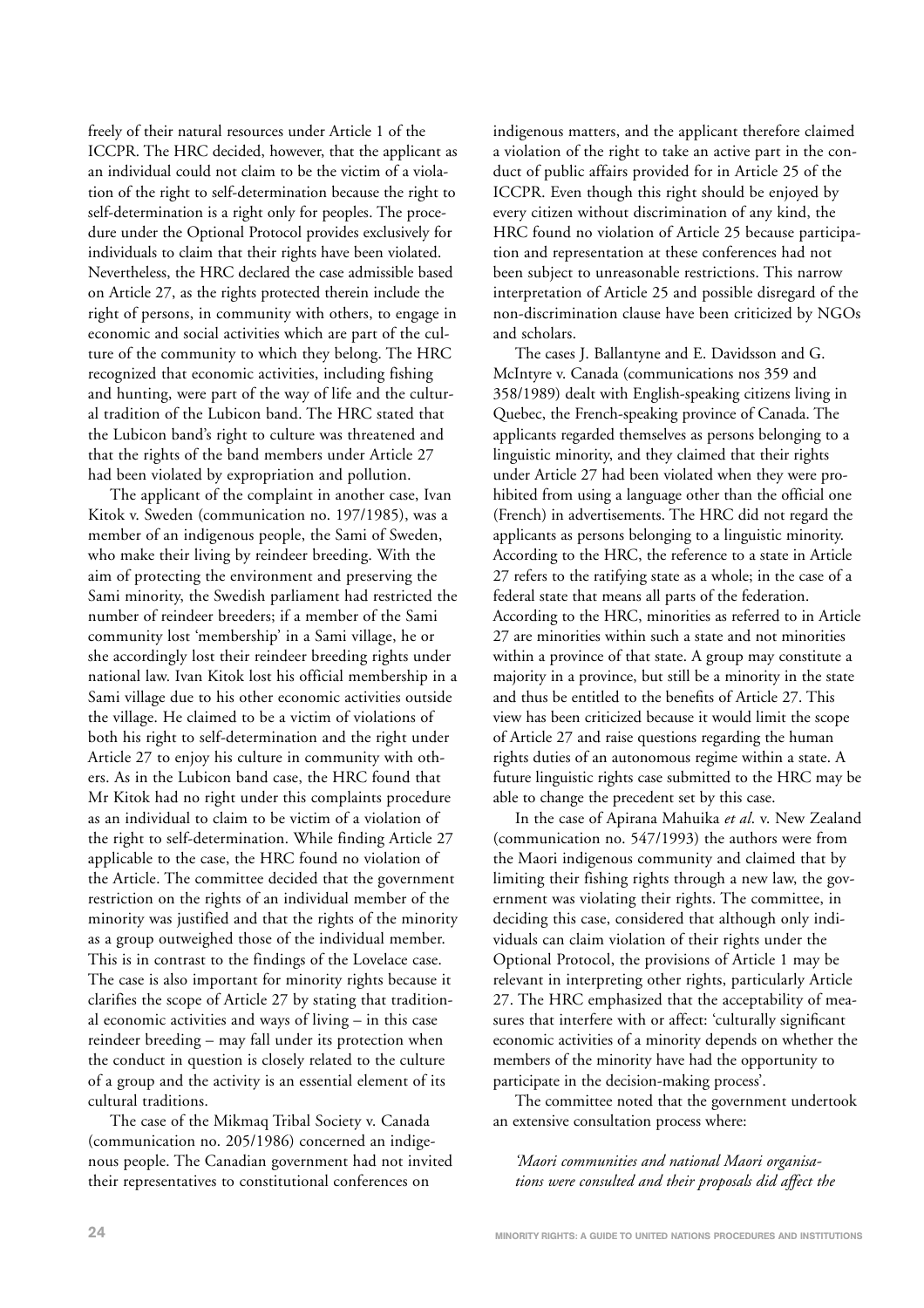*design of the arrangement. The Settlement was enacted only following the Maori representatives' report that substantial Maori support for the Settlement existed.'*

The HRC found that this broad consultation, while paying attention to the sustainability of Maori fishing activities, meant that the legislation was compatible with Article 27 despite the authors' claim that they and the majority of their tribes did not agree with the Act.

#### Selected cases of the Committee on the Elimination of Racial Discrimination

The obligations undertaken by states parties in Articles 1–7 of the ICERD may successfully be invoked by minorities under the complaints procedure of Article 14, provided the state concerned has ratified the Convention and expressly accepted the Article 14 procedure. The following CERD cases are interesting and important from a minority rights perspective. For full texts of committee opinions, see the OHCHR website.

In A. Yilmaz-Dogan v. the Netherlands (communication no. 1/1984), a Turkish citizen claimed to have been subject to racial discrimination when her employment was terminated. Even though the reasons given for the termination were not discriminatory as such, the CERD found that the employer had taken racial considerations into account when dismissing the applicant. Therefore it was found that the government of the Netherlands had not taken adequate means to enforce the Convention on its territory. The committee suggested that the government use its good offices to secure employment for the applicant if she was not gainfully employed at the time of the decision.

In the case, Demba Talibe Diop v. France (communication no. 2/1989), the applicant was a Senegalese citizen living in France. He claimed that France had violated his rights under Article 5 of the ICERD when he was denied a licence to practise law, but the CERD did not find that the provision had been violated, because the refusal was based on Mr Diop's not having French nationality. According to Article 1, paragraph 2 of the ICERD, distinctions between citizens and non-citizens do not fall under the scope of racial discrimination as defined in Article 1, paragraph 1.

In the case L.K. v. the Netherlands (communication no. 4/1991), the author was a Moroccan citizen living in the Netherlands who had been subjected to harassment and insults by a xenophobic mob. He claimed that his rights in Article 4 had been violated and that the authorities had not acted properly according to their obligations under this Article. The CERD found that the threats and actions against the author constituted violations of Article

4 and that the authorities had not satisfactorily investigated the incidents, and had not instituted appropriate legal proceedings against the perpetrators. The CERD recommended that the state review its policies and procedures concerning the prosecution of alleged racial discrimination, in light of Article 4 of the Convention. This conclusion by the CERD is significant for minority use of Article 4 as it may help overcome discrimination.

The case Hagen v. Australia (communication no. 26/2002) concerned the name of a grandstand in a sports stadium. The 'ES Nigger Brown Stand' was named after a local sporting hero in the 1960s, who was nicknamed 'Nigger Brown'. The name appears on a large sign on the stand. The author complained that the sign was offensive and should be removed. The committee took into account the facts that the sign had been erected in 1960, had not been designed to demean Mr Brown and had been displayed for 40 years without any complaints. While not finding a violation of the Convention, the committee nevertheless found that maintaining the sign now could be considered offensive even if it was not considered offensive in the past. The committee considered that the Convention, as a living instrument, must be interpreted and applied taking into account contemporary circumstances. They recommended that Australia take measures to secure removal of the offending term from the sign.

# 3.5 Thematic/general discussions

The CESCR and CRC hold a 'day of discussion' and the CERD holds a 'thematic discussion' on a particular issue. The CAT, CEDAW and HRC do not hold thematic or general discussions. The aim of these discussions is to provide an opportunity to develop understanding on noncountry specific issues. They allow for input from different sources (including NGOs) into the work of the committees. They often lead to the committee adopting a General Comment or General Recommendation on that topic.

NGOs can propose topics for discussion to sympathetic committee members in an informal manner. The committee as a whole decides the topic for discussion. The extent of NGO involvement in preparations for the discussions varies between committees, with the CRC being the only committee with formal involvement of NGOs. In all cases NGOs, regardless of ECOSOC status, can submit written information to the committee. All NGOs can also make an oral statement during the discussion. NGOs wishing to attend and make statements have to register with the secretariat and may be requested to submit copies of their statement in advance.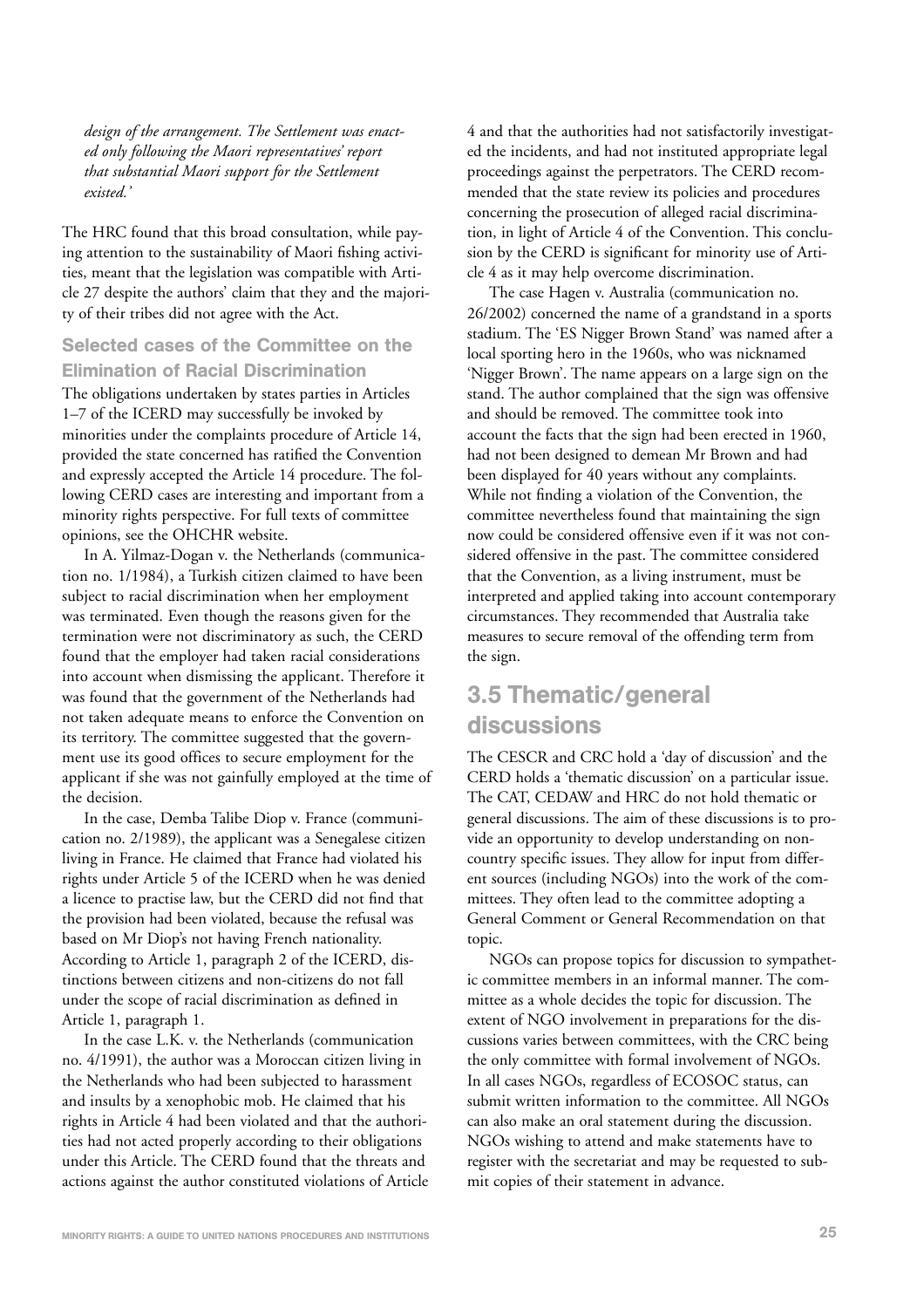#### CERD thematic discussion on descent-based discrimination

Descent-based discrimination was proposed as a topic for a CERD thematic discussion by one of the committee members. Awareness of the issue had increased through the 2001 World Conference Against Racism (WCAR). Following the proposal, NGOs successfully lobbied the committee to take up the topic.

Good NGO preparation for a thematic discussion is necessary, along with good coordination. In this case, much of the work had already been done through preparation for the WCAR; NGOs knew the main opposition arguments they would face and had time to prepare counter-arguments. NGOs knew that in the case of discrimination based on descent, it was important that they present the issue as a worldwide problem in order to secure support from committee members who were wary about taking up an issue that is generally considered to affect predominantly one region.

Many national NGOs and members of affected communities attended the thematic discussion, in August 2002, to present first-hand evidence of the problem to the committee. This type of testimony is very important in persuading committee members who are ambivalent about an issue. NGOs also submitted a large amount of written information to the CERD.

Taking into account the discussion, the CERD adopted General Recommendation no. XXIX later during that session. An independent evaluation of NGO work around the thematic discussion concluded that:

*'without the NGO lobbying on the issue of caste and descent-based discrimination, both in the lead-up to the World Conference on Racial Discrimination in 2001, and specifically directed at CERD, a General Recommendation would not yet have been adopted by CERD on either descent-based discrimination in general or any of its specific forms, such as "castism" or caste-based discrimination'.* <sup>36</sup>

The CERD has held three thematic discussions: on Roma, descent-based discrimination and non-citizens. NGOs have been highly involved in each. Unlike some other committees, thematic discussions are the only formal time when NGOs can address the CERD. The first two thematic discussions resulted in the adoption of a General Recommendation on the topic and it is possible the same will happen with the third. For information relating to CERD thematic discussions, see the annual report of the committee to the UN General Assembly, available on the OHCHR website.

The CESCR holds, at each session, a day of discussion on one particular right or aspect of the Covenant. Previous topics addressed include: education, gender equality, globalization, health, human rights, intellectual property, and work. For documents relating to the CESCR discussions, see: http://www.bayefsky.com/ tree.php/id/10.

NGOs have a more formal role in CRC discussions. After the CRC decides on a topic, the NGO group for the CRC requests written submissions from all interested NGOs. These written submissions are available on the CRIN website and are sent to the committee. In 2003, the CRC held its discussion day on the rights of indigenous children. Following the discussion, the committee issued recommendations to improve implementation of the Convention for indigenous children. In a number of cases, days of discussion have led to a General Comment on the topic and in the case of the discussion on children and armed conflict, to the adoption of the first Optional Protocol to the Convention. Other previous topics of discussion have included: the girl child, HIV/AIDS and violence against children. For more information on past and future days of discussion, see the OHCHR website: http://www.unhchr.ch/html/menu2/6/crc/doc/ discussion.htm.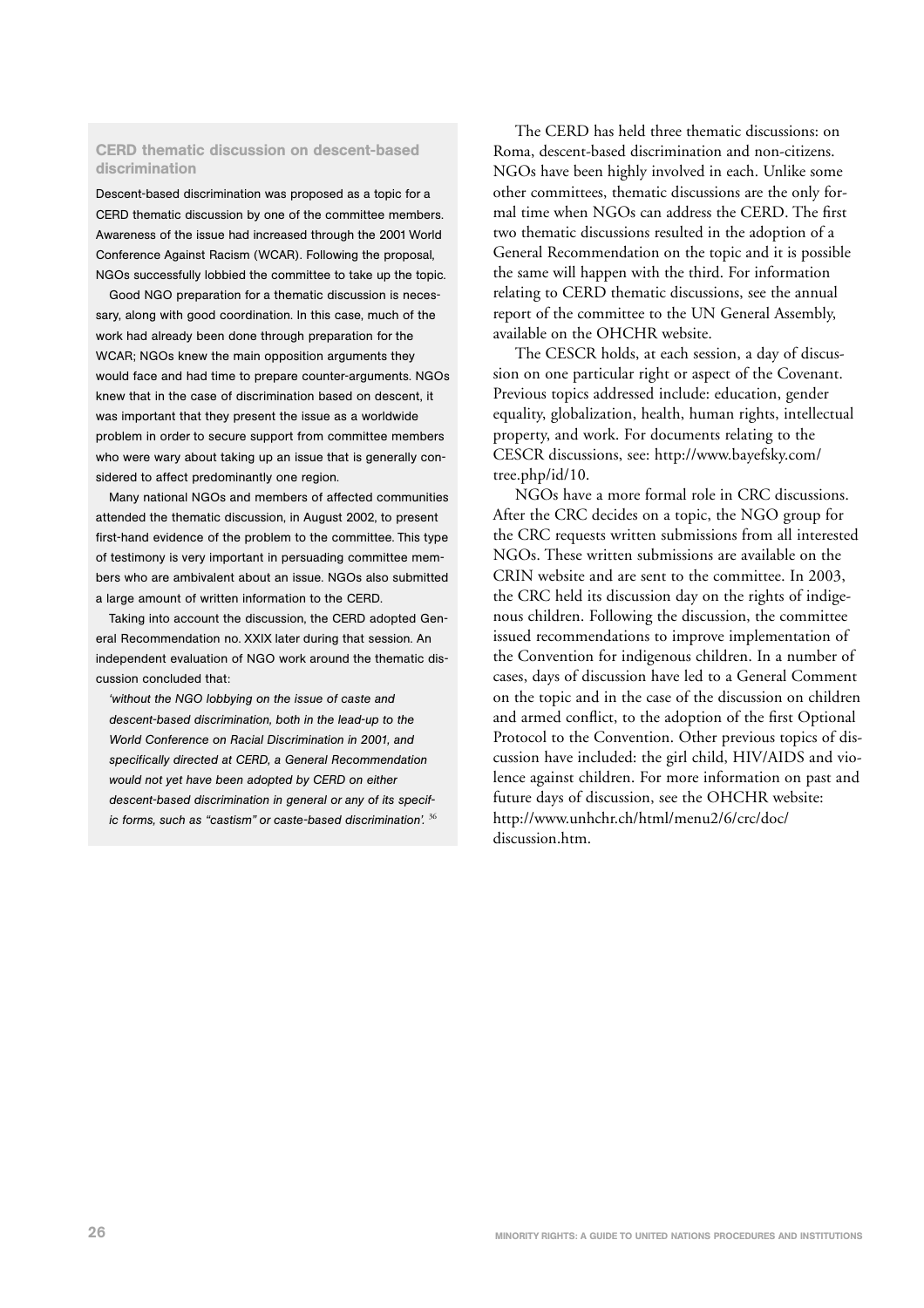# 4. Charter bodies

# 4.1 The Commission on Human **Rights**

The CHR is the highest-ranking UN forum dedicated to human rights within the hierarchy of UN political organs (see section 1 for the UN structure). The CHR consists of 53 member states, elected by the ECOSOC; diplomats represent these states. States that are not members of the CHR can send representatives to the meetings as observers, they can address meetings but do not have the right to vote. This is also the case for NGOs in consultative status with ECOSOC (see section 1 and Annex 6.2 for more details), specialized agencies, other UN bodies and other international organizations. The Commission meets at the Palais des Nations in Geneva for six weeks every year. It may also be convened for emergency sessions. This happened with regard to the situations in Rwanda and the former Yugoslavia. Most of the meetings are public and are also open to the press.

There are different ways for NGOs with ECOSOC accreditation to participate in the CHR and you should choose the means that fits best with your objectives. This could be making an oral intervention in the main session, submitting a written statement, initiating dialogue with your government, lobbying government representatives to influence the outcome of a CHR resolution, networking with other NGOs or a combination of these activities.

#### Interventions

The agenda of the CHR is mainly thematic with the exception of one item that addresses: 'the violation of human rights [...] in any part of the world', under which the situation in any country can be raised. One agenda item is devoted to racism and another to indigenous issues. Minority issues fall under the item on 'specific groups and individuals'. However, minorities can raise issues of concern under other agenda items concerning violations that affect them. For example, a minority NGO could, depending on the specific facts of its situation, choose to raise housing rights affecting its community under many suitable agenda items, including: countryspecific violations; economic, social and cultural rights; gender; racial discrimination; specific groups and individuals (minority issues); and the right to development.

NGOs should be aware that under thematic agenda items, you may not make interventions solely concerning a specific country. Countries can be mentioned as examples but the statement should be based on the theme.

NGOs can submit written statements prior to the CHR. These will be issued as UN documents and circulated, under the relevant agenda item, to all participants. The maximum length of statements depends on the type of ECOSOC status held by the NGO. Statements can be submitted in any of the six UN languages and will be circulated in the language in which they are received; therefore, NGOs must translate the statements themselves if they wish their statements to be available in different languages. The advantage of submitting written statements is that your information is circulated to every participant, is available as an official UN document (this could be useful in enhancing the credibility of your NGO domestically) and is also available on the UN website. However, the value of written statements is limited; the CHR produces thousands of pages of documents and participants do not have time to read them all.

NGOs can make one oral intervention per item on the agenda, up to a maximum of six interventions during one CHR session. The length of time NGOs can speak is determined by the member states of the CHR and is subject to change during the session. Joint statements made by NGOs are encouraged and speaking time is increased for these joint interventions. A joint statement counts as onethird of a single intervention within the six-intervention limit. You can make an oral intervention and submit a written statement on the same subject; however, these statements must be different – you cannot simply read out a written statement. Interventions must be made in one of the UN languages. The most effective interventions are clear and logical, and avoid overly emotional or politically charged language. You should ensure that your intervention is clearly related to the theme of the agenda item throughout and you should finish with constructive recommendations for action that you would like taken by the CHR, other UN bodies, governments or the international community. For more information, see Annex 6.4.

The size and status of the CHR means that raising issues there can get your concerns heard by a wide audience. However, the CHR is a highly political body, controlled by governments and this means that it has serious limitations. Under each agenda item, governments that are members of the CHR speak first, followed by observers, followed by NGOs. Speaking time for NGOs is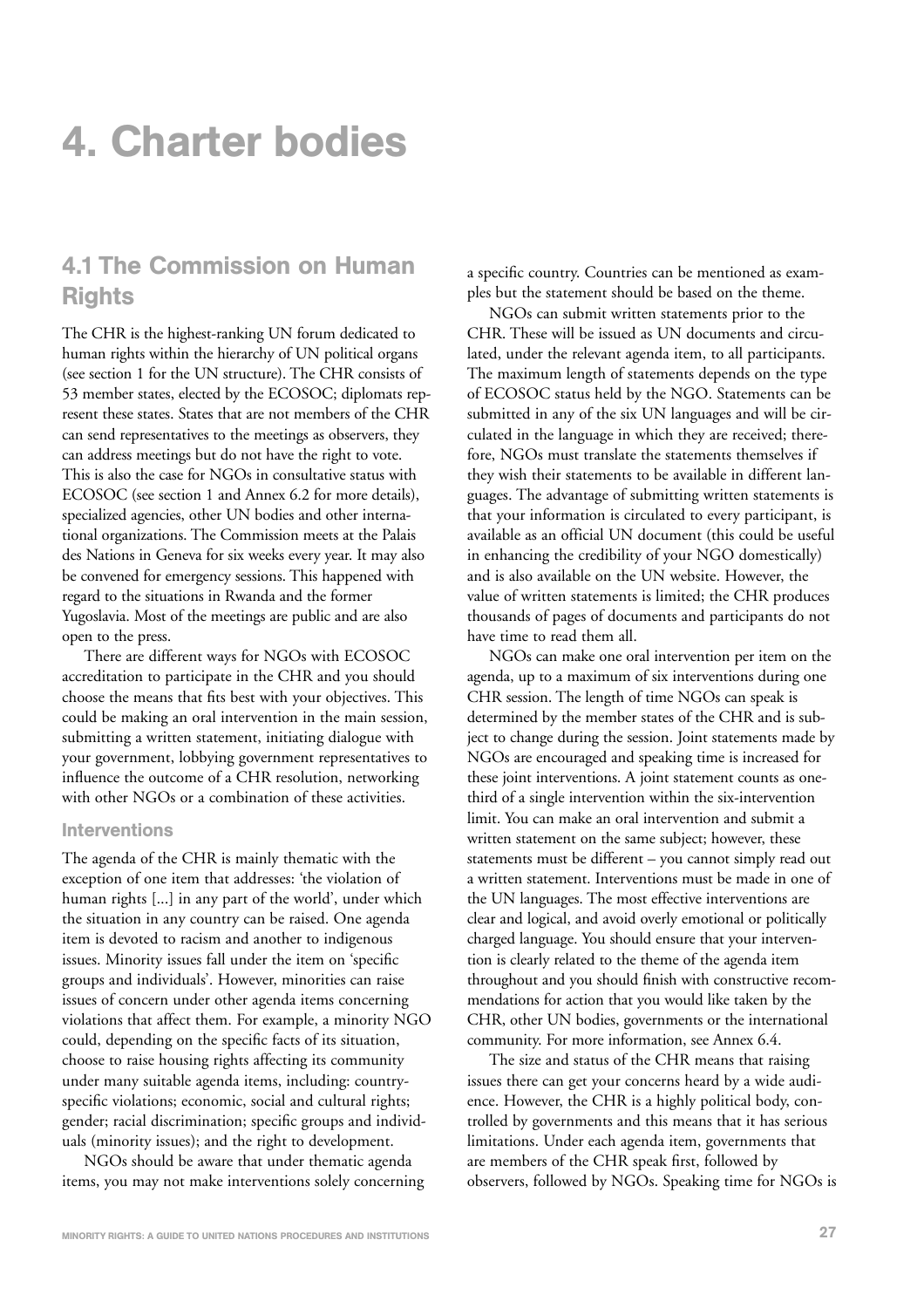the first to be cut if the CHR is running behind schedule. States will sometimes make a right of reply to an NGO (more usually, they reply to other states) but NGOs do not have a right of reply to a state. Often when a state does reply to an NGO, the reply consists of the state attacking the legitimacy of the NGO and the credibility of the information; therefore, you should be very clear about your sources. Another problem for NGOs is a lack of resources, so they are unable attend the CHR for more than a few days. This means that if the CHR falls behind schedule NGOs may have to leave before their turn to speak.

Making an oral intervention and submitting a written statement will not, in themselves, have much impact. Therefore, it is important for you to use your intervention as a means for other advocacy work.

#### Dialogue with your government

One possibility is for you to contact your government representative in advance of making the intervention, tell them what you propose to say and ask for their reaction. You may have a specific action that you want them to take. Governments do not like to be publicly criticized and may be willing to take the action you wish, or make a gesture of goodwill, in order to avoid an unfavourable intervention. Government representatives at the UN operate according to instructions received from officials in the capital, so you should allow enough time for consultations before you make your intervention. If the government responds positively, you can include this in your intervention and thank them for the action taken. This will ensure that you have a public record of their commitment to act that you can use if they later fail to take the steps promised. If you do not get a positive response, you can make your intervention as originally planned. It may be useful for you to keep in close contact with colleagues in your country who will be able to verify the government response.

You may wish to use your time in Geneva to initiate dialogue with your government representatives, especially if you have not been able to voice your concerns at home. Since the government delegates require instructions from the central government, they will not be able to take actions or decisions; however, they may put you in touch with appropriate officials. You may also find that your presence at a UN meeting encourages government officials to take you more seriously and listen to your concerns on your return home.

#### Influencing CHR Resolutions

The CHR adopts hundreds of Resolutions and decisions on different human rights issues. NGOs can influence these Resolutions. Resolutions of the CHR govern the way the other Charter-based human rights bodies work;

#### Case study: Nubian community in Kenya

MRG has been working with partner organizations to raise the issue of the denial of citizenship to the Nubian community in Kenya in different forums including the regional African Commission on Human and Peoples' Rights, CERD and CHR. The idea behind the strategy of raising the same issue in different forums is to keep constant pressure on the government. The issue was raised at the CERD thematic session on noncitizens in March 2004 through the attendance of a partner organization. At the CHR in 2003, MRG worked closely with an NGO with good contacts with the Kenyan delegation; while the partner organization stayed informed of developments in Nairobi, to assist the NGOs present in Geneva to decide whether to make an intervention and what the most effective intervention would be. Once all parties were convinced that there would be no significant action by the Kenyan government, the NGOs prepared and delivered an intervention explaining the situation of the Nubians and recommending that the Kenyan government start a dialogue with the community

for example, CHR Resolutions create or amend the mandate of Special Rapporteurs/Representatives (SRs), control the work of the Sub-Commission and its working groups, and give a good indication of the thinking of the international community on human rights issues. Take time to become familiar with the type of language used in UN Resolutions. Each Resolution is sponsored by a state that takes responsibility for drafting the text and for negotiations over the draft. Some Resolutions are very contentious; on others there is consensus. Initially all discussions take place between government representatives in private and focus on the wording of the Resolution. NGOs who wish to influence the wording of the Resolution need to lobby the representative of the sponsoring state and other sympathetic states to obtain their support for the requested wording. It may also be useful to speak to states that are not supportive in order to try to persuade them not to actively oppose the wording.

Once agreement is reached on the draft, it is considered for adoption by the 53 members of the CHR. If no states have any comments to make on the draft Resolution, it is adopted by consensus. States that object to the draft may ask that the CHR takes a vote. A majority is required to pass the Resolution. During the drafting process you should get an idea of whether the resolution will be decided by a vote. If so, NGOs will need to lobby those states whose position is undecided to try to win their support, and those states in opposition, to try to persuade them to abstain rather than vote against the Resolution. NGOs should be aware that states sometimes take a group position on an issue, for example all of the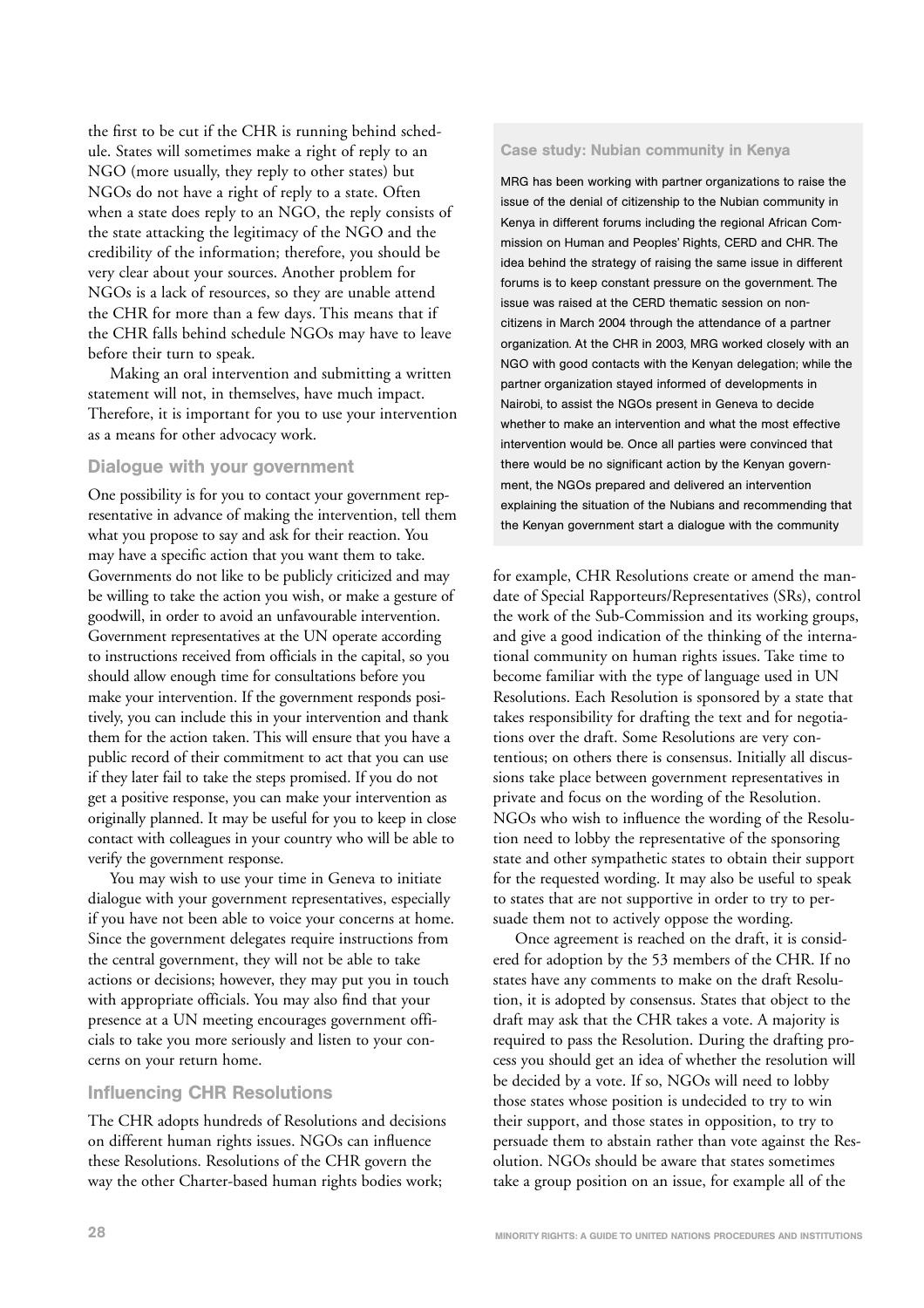European Union or all African Group states will vote the same way. In this case, NGOs will need to lobby for the support of the group. Group or block voting is increasing. This is a serious concern because positions are becoming polarized with greater North–South divides appearing every year. When such group voting comes into play with regard to country-specific Resolutions, the seriousness of the human rights situation in that country may not play a significant role in the outcome of the Resolution. As a result, the strongest Resolutions usually concern diplomatically-isolated countries. Once adopted by the CHR, all Resolutions go to the ECOSOC for approval and then to the General Assembly.

#### **Networking**

The CHR provides a good opportunity for networking with experts and other NGOs. Use the coffee shop and restaurant to make informal contacts and set up meetings. Your presence in Geneva provides the opportunity to meet with officials and experts working in all the Genevabased agencies, such as the ILO, OHCHR, UNAIDS, UNHCR, etc. UN SRs (see section 4.2) present their reports to the CHR and they often hold briefings for NGOs. Every lunchtime there are meetings organized by NGOs on a variety of issues to which experts are often invited to speak. These events are useful for making contacts with people who could be helpful in your work. You may wish to organize a meeting with other NGOs working on similar areas to inform others about an issue or discuss solutions to a problem.

## 4.2 Special procedures

The purpose of special procedures is to monitor human rights problems and report on them to the CHR. The special procedures consist of an individual (called a Special Rapporteur or Special Representative [SR] or Independent Expert [IE]) or a group of individuals (a working group). $37$ 

Some of the working groups and SRs deal with thematic mandates, that is, specific human rights problems such as disappearances, education or racism, while other working groups and SRs address country-specific situations focusing on a state where there are serious human rights violations. See Annex 6.5 for a complete list of country-specific and thematic mandates. There is no specific mandate for minorities; however, many special procedures have addressed minority issues. Minorities should use all of the special procedures relevant to their concerns. Bringing minority issues to the attention of a variety of different special procedures may contribute to mainstreaming minority protection in the UN.

Unlike the treaty monitoring bodies, which can only address issues in states that have ratified the particular

treaty, the special procedures can examine the situation in all states. This makes them particularly useful for NGOs in states that are not a party to the main human rights treaties. Special procedures can bring situations that other human rights mechanisms cannot address to international attention. NGOs play an important role in the special procedures system. They provide information to the special procedures on both general human rights situations and on specific violations, and are often vital in advocating for the establishment of a special procedure on a specific theme or country.

The effectiveness of the special procedures, and their openness to NGOs, is to a large extent dependent on the individual appointed to the position. All of these experts – whether IEs or SRs – serve in their personal capacity for a maximum of six years and are expected to be politically independent; however, they are appointed by the states of the CHR; appointment is a political process. They are not paid for their work and receive only limited research and administrative support from the OHCHR. All experts produce reports for the CHR and the GA on their work. (These reports can be found by selecting the relevant link on the thematic mandate page: http://www.unhchr.ch/ html/menu2/7/b/tm.htm or the country mandate page: http://www.unhchr.ch/html/menu2/7/a/cm.htm of the OHCHR website.) The CHR defines the scope of the mandate and may request IEs to include certain themes in their reports. NGOs can lobby for the CHR to request that particular attention be paid to minorities.

The mandates of the different special procedures vary; however, there are a number of common elements. (The mandate of any particular special procedure can be found in the CHR Resolution that created it; see the OHCHR website.)

#### Information gathering

Most special procedures research issues relating to their mandate using information received from governments, other international institutions, NGOs and UN agencies. The procedures most obviously relating to minority issues include the SR on racism, the SR on freedom of religion, and for minorities who also identify as indigenous, the SR on indigenous peoples. However, many other special procedures address issues of concern to minorities and these procedures could also be of value. In addition, encouraging special procedures that have not as yet paid sufficient attention to minority concerns is important in order to raise the visibility of minorities within the UN system. Two examples of thematic special procedures addressing minority concerns are the SRs on health and on adequate housing. The first report, in 2003, of the SR on the right of everyone to the enjoyment of the highest attainable standard of physical and mental health, emphasized non-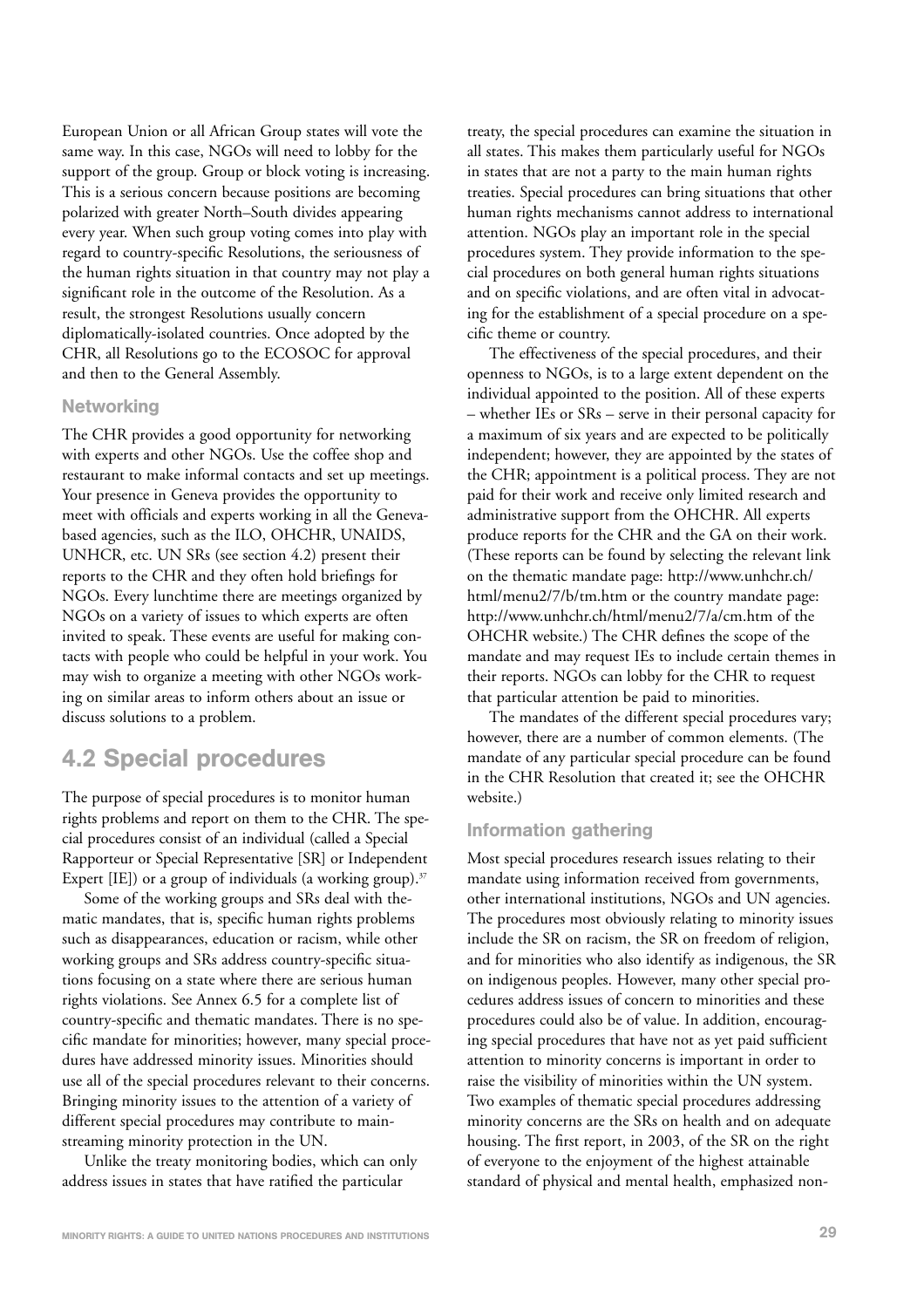discrimination as a key theme of the mandate and a fundamental principle in access to the right to health. The SR expressed his intention to address the impact of discrimination and stigma on the health of particular groups including racial and ethnic minorities during the course of the mandate. The SR on adequate housing as a component of the right to an adequate standard of living, addressed the issue of forced evictions in 2004. The report examined the main causes of forced evictions, including development-induced displacement, and eviction in conflict and post-conflict situations. The SR also examined particular groups including minorities and indigenous peoples who are more likely to be victims of forced displacement. NGOs with information relating to themes being studied by the special procedures should send relevant information to the OHCHR. (See Annex 6.1 for details.)

#### Individual communications

Some special procedures are authorized to intervene on behalf of individuals. NGOs can submit information on a specific violation to the expert. In some cases the expert will send an urgent appeal to the government requesting information on the allegation and seeking assurances that the government will take preventative action or undertake an investigation. Sometimes the fact that a violation has been brought to the attention of a special procedure is enough to stop human rights abuse. In some cases, the government will reply to the expert, denying that violations have occurred or reassuring the expert that they will take preventative action. In other cases, the expert will not receive any response from the government. Apart from reporting state failure to respond to the CHR or other UN human rights bodies, in the hope that international pressure will result in government action, there is little else an expert can do. They can only intervene when they receive credible information about a violation. Several mechanisms provide specific guidelines on the format for submitting information, see: http://www.unhchr.ch/html/ menu2/8/question.htm for details. Each expert decides, on the basis of the information received, whether to take up the case. If a complaint contains abusive language or is obviously politically motivated, it will not be considered. Experts include information about allegations of violations, and the response of the government concerned, in their reports to the CHR. NGOs should send communications, addressed to the relevant special procedure, to the OHCHR. (See Annex 6.1.)

#### Country visits

Many mandates authorize the SR or IE to undertake country visits. (See Annex 6.5 for details.) These allow experts to meet with government officials, NGOs and

other actors to directly assess the situation. Experts require an invitation from the government to make a visit. In some cases governments refuse their requests to visit. Some governments, however, have issued a 'standing invitation' to all special procedures. This means that any expert can visit that country. See: http://www.unhchr.ch/ html/menu2/2/invitations.htm for a list. Due to UN budget constraints, experts usually only make two visits in a year. They require freedom of movement and freedom to meet with whoever they choose, without government interference. For a comprehensive list of past visits, by country with links to visit reports and details of planned future visits, see: http://www.unhchr.ch/html/menu2/2/ visits.htm.

Country visits have been cut short or cancelled because of constraints imposed on experts by governments. For example the SR on the situation of human rights in Myanmar/Burma suspended a visit in March 2003 after finding a listening device in the room where he was conducting interviews.<sup>38</sup> Experts also request assurances from governments that the people they meet will not face threats or harassment as a result of cooperating with them. However, this does not necessarily guarantee safety. In Brazil, in October 2003, two witnesses were assassinated shortly after providing testimony to the SR on extrajudicial, summary and arbitrary executions.<sup>39</sup> Experts will try to follow-up a person's situation with governments if they have concerns in this regard. For example, the SR on the right to education highlighted in her 2003 report her ongoing concern about the fate of a group of Kurdish students she had met during her mission to Turkey, and the failure of the government to respond to her enquiries.<sup>40</sup>

NGOs can get involved at all stages of a country visit. They can lobby the government to invite a particular expert, or to issue a standing invitation to all special procedures. When an expert visits, NGOs can provide information to and/or meet the expert. They can request the expert to raise issues or violations with the government and to seek dialogue or redress for victims. NGOs can use the visit to gain national media interest in their issues of concern and, following the visit, they can use the expert's reports to put pressure on the government to improve the situation.

# 4.3 Sub-Commission on the Promotion and Protection of Human Rights

The Sub-Commission is a subsidiary body of the CHR. It consists of 26 experts who serve in an independent and individual capacity. They are nominated by states and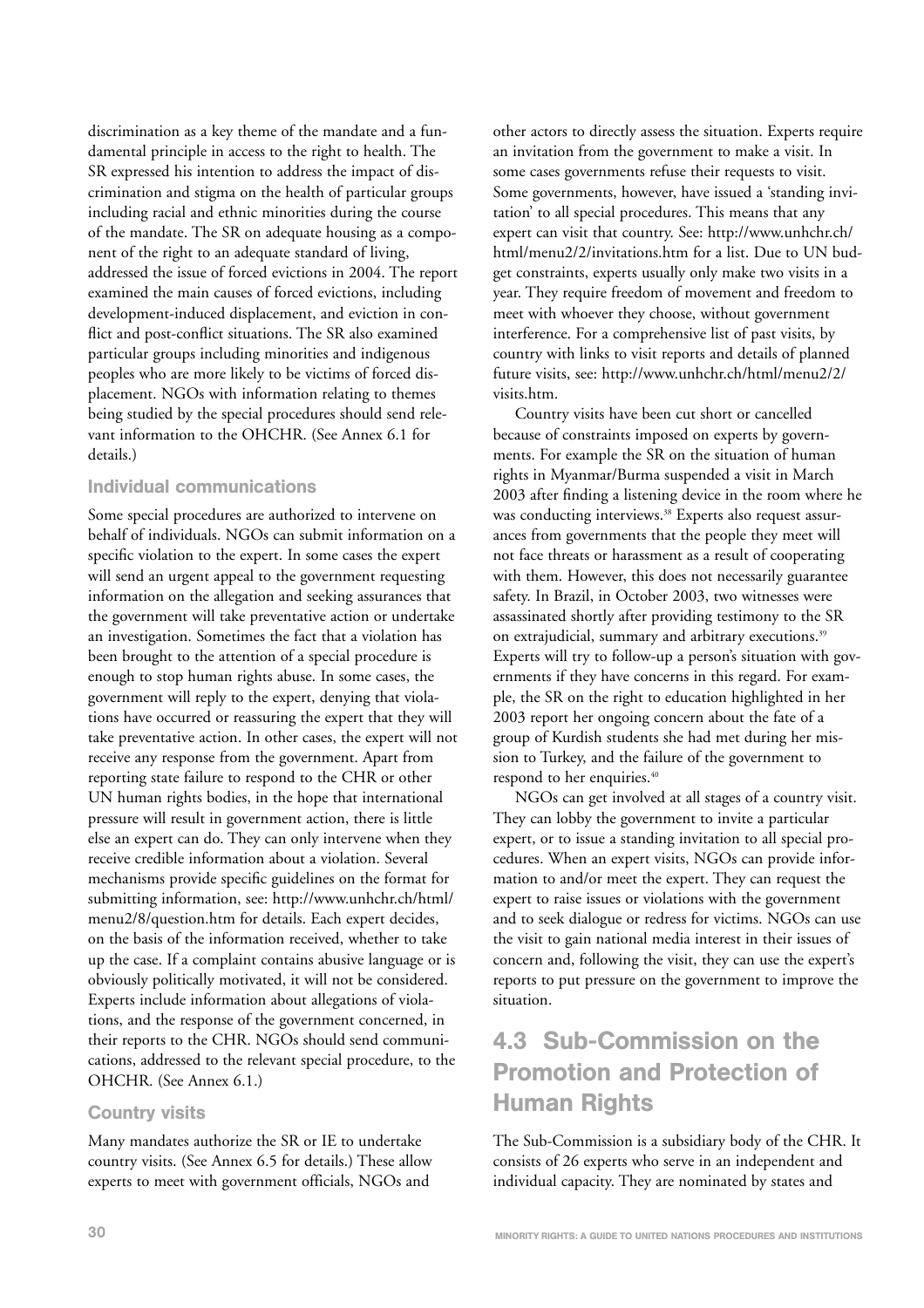elected by the CHR for a period of four years. (See: http://www.unhchr.ch/html/menu2/2/subcmem.htm for the current membership.) The Sub-Commission meets every year for three weeks at the Palais des Nations in Geneva. Representatives of governments participate as observers, as do representatives of inter-governmental bodies, international organizations and NGOs with ECOSOC consultative status.

The Sub-Commission is a human rights think-tank that makes recommendations to the CHR regarding developments, forward-looking studies, monitoring, standard-setting and technical assistance. Decisions on whether to take forward the Sub-Commission's recommendations are made by the CHR.

In undertaking its mandate, the Sub-Commission addresses only thematic human rights issues. The CHR, in 2000, decided that the Sub-Commission would no longer make country-specific Resolutions and should not issue thematic Resolutions that refer to specific countries. It can address country-specific situations that are not being dealt with by the CHR and can discuss grave violations of human rights in any country, but without issuing Resolutions.

Thematic issues studied by Sub-Commission members include: the concept and practice of affirmative action, discrimination based on work and descent, indigenous peoples and their relationship to land, the rights of noncitizens, and traditional practices affecting the health of women and the girl child. For more information on Sub-Commission research, see section 5.2.

The Sub-Commission has an agenda item on the prevention of discrimination each year and a sub-item of this on minorities. Minority concerns can and should also be raised under other thematic items. Many members of the Sub-Commission are interested in minority issues and open to discussions with NGOs. Minority NGOs may also be able to feed into the thematic studies by the Sub-Commissioners by submitting information to them or through informal discussions.

The Sub-Commission may suggest the establishment of working groups. Currently, the Sub-Commission has six working groups: the Working Group on Administration of Justice, the Working Group on Communications, the Working Group on Contemporary Forms of Slavery, the Working Group on Indigenous Populations, the Working Group on Minorities, and the Working Group on Transnational Corporations.

#### The Social Forum

The Sub-Commission held the first Social Forum, a oneday meeting on economic, social and cultural rights, immediately before its session in August 2002. Sub-Commission experts, government representatives, a large

number of NGOs (with ECOSOC consultative status) and academics participated in the discussions, which focused on globalization and human rights, and the right to adequate food and poverty reduction. NGOs were able to contribute to the discussions on the day. They also held their own meeting before the Social Forum to discuss the themes and presented their conclusions to the Forum, thus maximizing NGO input. NGOs can use the Social Forum to lobby for strong recommendations to be issued by the Sub-Commission to feed through to the higher bodies in the UN system. The 2004 Social Forum will focus on rural poverty, development, and the rights of peasants and other rural communities.

## 4.4 Working Group on Minorities

The Working Group on Minorities (WGM), established in 1995, is the only UN forum dedicated to minority issues. It is a unique forum where representatives of minorities can raise concerns, network with each other and, in some cases, engage in dialogue with representatives of their governments. However, as a subsidiary organ of the Sub-Commission it is low in the hierarchy of UN bodies (see the UN structure in section 1) and its influence is limited. NGOs should consider it as a useful tool in a long-term approach to minority issues. It is not a body which can undertake urgent action when violations occur, nor can it take up situations of violations of minority rights in specific countries and pressure governments into remedying them.

The WGM meets for one week per year. It is made up of five expert members of the Sub-Commission, one from each geographical region of the world. The current membership can be found at: http://www.unhchr.ch/ html/menu2/2/subwg.htm. Other participants at WGM meetings include representatives of governments, intergovernmental organizations such as the European Commission, UN agencies, academics and NGOs, the latter often being members of minorities. The advantage of the WGM for minority NGOs is that it is open to NGOs without ECOSOC consultative status. The only conditions are that participating NGOs must not advocate violence and must not be a political party based on ethnicity. To participate, you need to write to the secretariat of the WGM at the OHCHR (see Annex 6.1 for contact details) with background information about your NGO and describing your work with minorities. The secretariat will assess your application and will usually send you an accreditation letter. The OHCHR provides funding for a limited number of people to participate in the WGM (contact the secretariat for details). MRG also facilitates attendance at the WGM through its annual Minority Rights and Advocacy training programme.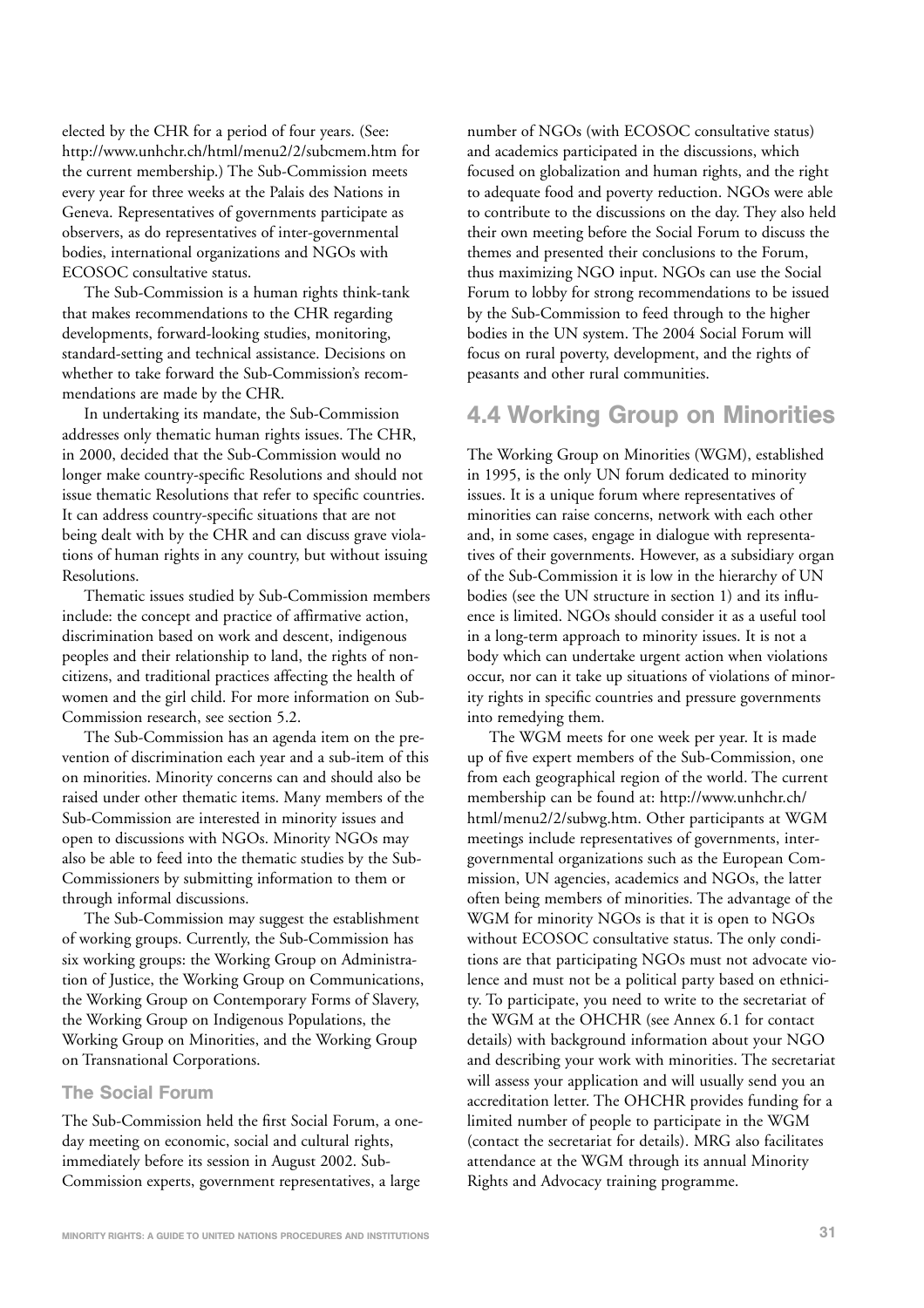The WGM has a very specific mandate: it was established to examine ways and means to promote and protect the rights of persons belonging to minorities as set out in the 1992 Declaration on the Rights of Persons Belonging to National or Ethnic, Religious and Linguistic Minorities (UNDM). Its three main tasks are: (1) to review the promotion and practical realization of the UNDM; (2) to examine possible solutions to problems involving minorities, including the promotion of mutual understanding between and among minorities and governments; and (3) to recommend additional measures for the promotion and protection of minority rights. In undertaking these tasks, the WGM invites information from NGOs and academics on the situation in specific countries with respect to the implementation of the UNDM, and tries to promote dialogue on these issues between representatives of minorities and governments. It also takes a thematic approach. Themes addressed by the WGM have included: conflict prevention, development, identity, intercultural and multicultural education, issues of autonomy and integration, language rights, participation, recognition of minorities, and the situation of non-citizens. Additional measures recommended under the third task include, establishing a voluntary fund for minorities,<sup>41</sup> holding an International Year and/or Decade and appointing a Special Representative on Minorities.

Another objective of the WGM is to act as a forum for advancing understanding of international minority rights, and to produce texts or guidelines that clarify specific aspects of those rights. One example is the Commentary on the UNDM produced by the first WGM chair, Asbjørn Eide,<sup>42</sup> following a process of consultations with NGOs, academics and government delegates. This Commentary aims to provide guidance on the meaning, scope and application of the provisions of the Declaration. In addition, there is an initiative to support the preparation of statements of principles on minority rights at a subregional level, and to advance cooperation between different actors at sub-regional and regional levels. At the 2004 session, the WGM announced its intention to start preparing General Comments on specific issues and themes including: education, effective participation, exclusion, land deprivation, protection from forced assimilation, and protection of places of worship and sacred places.

#### NGO participation

The openness of the WGM to NGOs means that NGOs can use the WGM to raise issues that might otherwise not get discussed internationally. An oral intervention provides the opportunity to present your concerns and recommendations to the WGM, government and other observers present. (See Annex 6.4 on writing an intervention.) The chair may comment on the contents of NGO interventions, and the representative of your government may make a reply either immediately or later in the meeting after they have had time to consider your statement. The WGM is unusual because NGOs can often reply to government statements, which does not happen at other UN forums. This can allow for real dialogue within the forum. Members of the WGM have also played an active role in encouraging this dialogue by seeking clarifications, concrete proposals and responses from speakers. However, one of the weaknesses of the WGM is the lack of partici-

#### Case study: Multicultural Coalition of Botswana and the WGM

A representative of the Multicultural Coalition of Botswana attended the WGM in 2004. Before the session, she contacted the Botswana diplomatic mission in Geneva and arranged a meeting to discuss her intervention. At the meeting she gave the Botswana ambassador a copy of her intervention, which they discussed and he provided some input. On the first day of the WGM, she made her intervention concerning the nonrecognition of non-Tswana-speaking tribes and the discrimination against linguistic minorities in Botswana. She highlighted a case where the Wayeyi tribe had won but the government had not implemented the court decision, and made recommendations to the Botswana government and the WGM. The ambassador had come to the WGM with a prepared reply. He gave her a copy a few minutes before he made his statement. In it he emphasized the richness of diversity in Botswana and stressed that the Constitution prohibited discrimination. At the same time, he said that national unity was the most important principle and that no one tribe was greater than the nation. He also said that domestic remedies should be exhausted before an issue is raised internationally. The WGM chair disagreed with the last point and noted that the exhaustion of domestic remedies only applies to individual complaints to treaty bodies. The representative of the Multicultural Coalition of Botswana immediately asked to speak again and replied to the ambassador saying that national unity is not synonymous with uniformity; promotion of only one language and culture has resulted in Tswana supremacy and division within the nation. She noted that the ambassador had said minorities could obtain redress through the courts and pointed out that three years had passed since the Wayeyi case, yet there had been no changes.

Even though the ambassador did not promise to carry out the action requested by the NGO, the representative felt that his attendance, his response at the WGM and the dialogue initiated, were positive steps. On her return to Botswana, the representative's intervention and response to the ambassador were published by newspapers, further contributing to the overall campaign.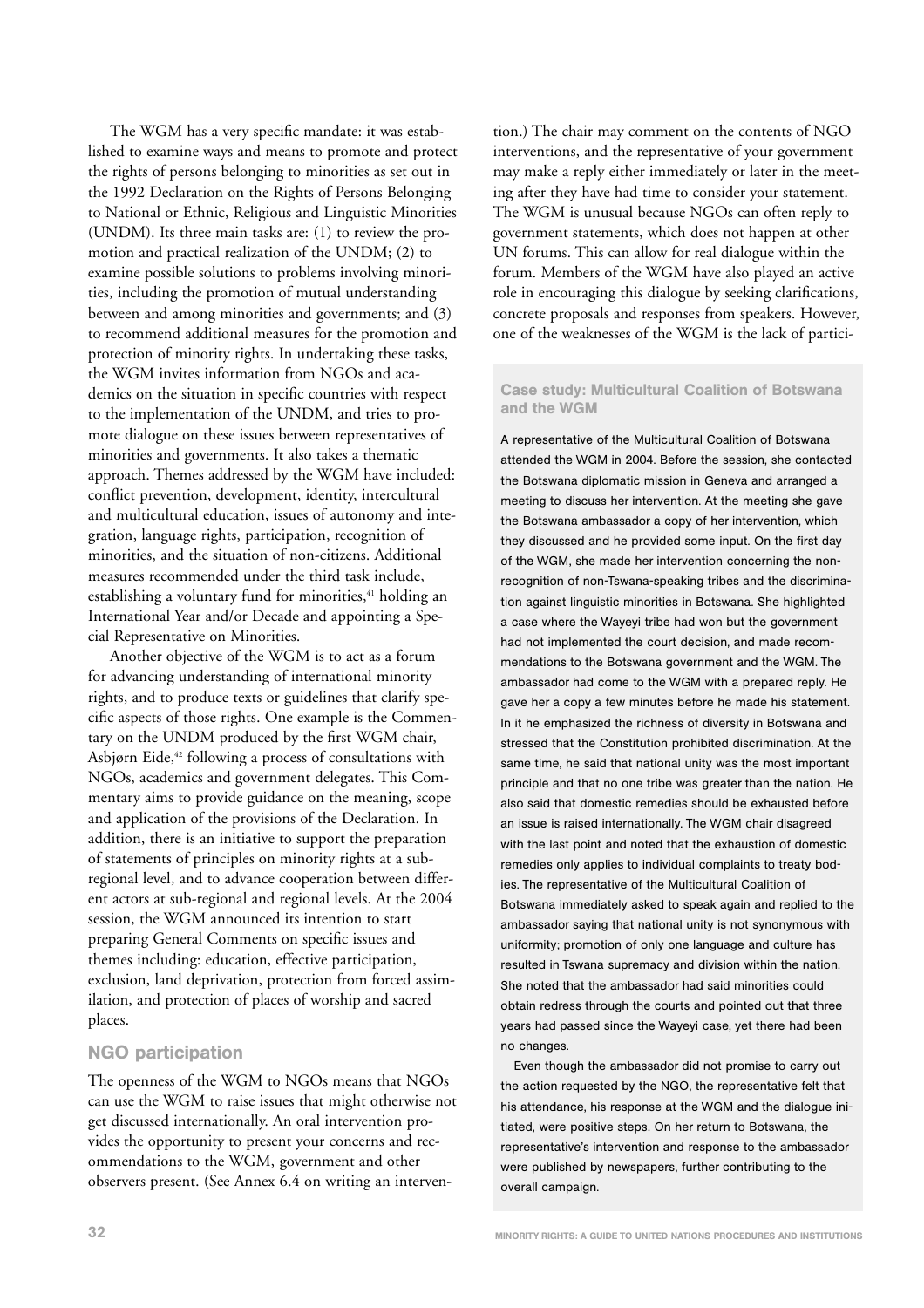pation by governments. This means that opportunities for promoting dialogue are often missed. It is useful to inform your government representative in Geneva that you will be attending the WGM. You could submit your intervention to them or at least outline the issues you intend to raise, in order to encourage their attendance. You may prefer to wait until you have left your country to travel to Geneva, before informing your mission of your attendance, if you are concerned that your government may try to prevent you from travelling.

It is also possible, and often very productive, for NGOs to meet with representatives of their government missions outside the WGM sessions. If you send a copy of your intervention in advance to your mission, you can request a meeting to discuss it (it often helps to allow a few days for them to communicate with the central government in the capital regarding the issues you bring up). Even if you are unable to submit your intervention in advance, it is still worth making contact with the mission. Minority activists have reported that due to the neutral territory of the UN, they have been able to engage in dialogue with the Geneva mission in a way that is impossible back home, and that their participation in a UN forum confers prestige on them that encourages the government to take them more seriously.

Since the audience at the WGM is relatively small, and the WGM mandate limited, the impact of your intervention will also be limited. All the WGM can do is encourage dialogue with your government representative, if they are present at the session, or communicate the intervention to the government mission, if they are not present. Some points in your intervention may be record-

#### Case study: CEMIRIDE and the WGM

A representative of the Centre for Minority Rights Development (CEMIRIDE), Kenya, attended the WGM in 2002. They describe the positive impact of their participation on their work:

*'CEMIRIDE put the Ogiek issue onto the international agenda at the Working Group on Minorities. The government took the issue on board, the Lands Minister had a meeting with us. Now the Minister is in consultations with the Ogiek people. All this is due to the international focus, which began with the WGM. We used the statements we made at the WGM to lobby the government. Now we have an official statement from the President that minority rights have to be protected in the new Constitution. We believe that the fact that we tabled these issues at the WGM contributed to these developments, and made it easier for us to gain access to the government – they take us more seriously. And for most minorities, the WGM is the only avenue of access to the UN system.'*

ed in the final report of the WGM; however, due to lack of space, it is unlikely to be more than a few sentences. This means that it is important for you to maximize the potential impact of your intervention through seeking dialogue with your government representatives (as described above) and by publicizing your intervention. You can do this by rewriting it in a form suitable for sending to the media in your country and by contacting journalists based in Geneva. (See section 1 for more details on media work in Geneva.) You can maximize the impact of your attendance at the WGM by using your time in Geneva to make useful contacts and arrange other meetings with people who can assist in your work, such as inter-governmental and UN agencies, other minoritybased NGOs, etc.

NGOs can prepare a short paper for the WGM. Papers are often thematic, although some are country specific. Not all papers are accepted by the WGM. Those accepted will be issued as working papers with a UN document reference and they can be discussed during the WGM session. Working papers from previous sessions of the WGM can be found at: http://www.unhchr.ch/ minorities/group.htm. For more information on submitting a paper, contact the WGM secretariat. Once a paper has been introduced, the chair often shapes the discussions so that participants can raise their hands and make comments. These comments are in addition to the oral intervention permitted under each agenda item, and in this way NGOs can further contribute to the debate on issues concerning their communities.

#### Other WGM activities

As with other UN human rights bodies, the WGM can only make country visits at the invitation of the government. The WGM has made two country visits – to Mauritius in September 2001, and to Finland in January 2004. The objective of the visits was for the WGM to examine the experience of the respective countries in the accommodation of minority groups and to highlight good practice. WGM members met with government representatives, journalists, NGOs and members of minority communities during the visit, and issued a report<sup>43</sup> including recommendations for action. Financial constraints are one of the reasons why the WGM has not visited more states; even if a government issues an invitation, unless it can also pay for the visit, the WGM does not have the funds to go.

The WGM has organized a series of regional meetings aiming to address, in greater detail, issues relating to that region. Three seminars, in Tanzania, Mali and Botswana addressed multiculturalism in Africa, including the constructive accommodation of different minority groups. Afro-descendants' rights were the focus of seminars in Honduras and Canada. They addressed the situation of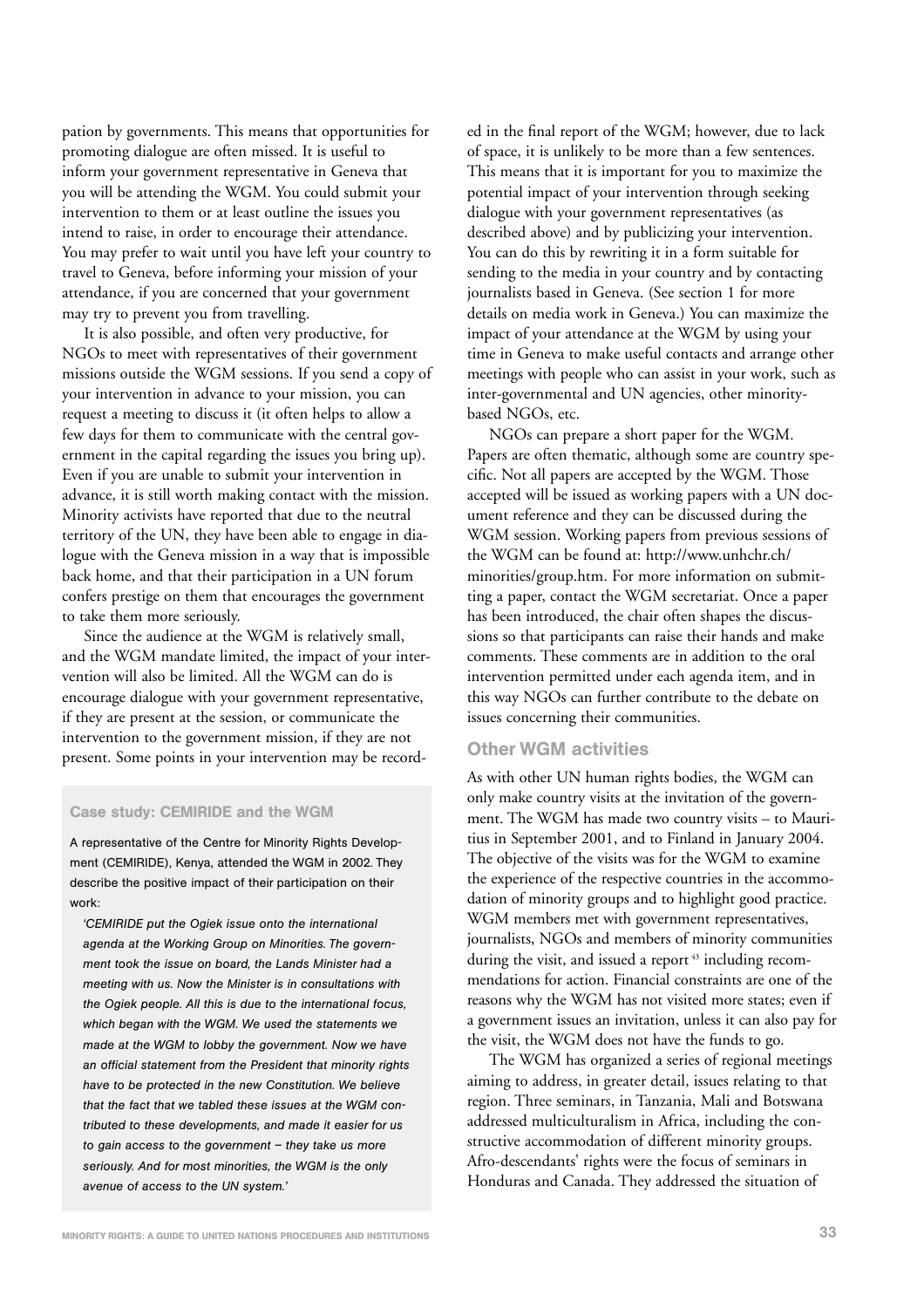#### The Caucus of Minorities

The 2003 WGM saw an important new development. For the first time, the WGM turned the meeting room, including interpreters, over to minority NGOs for a two-hour closed meeting in which the NGOs formulated detailed recommendations for the WGM to consider. The idea came from a discussion between several NGOs who proposed to the WGM that all NGOs present be given time to meet. There was opposition from some governments who objected to an NGO meeting taking place within the ordinary time of the WGM and using the UN translation facilities. Others objected to the possibility that NGOs might write the recommendations of the WGM. However, the chair supported the proposal and stressed that all recommendations submitted to the WGM would be carefully considered by the members. The first ever 'Caucus of Minorities' produced some interesting discussions on ways to strengthen the mechanisms for the protection of minority rights in the UN system and submitted extensive recommendations to the WGM. Many of these recommendations were taken up by the WGM in their own recommendations issued at the end of the session. The Caucus met again during the 2004 session. The 2004 Caucus reported its conclusions to the WGM and some issues were included by the WGM in their recommendations. It is important that this positive step is built on in future sessions of the WGM. The more that minority NGOs work together, the stronger their voice becomes.

Afro-descendants in the Americas, and aimed to provide concrete practical recommendations for the WGM and OHCHR. The seminar in Thailand focused on cultural diversity and development. Reports from the regional seminars are available on the OHCHR website. NGOs have welcomed and encouraged regional seminars. One of the main objectives of regional seminars, apart from discussion of the particular theme, is to reach out to NGOs and other experts in those regions who are unable, for practical reasons, to travel to Geneva. This illustrates how keen the WGM is to ensure that it roots its discussions in the realities faced by minority communities. The WGM envisages holding a follow-up seminar on Afro-descendant issues and another, organized with the Council of Europe, on Roma issues that would include participation of Roma from non-European countries.

# 4.5 Complaints under the 1503 Procedure

This is a confidential procedure that enables individuals, groups and NGOs to inform the UN of any human rights situation that may reveal a consistent pattern of

gross and reliably-attested violations of human rights and fundamental freedoms. This is not a procedure for dealing with individual complaints, and complaints do not have to be submitted by the victims themselves. This procedure has universal applicability, irrespective of ratifications of human rights treaties by the state concerned. The 1503 Procedure (named after the ECOSOC Resolution by which it was established in 1970) refers to rights and freedoms that are considered as common standards for all states, most importantly the provisions of the Universal Declaration of Human Rights (UDHR).

Individuals, groups or NGOs who claim to be the victim or victims of, or who have direct and reliable knowledge about, human rights violations may submit a communication under the 1503 Procedure. The information must be reliable and the communication must be submitted in good faith. The contents of the communication must not be inconsistent with the principles of the UN Charter, the UDHR or other human rights instruments. A communication must not be anonymous and will be found inadmissible if it shows political motivations, or if the language is abusive or contains insults directed towards the state in question.

The communication should outline the facts and refer to the human rights and minority rights standards that have allegedly been violated. Complaints should contain evidence to support allegations made and it is advisable to focus on a group or series of cases. The evidence supplied should support the argument that there is a consistent pattern of gross and reliably-attested violations of human rights and fundamental freedoms in a state.

The complaints are scrutinized in confidence, initially by the secretariat. NGOs will be informed if their complaint passes initial screening by the secretariat. It will be sent to the government concerned for comments and passed for consideration by working groups of the CHR and its Sub-Commission. After that point, you will not be informed of any further progress of the complaint, nor will you receive information about the government response. The member states of the CHR consider, in private meetings, communications submitted to them by the working groups, and concerned governments are invited to answer questions. Following this the CHR may recommend one of the following actions:

- to keep the situation under review in light of information submitted by the government concerned and from any other source;
- to keep the situation under review and appoint an IE or ask the Secretary-General to appoint an SR to collect more information from the government and the people and report back to the Commission;
- to decide to discontinue the case and place it under a public procedure; or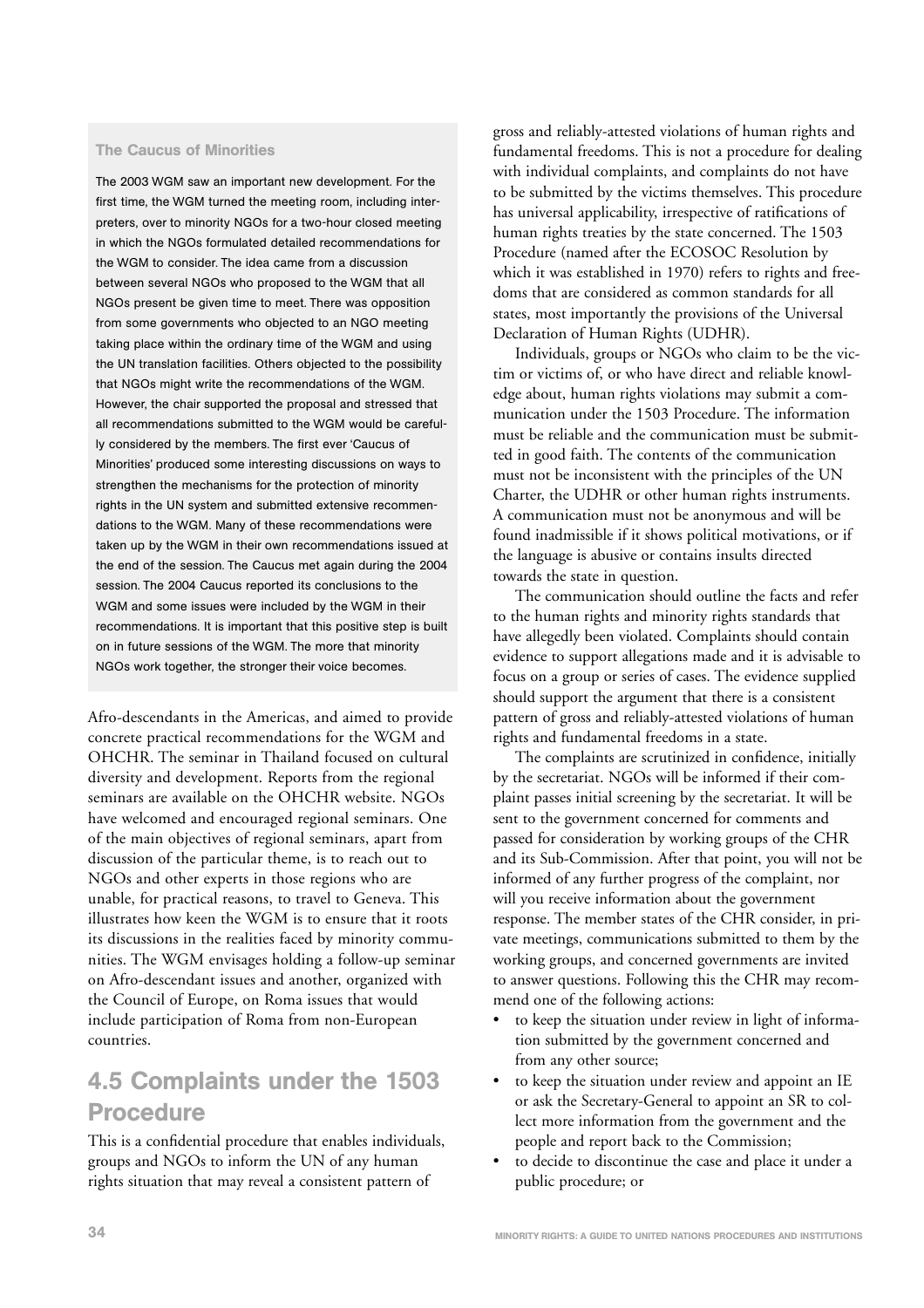• to decide to discontinue the case with no further monitoring.

The chair of the CHR makes a public statement listing the states under consideration and the states that are no longer subject to scrutiny.

Tens of thousands of 1503 communications are received each year. Due to the confidentiality of the proceedings, it is not possible to determine the number of complaints concerned with violations of minority rights,

but it may be safely assumed that they constitute a large proportion of the communications submitted. Again, minorities can benefit from using this avenue, in particular when neither treaty-based complaints procedures nor applicable thematic or country-specific special procedures are available. However, it is a very political procedure; the member states of the CHR take the final decision on any action to be taken.

A communication under the 1503 Procedure should be sent to the OHCHR (see Annex 6.1 for contact details).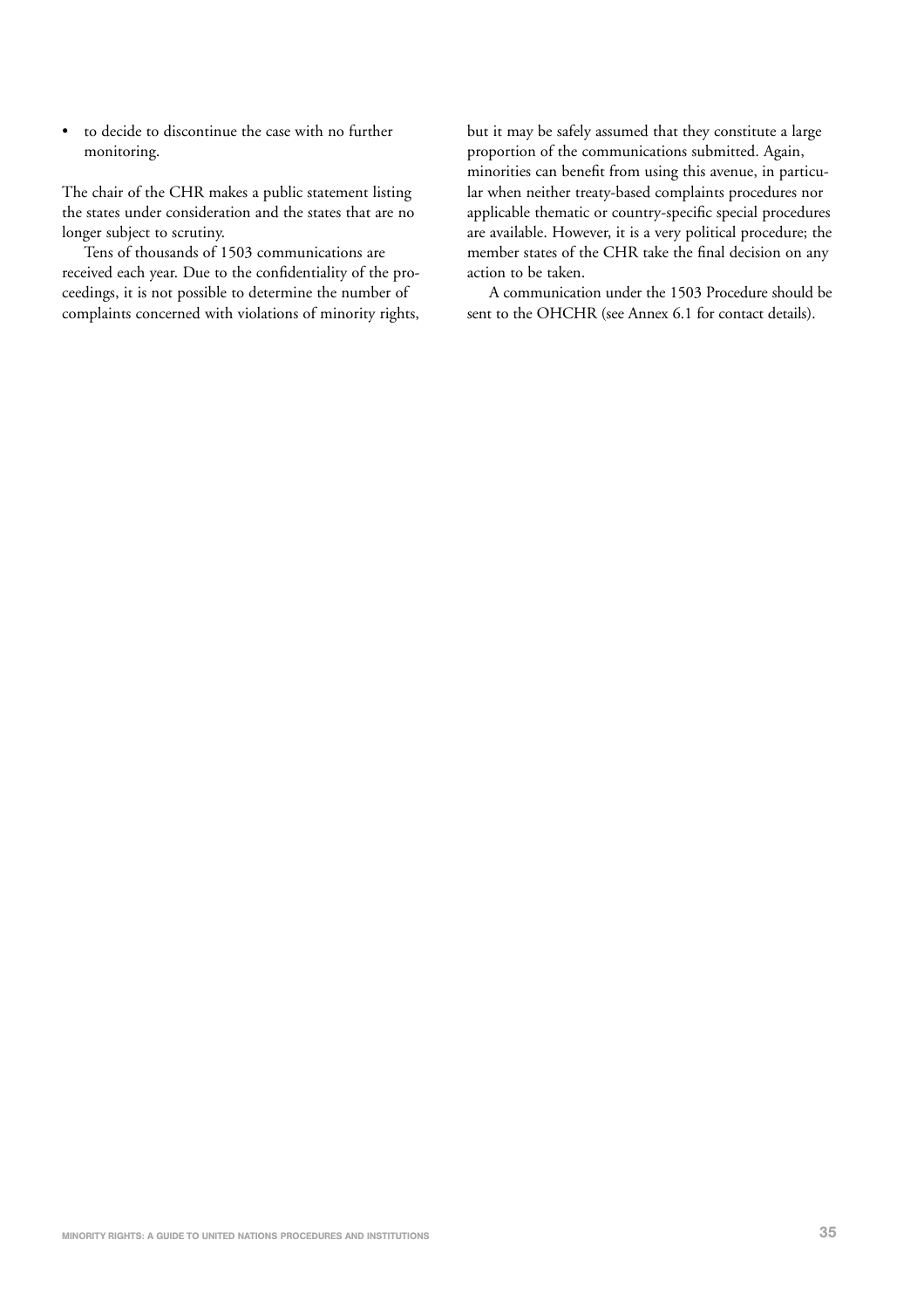# 5. Other United Nations procedures

# 5.1 International Criminal Courts

In 1948, the Convention on the Prevention and Punishment of the Crime of Genocide anticipated the existence of an international penal tribunal (Article VI) as well as jurisdiction for the International Court of Justice in disputes between states parties (Article IX). However, it was not until July 1998, in Rome, that the UN Diplomatic Conference of Plenipotentiaries on the Establishment of an International Criminal Court adopted a statute of a permanent International Criminal Court (ICC). The Rome statute entered into force on 1 July 2002 creating the ICC with jurisdiction over genocide, crimes against humanity and war crimes, taking place on or after that date. The statute envisages that the ICC will also have jurisdiction over the crime of aggression, once states parties have agreed a definition. The ICC is an independent international institution established by treaty, but has formed ties to the UN. Victims, or civil society organizations representing them, can bring evidence of crimes to the office of the Prosecutor at the ICC to encourage the start of proceedings. Victims can also participate in the proceedings, and have a right to reparation.

National laws are expected to provide for extradition, prosecution and punishment when the international community has criminalized certain behaviour. When the national response to such crimes is totally inadequate, as in Rwanda and the former Yugoslavia, the UN Security Council (SC) has, in the past, established International Criminal Tribunals (ICTs – based in Arusha and The Hague, respectively). The SRs with mandates for Rwanda and for the former Yugoslavia have strongly supported the two ICTs and have collaborated in the collection of evidence, testimonies and other relevant information. The SC could create other *ad hoc* international tribunals (for example in respect of states which are not party to the ICC statute), or help in the establishment of mixed tribunals combining elements of national and international law (as in the recent case of Sierra Leone).

Crimes against humanity (falling under the jurisdiction of all these tribunals) have often been targeted against specific ethnic or religious groups, and genocide and persecution in particular are crimes that relate to the physical protection of minorities as a group. As such, the establishment of the ICC should have a positive impact in the drive for increased respect for minority rights.

For more information on the ICC, see: http:// www.icc-cpi.int/php/index.php. For information relating to the ICT for Rwanda, see: http://www.ictr.org and for the ICT for the former Yugoslavia, see: http:// www.un.org/icty.

# 5.2 Good offices

The UN Secretary-General, the UN High Commissioner for Human Rights and Directors-General of UN specialized agencies can undertake 'good offices' for the sake of minority groups in distress. Good office actions are undertaken confidentially, that is by way of quiet diplomacy, and the UN will not publish the results, although the parties may choose to do so. All it takes is a letter to one of the officials with a detailed and well-prepared factual account, identification of the human rights standards being violated, elaboration of the urgency involved, and an explanation of the unavailability or unsuitability of existing international monitoring procedures.

Good offices are advantageous in terms of speed, with action following within days or weeks, and in terms of their effect, because many countries are likely to respond positively to quiet diplomacy rather than suffer the public embarrassment associated with other monitoring procedures. One UN contribution in this context is in bringing the parties together, that is the government and, for example, the minority group. This role may or may not involve active UN participation in the contacts between the parties. It may be assumed that good office actions related to minority rights take place from time to time.

## 5.3 Research

Within the UN, various bodies in the field of human rights work prepare research reports which frequently contribute to policy-making activities. Foremost among these are the research rapporteurs and working groups established by the Sub-Commission (not to be confused with the SRs, and working groups of the Commission and their investigative functions). The research rapporteurs and the working groups are made up of experts drawn from the membership of the Sub-Commission. Similar think-tank services are provided by the UN secretariat, which may on its own initiative or at the request of other UN bodies present reports or surveys on a variety of human rights issues.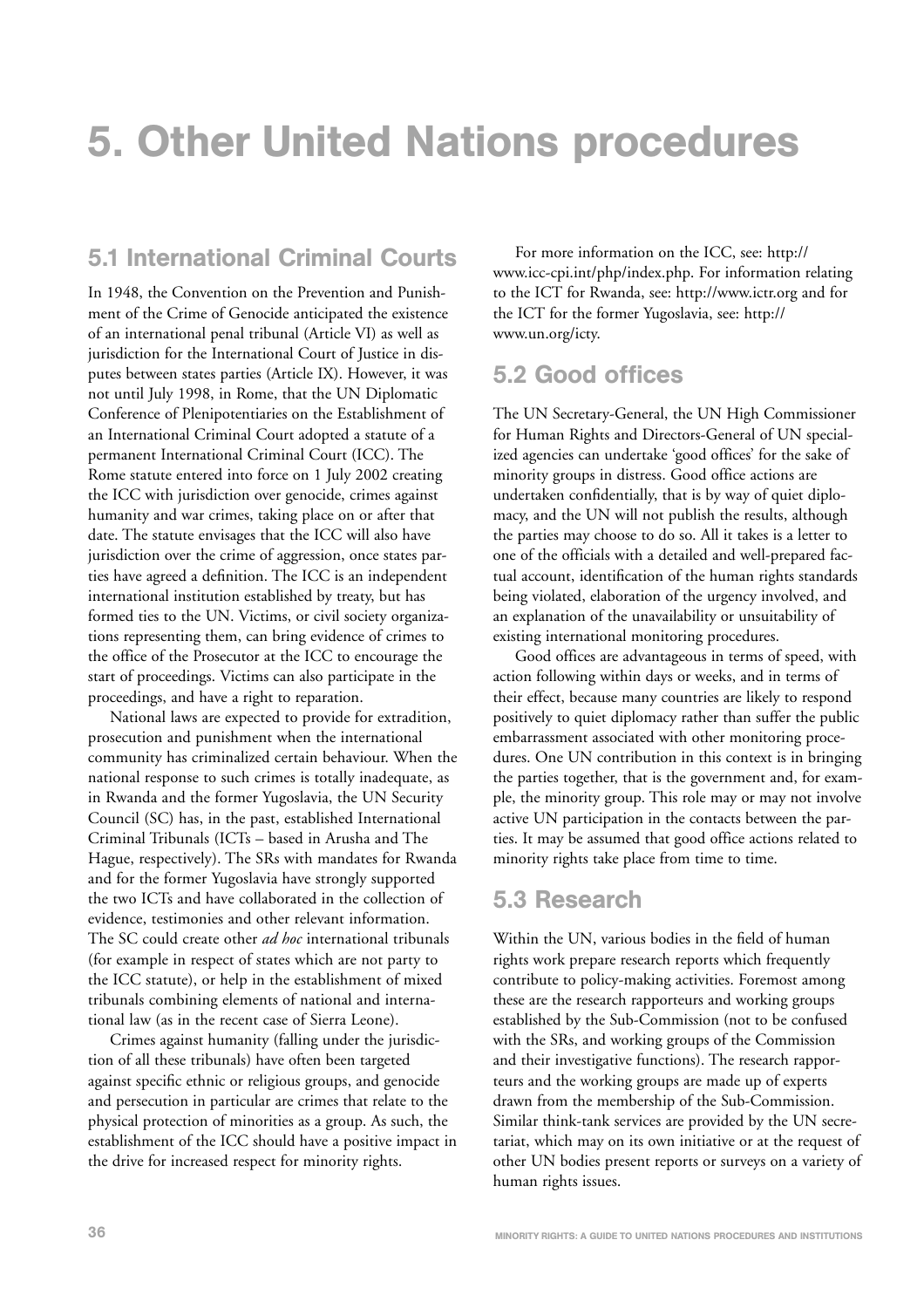Other UN institutions are or have been engaged in related research, including: the UNESCO (management of multi-ethnic societies); UNICEF (on children belonging to minorities); UNRISD (on the relationship between economic and social development, and ethnic conflict); the UN Institute for Training and Research (UNITAR) (on human rights training and course materials on human rights reporting); and the UNU (United Nations University).

The studies and research reports serve as sources of information and inspiration, and often but not always lead to policy- and decision-making in various UN forums for both the setting of new standards and the enhancement of monitoring methods. Minority issues appear in many human rights studies of the Sub-Commission. These are either devoted exclusively to minority rights or to some general human rights issues with minority rights components.

Some studies related to minority issues include:

- possible ways and means of facilitating peaceful and constructive approaches to situations involving minorities:
- indigenous peoples and their relationship to land;
- the concept and practice of affirmative action;
- the rights of non-citizens;
- indigenous peoples' permanent sovereignty over natural resources; and
- discrimination based on work and descent.

For a full list of current studies by members of the Sub-Commission, with links to the relevant documents, see: http://www.unhchr.ch/html/menu2/2/ liststudrepts.htm

## 5.4 Technical cooperation

The UN offers technical cooperation (also known as technical assistance or advisory services) to governments. This is intended to complement the various monitoring and investigative procedures. A variety of services are available

from the Crime Prevention Branch, OHCHR, UNDP, UNICEF and other secretariat units. The purpose is to provide practical assistance for the implementation of human rights at the national level, taking into account the international human rights standards. The expert assistance can include: assistance with drafting state reports to treaty monitoring bodies, drafting legislation, providing models for human rights education and teaching materials, reviewing existing legislation, setting up independent national human rights institutions, and training actors involved in the national implementation of human rights.

The rights of minorities should be part of technical cooperation activities. A few technical cooperation projects have addressed situations involving minorities, for example: by adding a minority rights component to human rights education; designing action to combat ethnic, linguistic or religious discrimination; offering suitable training courses for law enforcement officials; and strengthening the means for national implementation of the international standards.

As far as the UN secretariat is concerned, technical cooperation is rendered only at the request of a specific government. Some needs assessment projects undertaken by the OHCHR have identified minority rights as an area in need of attention; however, generally, minority issues have been addressed only on an *ad hoc* basis. This restrictive approach is largely a result of state reluctance to recognize minorities and minority rights. In this respect, there is definitely room and opportunity for improvement. Minorities have much to gain from bringing their legitimate demands to the attention of the respective UN departments, with the aim of putting pressure on governments. The respective UN policy- and decision-making bodies should be lobbied so that the secretariat can respond to requests from minorities and NGOs, if necessary in collaboration with the governments concerned. It is also important that the technical assistance activities of UN bodies, other international organizations and NGOs, be coordinated in order to enhance their effectiveness.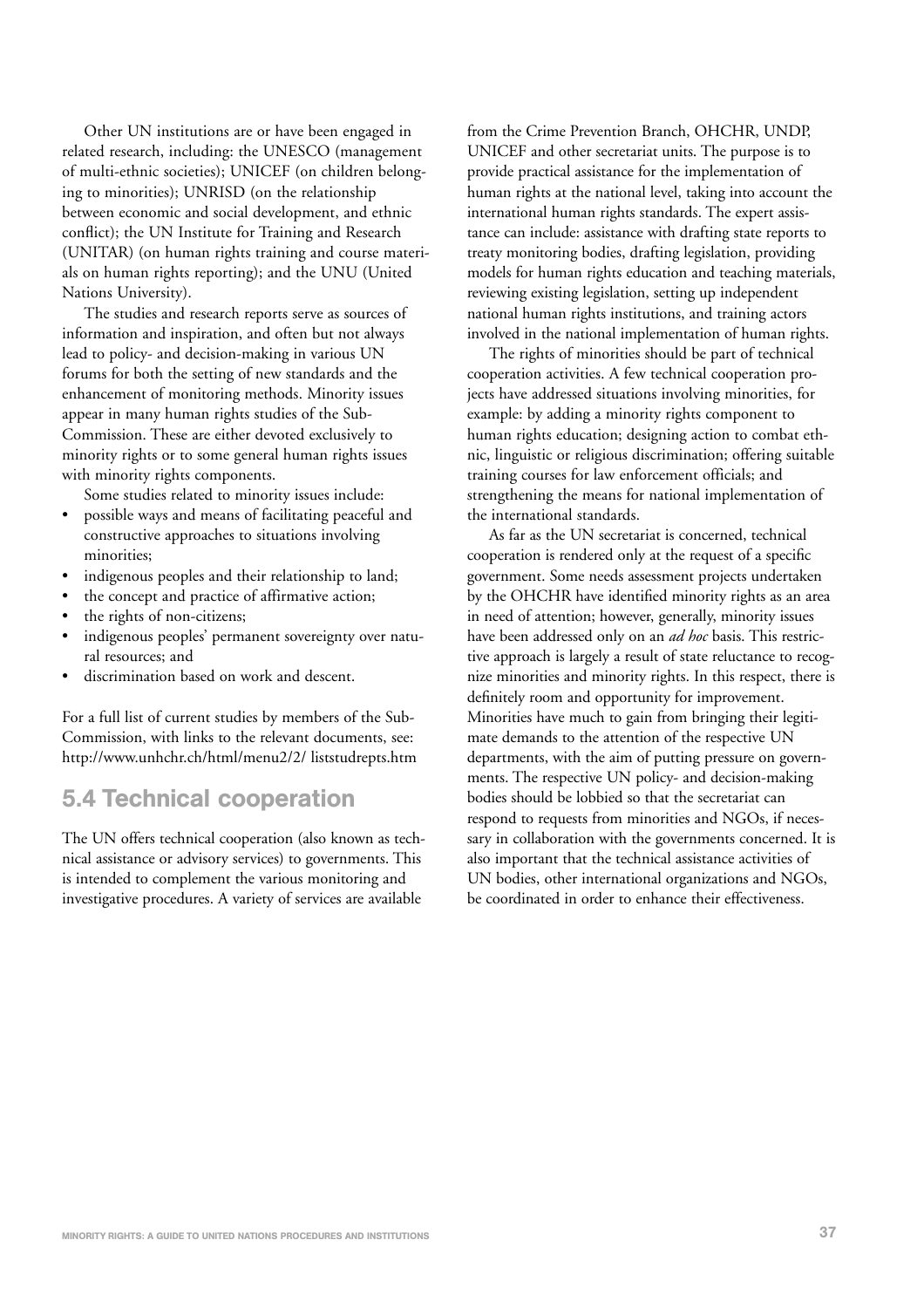# 6. Annexes

# 6.1 Contact details<sup>44</sup>

#### • **United Nations:**

UN Office of the High Commissioner for Human Rights 8–14 Avenue de la Paix CH-1211 Geneva 10, Switzerland Tel: +41 22 917 9000 Fax: +41 22 917 9016

When submitting information to all mechanisms, clearly state the name of the mechanism on your correspondence.

• **For petitions to the treaty bodies (except CEDAW):** OHCHR address as above Fax: +41 22 917 9022 Email: tb-petitions@ohchr.org

#### • **For all communication with CEDAW**:

Committee on the Elimination of Discrimination Against Women c/o Division for the Advancement of Women, Department of Economic and Social Affairs United Nations Secretariat 2 United Nations Plaza, DC-2/12th Floor New York, NY 10017, United States of America Fax: +1 212 963 3463 Email: daw@un.org

#### • **For communications for the 1503 Procedure:**

Commission/Sub-Commission Team (1503 Procedure) OHCHR address as above Fax: +41 22 917 9011 Email: 1503@ohchr.org

#### • **For communications to special procedures:**

OHCHR address as above Fax: +41 22 917 90 06 Email: urgent-action@ohchr.org

#### • **For UN official documents including states' reports:**

Documents Distribution Office Door 40, Palais des Nations CH-1211 Geneva 10, Switzerland Tel: +41 22 917 4712 or 4900 Email: InfoDesk@ohchr.org

#### • **General enquiries:**

NGO Liaison Office, Palais des Nations Room 153, CH-1211 Geneva 10, Switzerland Tel: +41 22 917 2127 Fax: +41 22 917 0583 Email: ungeneva.ngoliason@unog.ch

#### • **To apply for NGO consultative status:**

NGO Section Department of Economic and Social Affairs (DESA) United Nations, Room DC1-1480 New York, NY 10017, United States of America Tel: +1 212 963 8652 Fax: +1 212 963 9248 Email: desangosection@un.org

#### • **To order UN publications:**

United Nations Publications 2 United Nations Plaza Room DC2-0853, Dept 1004 New York, NY 10017, United States of America Tel: +1 212 963 8302 or +1 800 253 9646 Fax: +1 212 963 3489 Email: Publications@un.org Or Sales Office and Bookshop, Palais des Nations CH-1211 Geneva 10, Switzerland Tel: +41 22 917 2614 (orders), Tel: +41 22 917 2613 (enquiries regarding publications, orders), Tel: +41 22 917 2615 (subscriptions and standing orders) Fax: +41 22 917 0084 Or United Nations Bookshop Concourse Level, 46th Street and 1st Avenue New York, NY 10017, United States of America Tel: +1 212 963 7680 or +1 800 553 3210 Fax: +1 212 963 4910 Email: bookshop@un.org

#### • **For information on the media at the UN in Geneva and contact details of ACANU:**

Service de l'Information Palais des Nations CH-1211 Geneva 10, Switzerland Tel: +41 22 917 23 02 Fax: +41 22 917 00 30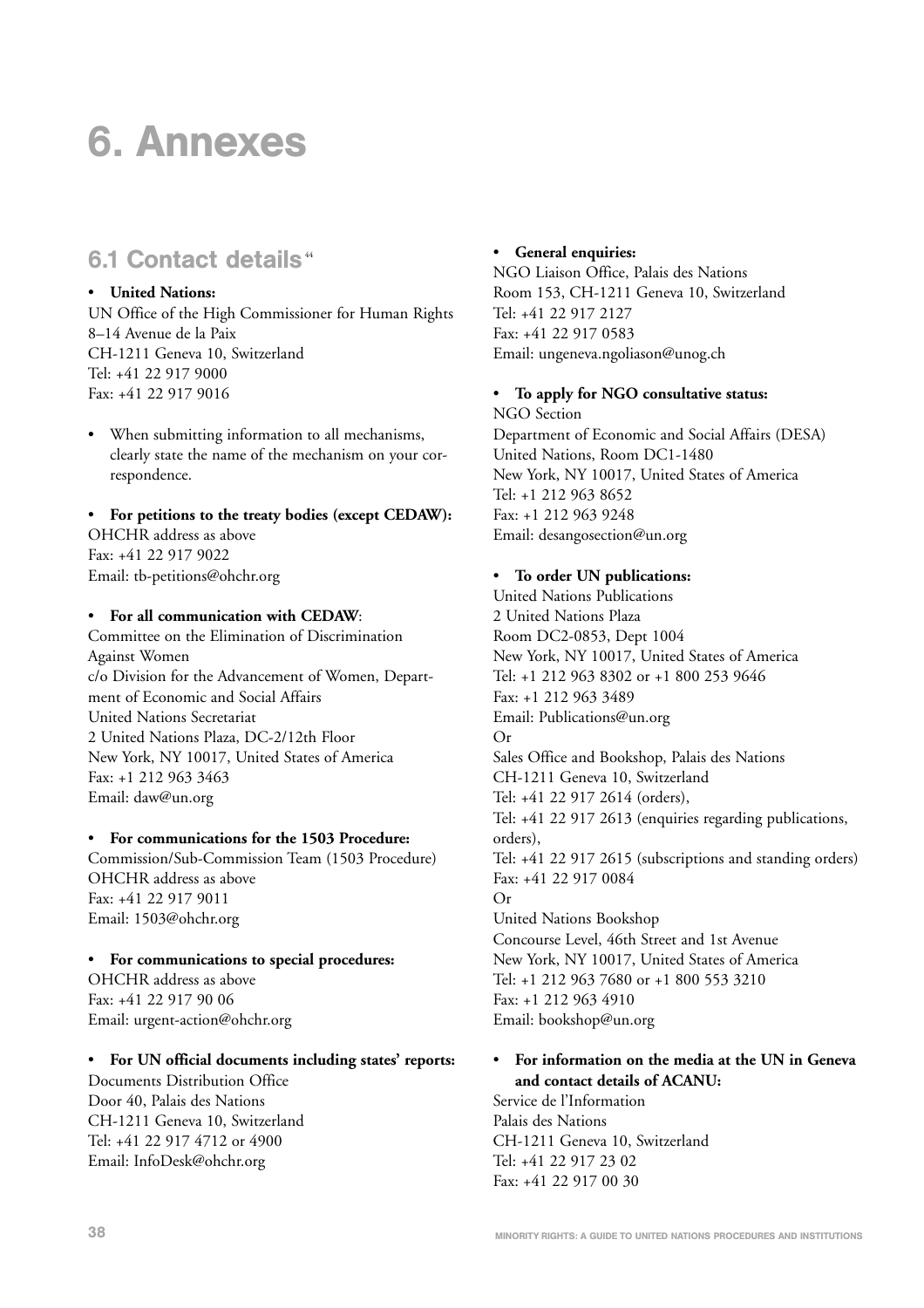#### Information services (NGOs)

• **General assistance/information service for NGOs in regard to CERD:**

Anti-Racism Information Service (ARIS) 14 avenue Trembley CH-1209 Geneva, Switzerland Tel: +41 22 740 3530 Fax: +41 22 740 3565 E-mail: aris@antiracism-info.org Website: http://www.antiracism-info.org

#### • **General assistance/information service for NGOs regarding any UN human rights bodies:**

International Service for Human Rights PO Box 16, 1 rue de Varembé CH-1211 Geneva 20 CIC, Switzerland Tel: +41 22 733 5123 Fax: +41 22 733 0826 Website: http://www.ishr.ch

#### • **General assistance/information service for NGOs in regard to the CRC:**

NGO Group on the Convention on the Rights of the Child

c/o Defence for Children International PO Box 88, 1 rue de Varembé CH-1211 Geneva 20, Switzerland Tel: +41 22 740 47 30 Fax: +41 22 740 1145 Email: ngo-crc@tiscalinet.ch

## 6.2 How to apply for ECOSOC status

Your NGO must have been in existence (officially registered) for at least two years. It must have an established headquarters, a democratically-adopted Constitution, authority to speak for its members, a representative structure, appropriate mechanisms of accountability, and democratic and transparent decision-making processes. The rules state you should be able to show that most of your funding comes from non-governmental components, although this does not seem to be strictly applied. Your organization's activities must be relevant to the work of ECOSOC and in no way contrary to the provisions of the UN Charter.

Traditionally, most ECOSOC NGOs have been of an international nature, but increasingly, NGOs working on the national level are obtaining ECOSOC status. In their case however, the state concerned may be consulted before the application is approved.

There are three categories of consultative status. NGOs whose work covers most of the issues dealt with by ECOSOC can apply for General Consultative Status. These are usually fairly large international organizations. Special Consultative Status is for NGOs with specific competence in some of the fields of the work of ECOSOC. These tend to be smaller or more recently established NGOs. Roster Status is for NGOs who can make 'occasional and useful contributions to the work of the Council or its subsidiary bodies'. It is possible to obtain one category of consultative status and later apply to upgrade it. Different rules of participation apply to NGOs depending on their level of status. Speaking rights and time limits may vary, as may the length of written submissions permitted.

Initially you must send a letter, signed by your Secretary-General or President to the NGO Section of the Department of Economic and Social Affairs (DESA) expressing your intention to apply for ECOSOC status. (For contact details, see Annex 6.1.) You will then receive the application package. Your application must be submitted in English or French and all supporting documents must be submitted in one of those languages.

Your completed application has to reach the NGO section by 1 June. It will be considered by the Committee on NGOs at its session the following year. The committee is made up of representatives of 19 states.

The NGO section reviews applications and may contact you to ask for more information. Once reviewed, the application is submitted to the committee. The committee meets twice a year. During the session the committee may ask you questions about your application. These will be faxed to you and you should reply immediately in order to avoid the committee deciding to defer the application to the next session. NGOs have the right to be present when their application is being considered. Most NGOs do not attend the first time their application is considered but if the application is deferred, they may decide to attend the next session to be able to reply to questions in person and to avoid further deferrals.

The committee makes a recommendation to the ECOSOC, which has to approve it before consultative status is granted. After the committee makes its recommendation and after the final ECOSOC decision, you will receive official notification.

All NGOs with General and Special consultative status must submit a report on their activities every four years. Organizations with Roster status do not have to report. For more information on applying for ECOSOC status see: http://www.un.org/esa/coordination/ngo.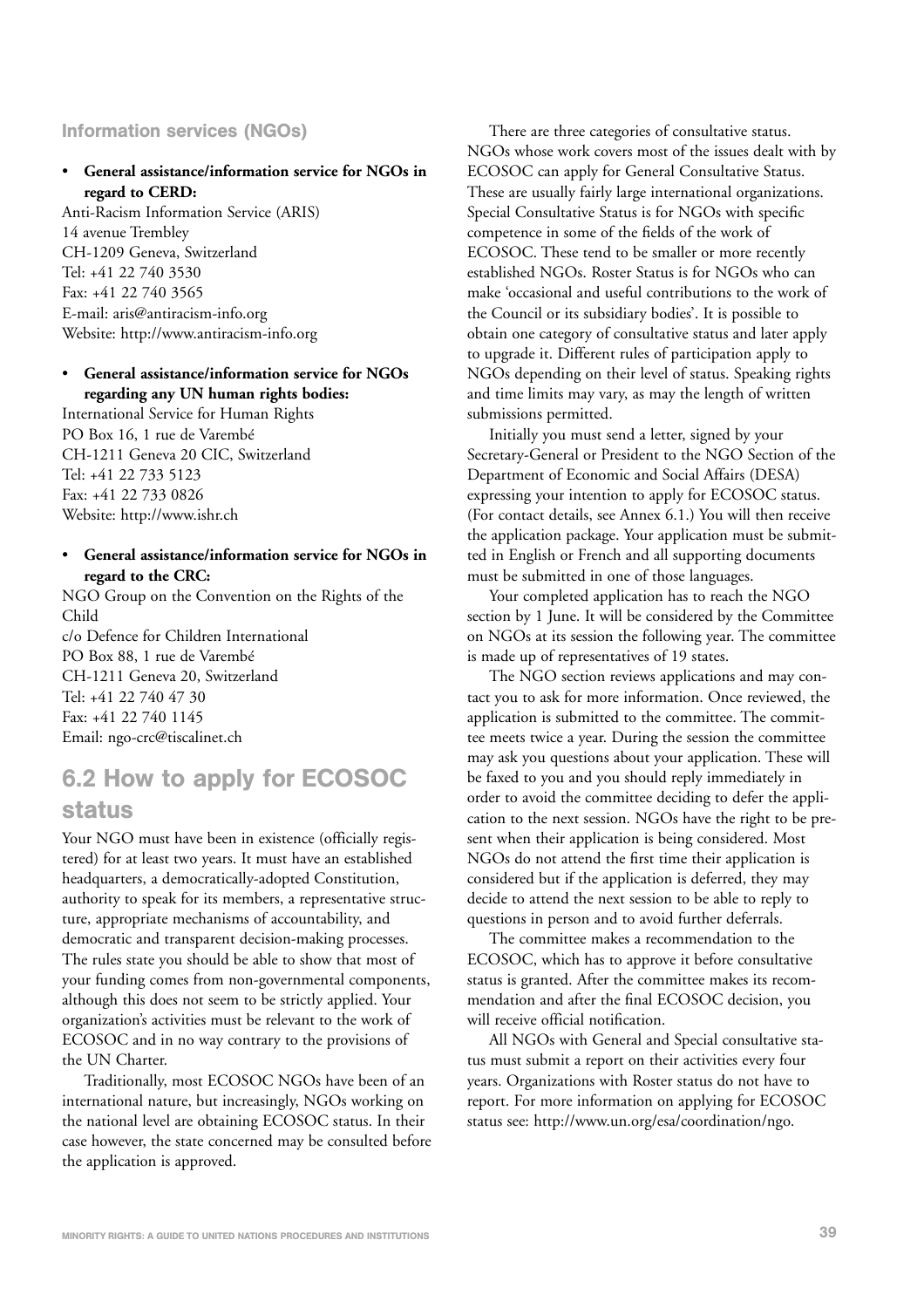# 6.3 Model communications form for treaty bodies<sup>4</sup>

| For communications under UN human rights treaties |                                                                                                                                        |
|---------------------------------------------------|----------------------------------------------------------------------------------------------------------------------------------------|
|                                                   |                                                                                                                                        |
| I. Information on the complainant:                |                                                                                                                                        |
|                                                   |                                                                                                                                        |
|                                                   |                                                                                                                                        |
|                                                   |                                                                                                                                        |
| Submitting the communication:                     |                                                                                                                                        |
|                                                   |                                                                                                                                        |
|                                                   | (If the complaint is being submitted on behalf of another person): please provide the following personal details of that other person: |
|                                                   |                                                                                                                                        |
|                                                   |                                                                                                                                        |
|                                                   |                                                                                                                                        |
|                                                   | If you are acting with the knowledge and consent of that person, please provide that person's authorization for you to bring this com- |
|                                                   |                                                                                                                                        |
| Or                                                |                                                                                                                                        |
|                                                   |                                                                                                                                        |
|                                                   |                                                                                                                                        |

#### II. State concerned/Articles violated

Name of the state that is either a party to the Optional Protocol or has made the relevant Declaration:

Articles of the Covenant or Convention alleged to have been violated:

#### III. Exhaustion of domestic remedies/Application to other international procedures

Steps taken by or on behalf of the alleged victims to obtain redress within the state concerned for the alleged violation – detail which procedures have been pursued, including recourse to the courts and other public authorities, which claims you have made, at which times, and with which outcomes: ..

.......................................................................................................................................................................................................................................................................................................

.......................................................................................................................................................................................................................................................................................................

If you have not exhausted these remedies on the basis that their application would be unduly prolonged, that they would not be effective, that they are not available to you, or for any other reason, please explain your reasons in detail: ...

Have you submitted the same matter for examination under another procedure of international investigation or settlement (e.g. the Inter-American Commission on Human Rights, the European Court of Human Rights, or the African Commission on Human and Peoples' Rights)?: ...................................................................................................................................................................................................................................................................................

If so, detail which procedure(s) have been, or are being, pursued, which claims you have made, at which times, and with which outcomes: .......................................................................................................................................................................................................................................................................................................

#### IV. Facts of the complaint

Detail, in chronological order, the facts and circumstances of the alleged violations. Include all matters which may be relevant to the assessment and consideration of your particular case. Please explain how you consider that the facts and circumstances described violate your rights:

Author's signature: .......

(The blanks under the various sections of this model communication simply indicate where your responses are required. You should take as much space as you need to set out your responses.)

#### V. Checklist of supporting documentation (copies, not originals, to be enclosed with your complaint):

- Written authorization to act (if you are bringing the complaint on behalf of another person and are not otherwise justifying the absence of specific authorization): .
- Decisions of domestic courts and authorities on your claim (a copy of the relevant national legislation is also helpful): .......
- Complaints to and decisions by any other procedure of international investigation or settlement: .......
- Any documentation or other corroborating evidence you possess that substantiates your description in Part IV of the facts of your claim and/or your argument that the facts described amount to a violation of your rights: .............

If you do not enclose this information and it needs to be sought specifically from you, or if accompanying documentation is not provided in the working languages of the secretariat, the consideration of your complaint may be delayed.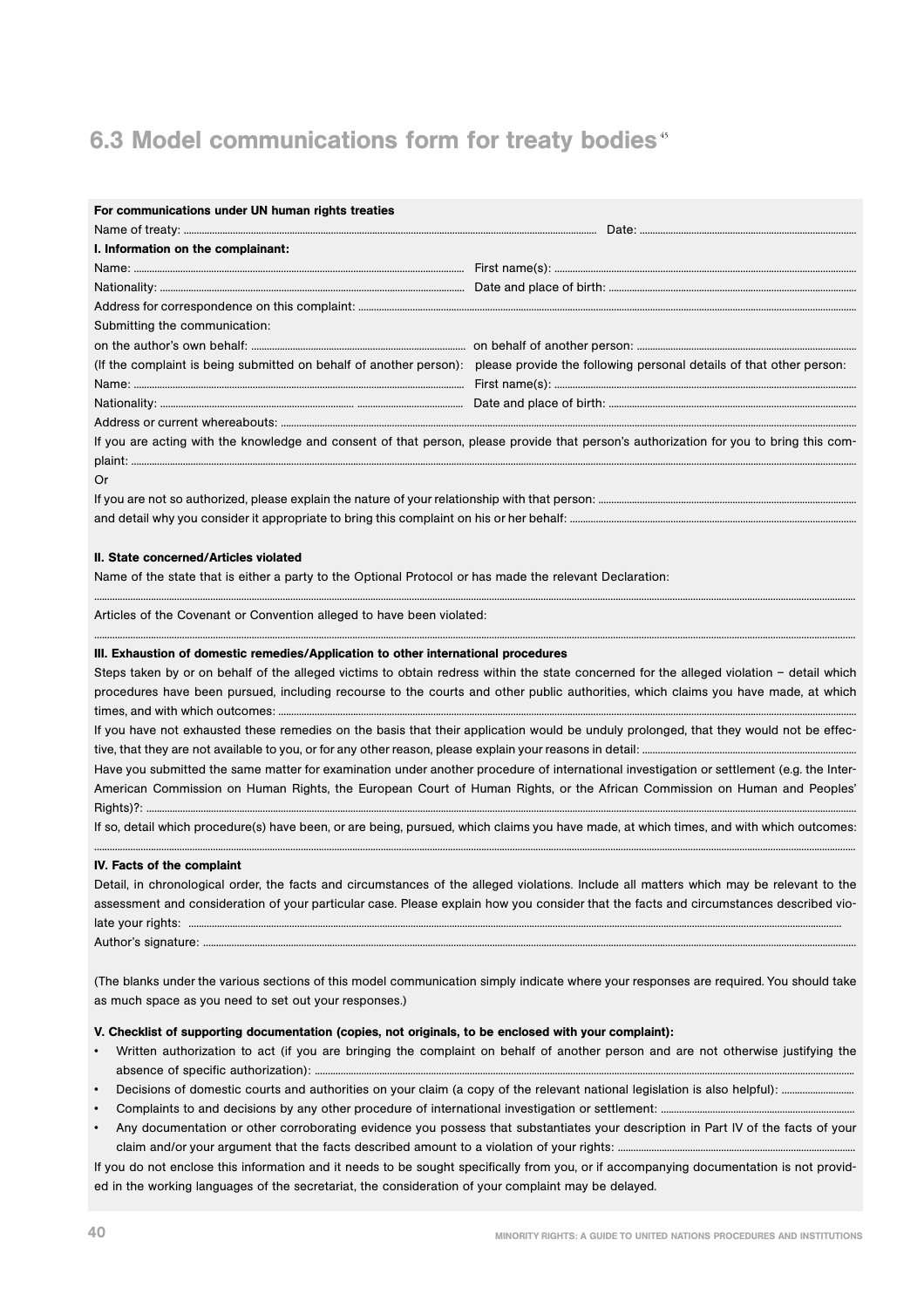# 6.4 Guidelines for interventions at United Nations meetings

These guidelines give the basic principles common to NGO interventions at UN meetings; however, you should check the rules for the specific meeting you are attending.

#### Writing your intervention

Your intervention must be written and given in one of the six UN languages – Arabic, Chinese, English, French, Russian or Spanish.

The allotted speaking time depends on the meeting; however, no matter the official limit, a short intervention that makes clear, concise recommendations is more likely to be listened to. A rambling intervention with a detailed description of events will send people to sleep, even if you are describing a shocking situation. Practice reading your intervention out loud, slowly, to make sure it is within the time limit. If it is too long, do not just speak faster! You should find a way to make it shorter because if you speak too quickly, people might not be able to understand. If the translators cannot follow you, then a large proportion of the people in the room will not be able to understand and your intervention will be wasted.

Generally, you can make one intervention under each of the agenda items, up to a maximum number over the whole meeting. It is possible to make joint interventions with other NGOs, if you have similar issues to raise. Having a number of NGOs making a joint intervention can add weight to the argument. Make sure that your intervention relates closely to the topic of the agenda item.

Start by thanking the chair of the meeting for giving you the floor. Say: 'I speak on behalf of ...' and name your NGO and the country you are from. Introduce the issue or theme you are going to talk about. Remember that other people may not know much about the situation, so you should briefly give background information and clearly define any names or other terms that are specific to the issue in your intervention.

Explain the issue you are concerned with clearly and logically, using facts and concrete examples to support what you are saying. Avoid using highly emotional or political language. Your intervention will be more effective if you use controlled language to emphasize the seriousness of the situation and support your claims with credible information. Unfortunately, the people at UN meetings hear shocking stories of violations and abuses all the time, and become quite immune to them. Their reaction to an outraged description of horrific violations is usually: 'Oh no, not again', and they may switch off their attention. This may come as a big shock to minority representatives, many of who have experienced these events firsthand, and for whom they have a keen emotional reality. But this is the reality of the UN, and if you want your intervention to be heard and to lead to change, you need to phrase it in a way that will keep everyone's attention.

States sometimes reply to NGO statements and these replies often consist of denying the NGO claims and attacking the sources of information used by the NGO; therefore you should use reliable sources of information and be very clear about where you got your information.

But, having said that, be careful not to quote lots of statistics. Use one or two statistics if they clearly show your arguments; however, people will not be able to follow you, or their attention will wander, if you list lots of statistics. If you think a lot of statistics are important, you can put them in footnotes so people who get a copy of your intervention can read them even if you do not read them out. You can also say in your intervention that you have the information available for anyone who wishes to see it.

Use language that empowers your community. Avoid saying: 'In my country minorities have no rights' or 'The government has taken away all of our rights'. Rights can be violated, but they cannot be taken away. In some situations, they are all you have. They represent a symbolic strength, in that they give you the morally superior position, but they may also represent real strength, if an external actor is willing to intervene to protect your rights.

Further, saying: 'We have no rights' pushes you further into the role of the victim, and may reinforce the government's attitude that it can do what it wants, because you are weak. Psychologically, it can have a negative effect on the willingness of your potential allies to help, because people prefer to help those who have taken a strong, principled stand against violations. It is much better to use language such as: 'the government of my country is violating our right to …'. In this way you emphasize your strength (your rights) and the government's weakness (its illegal and immoral behaviour, in failing to respect the obligations it signed up to).

You should link the issue or theme of your intervention to relevant human rights law. This could be the UNDM or other UN human rights treaties or Declarations, or regional treaties. (In the case of a treaty, make sure that you check that your government has ratified it; Declarations, while not legally binding, apply to all states.) However, you should mention only the most important Articles or treaties and specifically say how they relate to your topic, rather than just listing lots of Article numbers or treaties. You could include your country's Constitution or national laws relevant to the issue. You could also mention what other UN bodies or experts have said about the subject. For example, if an SR has mentioned the issue in a report, it could be useful to say so.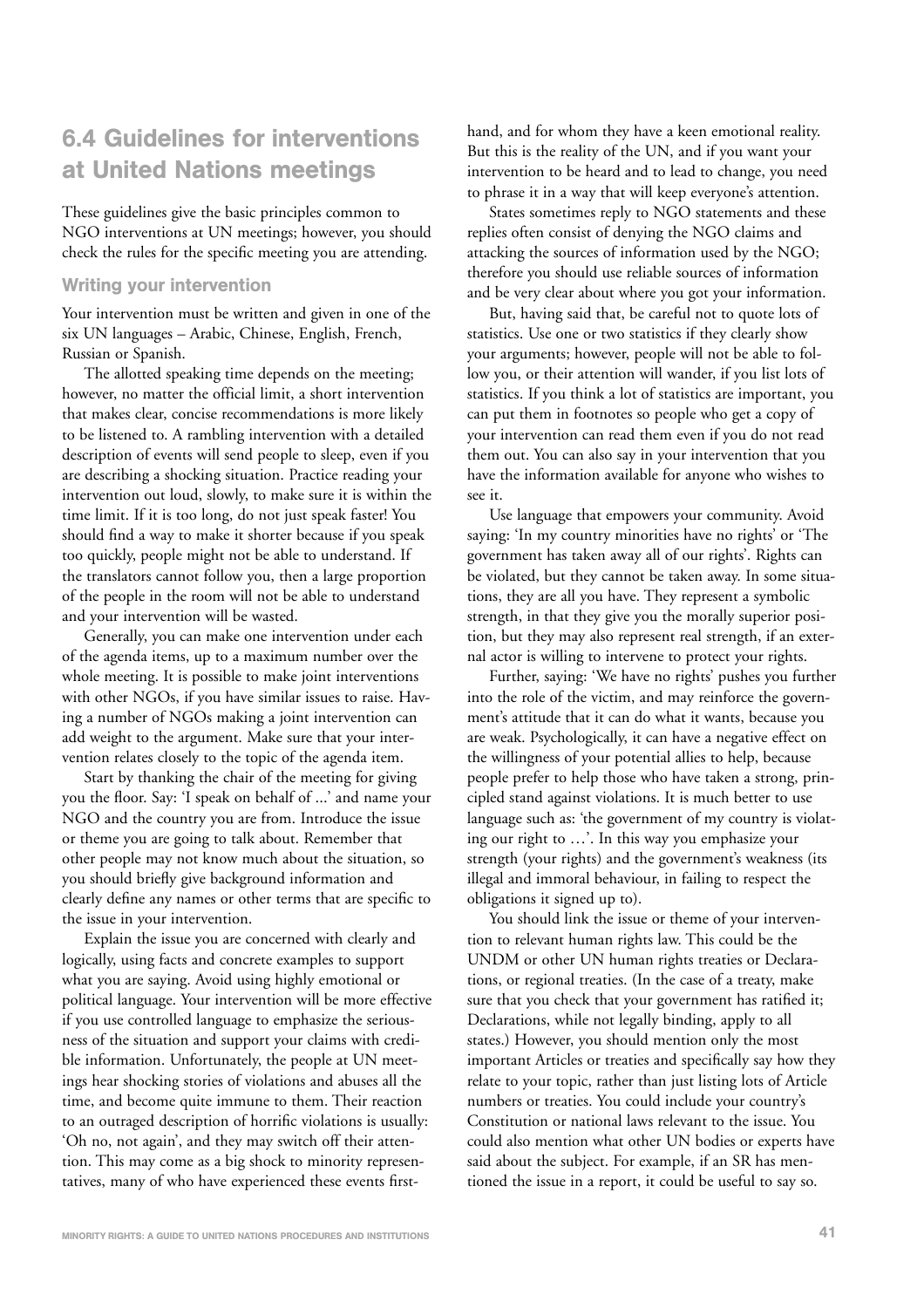All this strengthens your intervention and adds to your argument. It is more difficult for governments to deny your claims if you can clearly show violations of international human rights law.

Your intervention should conclude with constructive recommendations for what action you would like to see happen. Think carefully about the recommendations you make, they are very important. They should be concrete and precise; try to avoid general recommendations, such as: 'The government should respect the rights of minorities.' Be precise, outline the exact steps the government needs to take. You can make recommendations to the specific UN meeting you are addressing, to your government, to other governments, to other UN bodies and agencies, and to the international community.

#### Delivering your intervention

There is a 'speakers desk' with a list of speakers for each agenda item. You need to register to speak by adding the name of your NGO to the list under the appropriate item.

Give the requested number of copies of your intervention to the secretariat. These are for the interpreters and also for the secretariat to consult when they write the report of the meeting.

The chair calls out names in the order on the speakers list. You must be in the room. If the chair calls your name and you are not there, you will lose your opportunity to speak under that agenda item. When you hear your name, raise your hand to indicate your presence. Your microphone will then be switched on. Do not start speaking until the chair indicates.

Read your intervention slowly and clearly. Avoid the temptation to speak quickly so that you can say more within the time limit. Also be aware that if you are nervous, you will probably speak faster than usual. If you speak too fast, people will not be able to concentrate on what you are saying and the interpreters will not be able to keep up. Keep within the time limit. If your intervention is too long the chair may ask you to stop.

After you finish your intervention you may be asked for copies. You should have at least 20 copies available for distribution to anyone interested, and you may want to make sure that your government representative gets a copy either before or after you speak.

In order for your intervention to have the most impact, you should turn it into a press release for the media in your country and contact some of the journalists based in Geneva.

## 6.5 Special procedures of the Commission on Human Rights<sup>\*</sup>

Working Groups of the Commission on Human Rights

| <b>Working Group</b>                                                                                           | Included in mandate                                  |  |
|----------------------------------------------------------------------------------------------------------------|------------------------------------------------------|--|
| Working Group on a draft declaration on the rights<br>of indigenous peoples                                    |                                                      |  |
| Working Group on an Optional Protocol to the International<br>Covenant on Economic, Social and Cultural Rights |                                                      |  |
| Working Group on arbitrary detention                                                                           | Communications*<br>Country visits<br>Communications* |  |
| Working Group on enforced or involuntary disappearances                                                        |                                                      |  |
| Working Group on the right to development                                                                      |                                                      |  |
| Working Group on situations                                                                                    | Communications (1503 Procedure)                      |  |
| Working Group of experts on people of African descent                                                          |                                                      |  |
| Working Group on the effective implementation of the<br>Durban declaration and programme of action             |                                                      |  |

NOTE: \* HAS ISSUED GUIDELINES FOR THE SUBMISSION OF COMMUNICATIONS.<br>FOR MORE INFORMATION ON WORKING GROUPS, SEE: HTTP://WWW.UNHCHR.CH/HTML/MENU2/2/CHRWG.HTM

Countries which are the focus of a Special Rapporteur/Special Representative/Independent Expert

• Afghanistan • Belarus • Burundi • Cambodia • Chad • Cuba • Democratic Republic of Congo • Democratic People's Republic of Korea • Haiti • Liberia • Myanmar/Burma • Palestinian territories occupied since 1967 • Somalia • Sudan • Uzbekistan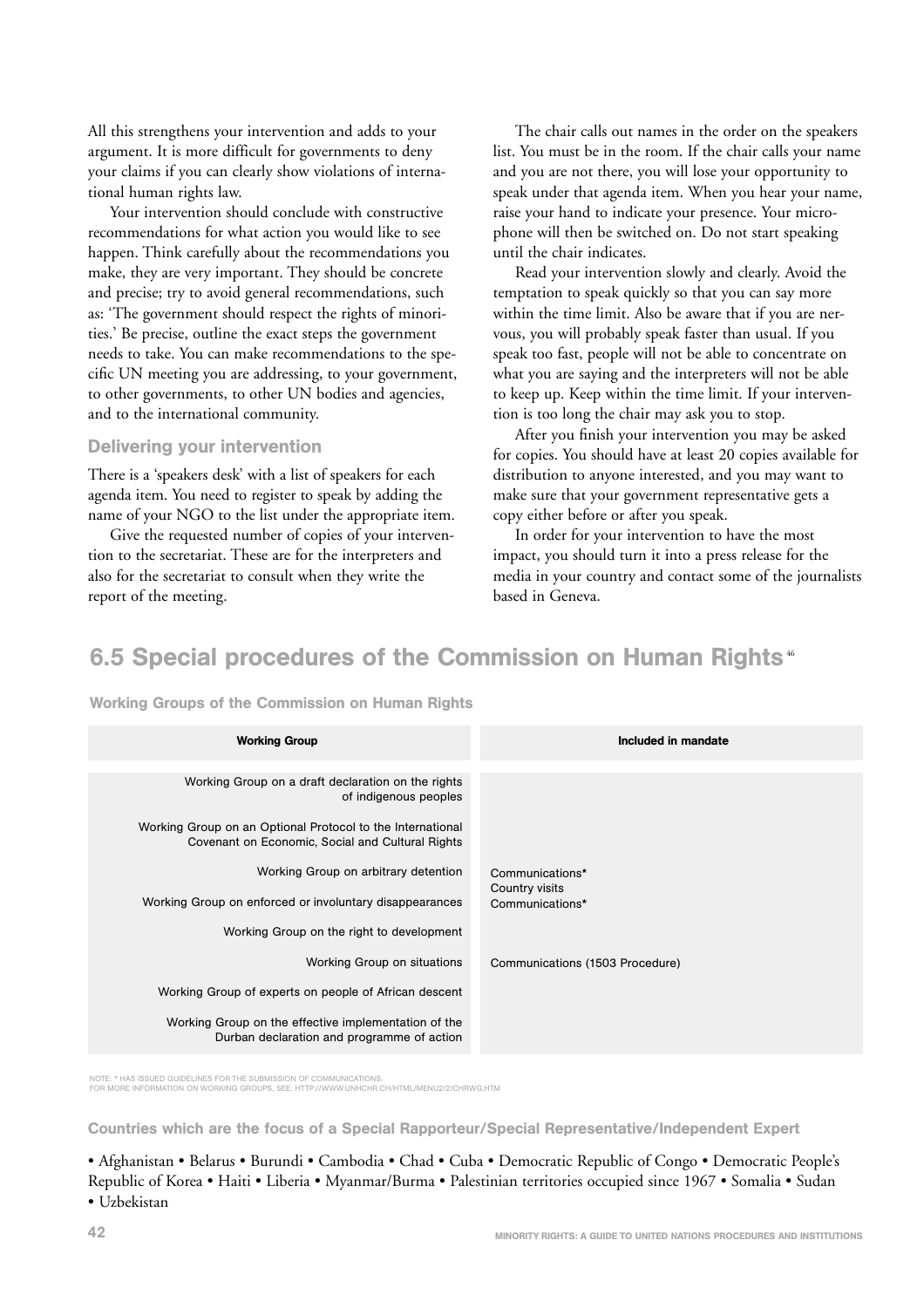#### Thematic procedures

| <b>Mandate name</b>                                                                                                                                             | Name and country of origin of<br>current mandate holder | Included in mandate                                       |
|-----------------------------------------------------------------------------------------------------------------------------------------------------------------|---------------------------------------------------------|-----------------------------------------------------------|
| Special Rapporteur on the sale of children, child prostitution<br>and child pornography                                                                         | Mr Juan Miguel Petit (Uruguay)                          | Communications*<br>Country visits                         |
| Independent Expert on the right to development                                                                                                                  | Mr Arjun Sengupta (India)                               |                                                           |
| Special Rapporteur on the right of everyone to the enjoyment of<br>the highest attainable standard of physical and mental health                                | Mr Paul Hunt (New Zealand)                              |                                                           |
| Special Rapporteur on the right to education                                                                                                                    | Ms Katarina Tomaševski<br>(Croatia)                     | Country visits                                            |
| Special Rapporteur on extrajudicial, summary<br>or arbitrary executions                                                                                         | Ms Asma Jahangir (Pakistan)                             | Communications*<br>Country visits                         |
| Special Rapporteur on the right to food                                                                                                                         | Mr Jean Ziegler (Switzerland)                           | Communications<br>Country visits                          |
| Special Representative of the Secretary-General on the situation of<br>human rights defenders                                                                   | Ms Hina Jilani (Pakistan)                               | Communications*<br>Country visits                         |
| Special Rapporteur on adequate housing as a component of the<br>right to an adequate standard of living                                                         | Mr Miloon Kothari (India)                               | Country visits<br>Communications (with other<br>mandates) |
| Special Rapporteur on the human rights and fundamental freedoms<br>of indigenous people                                                                         | Mr Rodolfo Stavenhagen<br>(Mexico)                      | Communications<br>Country visits                          |
| Special Rapporteur on the independence of judges and lawyers                                                                                                    | Mr Leandro Despouy<br>(Argentina)                       | Communications<br>Country visits                          |
| Special Rapporteur on the promotion and protection of the right to<br>freedom of opinion and expression                                                         | Mr Ambeyi Ligabo (Kenya)                                | Communications*<br>Country visits                         |
| Special Rapporteur on freedom of religion or belief                                                                                                             | Mr Abdelfattah Amor (Tunisia)                           | Communications<br>Country visits                          |
| Special Representative of the Secretary-General<br>on internally displaced persons                                                                              | Mr Francis Deng (Sudan)                                 | Communications<br>Country visits                          |
| Special Rapporteur on use of mercenaries as a means of impeding<br>the exercise of the right of peoples to self-determination                                   | Mr Enrique Bernales<br>Ballesteros (Peru)               | Country visits                                            |
| Special Rapporteur on the human rights of migrants                                                                                                              | Ms Gabriela Rodriguez (Costa<br>Rica)                   | Communications<br>Country visits                          |
| Independent Expert on human rights and extreme poverty                                                                                                          | Ms Anne-Marie Lizin (Belgium)                           | Country visits                                            |
| Special Rapporteur on contemporary forms of racism, racial<br>discrimination, xenophobia and related intolerance                                                | Mr Doudou Diene (Senegal)                               | Communications<br>Country visits                          |
| Independent Expert on structural adjustment<br>policies and foreign debt                                                                                        | Mr Bernards Andrew<br>Nyamwaya Mudho (Kenya)            | Country visits                                            |
| Special Rapporteur on torture                                                                                                                                   | Mr Theo van Boven<br>(Netherlands)                      | Communications*<br>Country visits                         |
| Special Rapporteur on the adverse effects of the illicit movement<br>and dumping of toxic and dangerous products and wastes on the<br>enjoyment of human rights | Ms Fatima Zohra Ouhachi-<br>Vesely (Algeria)            | Communications<br>Country visits                          |
| Special Rapporteur on violence against women,<br>its causes and consequences                                                                                    | Ms Yakin Erturk (Turkey)                                | Communications*<br>Country visits                         |
| Special Rapporteur on trafficking in persons, especially<br>in women and children                                                                               | New mandate, person not yet<br>appointed                | Communications                                            |
| Independent Expert on protection of human rights and<br>fundamental freedoms while countering terrorism                                                         | New mandate, person not yet<br>appointed                |                                                           |
| Independant Expert to update the set of principles for<br>the protection and promotion of human rights<br>through action to combat impunity                     | New mandate, person not yet<br>appointed                |                                                           |
|                                                                                                                                                                 |                                                         |                                                           |

NOTE: \* HAS ISSUED GUIDELINES FOR THE SUBMISSION OF COMMUNICATIONS.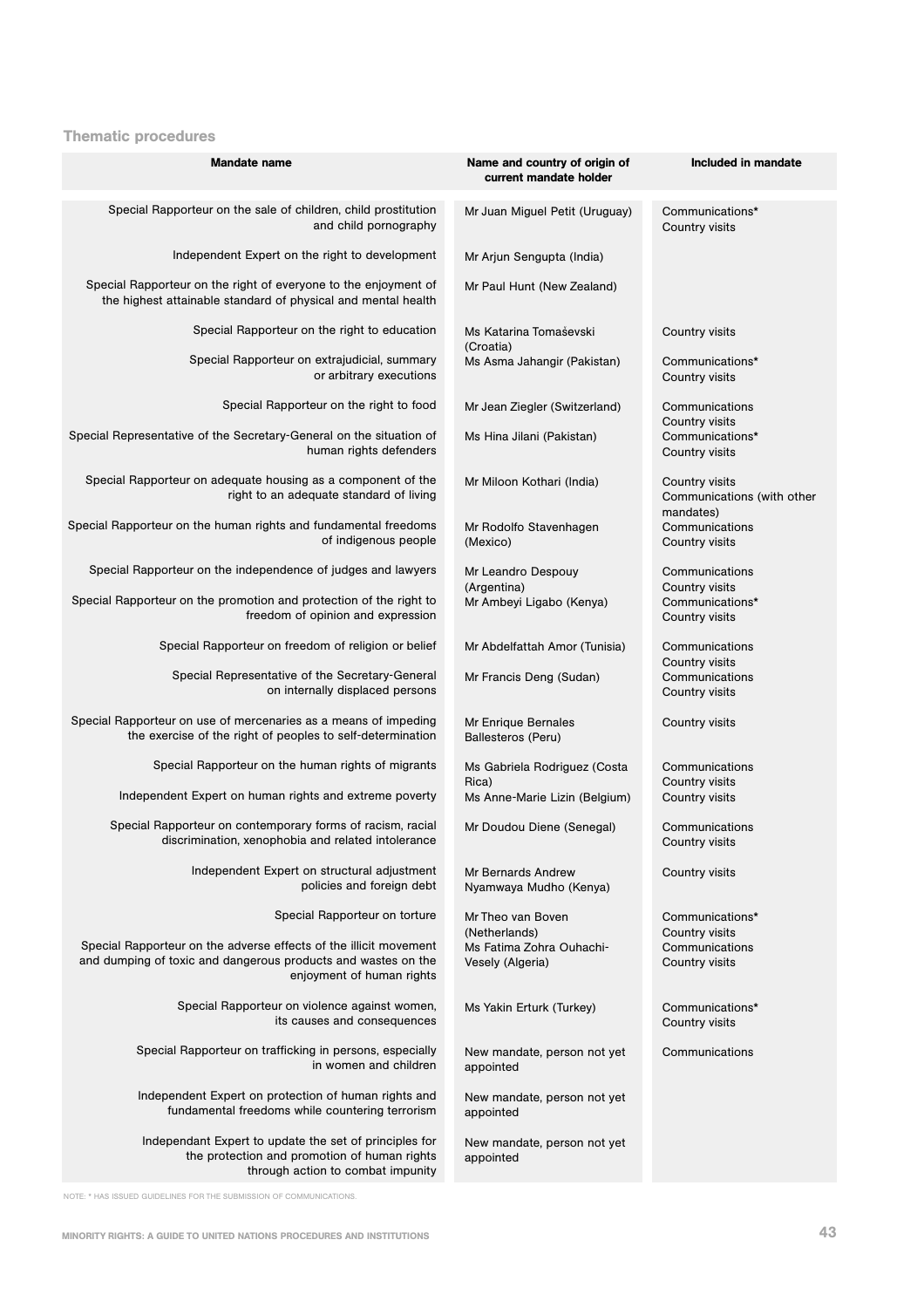# **Notes**

- 1 For detailed information on the ILO, see Roy, C. and Kaye, M., *The International Labour Organization: A Handbook for Minorities and Indigenous Peoples*, London, MRG, 2002; for information on European legislation see, Barnes, C. and Olsthoorn, M., *The Framework Convention for the Protection of National Minorities: A Guide for Non-Governmental Organizations*, London, MRG, 1999, see: http://www.minorityrights.org.
- 2 UN press release SG/SM/9126/Rev.1, 11/02/2004.
- 3 Article 18, Vienna Convention Law of Treaties, 1969.
- 4 Resolution 217 C (III) of 10 December 1948.
- 5 UN agencies have other relevant instruments that may be of interest, including: ILO Convention (No. 111) concerning Discrimination in respect of Employment and Occupation, ILO Convention (No. 169) concerning Indigenous and Tribal Peoples in Independent Countries and the UNESCO Convention Against Discrimination in Education. Also: UN Convention on the Status of Stateless Persons, UN Convention on the Prevention and Punishment of the Crime of Genocide, UN Declaration on the Elimination of All Forms of Intolerance and of Discrimination Based on Religion or Belief.
- 6 Article 1, ICERD.
- With the exception of the ICESCR, all the committees were established by the treaty. The CESCR was established by an ECOSOC Resolution and is therefore a subsidiary of ECOSOC.
- 8 For detailed information on the monitoring of ICERD see: Tanaka, A. with Yoshinobu, N., *The International Convention on the Elimination of All Forms of Racial Discrimination: A Guide for NGOs*, London, MRG and IMADR, 2001, available at: http://www.minorityrights.org. For guidelines on NGO shadow reports to the CRC, see: NGO Group for the Convention on the Rights of the Child, *A Guide for Non-Governmental Organisations Reporting to the Committee on the Rights of the Child*, 1998, available at: http://www.crin.org/ docs/resources/ publications/NGOCRC/NGOCRC-Guide-en.pdf
- 9 The committee secretariat can provide more information about the procedures that the committee follows. See also the comparison of working methods at: http://www. bayefsky.com/getfile.php/id/9232.
- 10 UN Doc. CCPR/CO/78/SVK.<br>11 See UN Doc. CEPD/C/64/C
- See, UN Doc. CERD/C/64/CO/2.
- 12 Ethiopia, UN Doc. CEDAW/C/2004/I/CRP.3/Add.7/Rev.1, and Nepal, UN Doc. CEDAW/C/2004/I/CRP.3/Rev.1.
- 13 UN Doc. E/C.12/1/Add.94.
- 14 For texts, see: *Compilation of General Comments and General Recommendations Adopted by Human Rights Treaty Bodies*, in UN document HRI/GEN/1/Rev. 6. Available from the OHCHR website: http://www.unhchr.ch.
- 15 *Ibid*., pp. 158–61.
- 16 This was taken as the basis for the 1992 UNDM.
- 17 Alfredsson, G., 'Different forms of and claims to the right of self-determination', in D. Clarke and R. Williamson (eds), *Self-Determination: International Perspectives*, Macmillan Press and St Martin's Press, 1996, pp. 58–86.
- 18 UN document HRI/GEN/1/Rev.6, p. 148.
- 19 See section 2 for more details.
- 20 Article 25 of the ICCPR provides an exception inasmuch as only citizens are entitled to vote and run for office in elections.
- 21 UN Doc. HRI/GEN/1/Rev.6, p. 156.
- 22 *Ibid*., p. 133.
- 23 *Ibid*., pp. 203–4.
- 24 *Ibid*., p. 202.
- 25 *Ibid*., pp. 204–5.
- 26 *Ibid*., pp. 214–15.
- 27 *Ibid*., pp. 216–21. For more information on thematic discussions, see section 6.
- 28 *Ibid*., pp. 223–9.
- *Ibid.*, pp. 45–9.
- 30 *Ibid*., pp. 70–85.
- 31 The CESCR in General Comment no. 3 on Article 2 said that: 'a minimum core obligation to ensure the satisfaction of, at the very least, minimum essential levels of each of the rights is incumbent upon every State party'.
- 32 *Ibid*., pp. 85–105.
- 33 *Ibid*., pp. 105–22.
- 34 Committees will consider domestic remedies to be exhausted if they are not available or if there has been an unreasonable delay in proceedings. This is to stop states from keeping a case pending for years without dealing with it.
- 35 Dante Piandiong *et al.* v. The Philippines, CCPR/C/70/D/869/ 1999.
- 36 MRG internal document, 2002.
- 37 For more information on special procedures, see: The Law Society and Amnesty International, *The United Nations Thematic Mechanisms 2002: An Overview of their Work and Mandates,* 2002, available at: http://www.amnesty.org.
- 38 UN press release, 24 March 2003.
- 39 MRG press release, 14 October 2003.<br>40 See UN Doc F/CN 4/2003/9
- See, UN. Doc. F/CN.4/2003/9.
- 41 States pay into voluntary funds that are used to facilitate participation of NGOs in the work of the UN. There is a voluntary fund for indigenous populations that facilitates the attendance of indigenous representatives at meetings such as the Working Group on Indigenous Populations and the Permanent Forum on Indigenous Issues. For more information on SRs generally, see section 4.2 and on a possible mechanism on minorities see section 1.
- 42 UN Doc. E/CN.4/Sub.2/AC.5/2001/2.
- 43 The full report of the Mauritius visit can be found in document E/CN.4/Sub.2/AC.5/2002/2 on the OHCHR website. The full report of the visit to Finland will be available at the 56th Session of the Sub-Commission.
- 44 Note: contact details are liable to change, please check before sending your documents, etc.
- 45 Source: UN fact sheet no. 7, http://www.unhchr.ch/html/ menu6/2/annex2.pdf.
- 46 As at April 2004.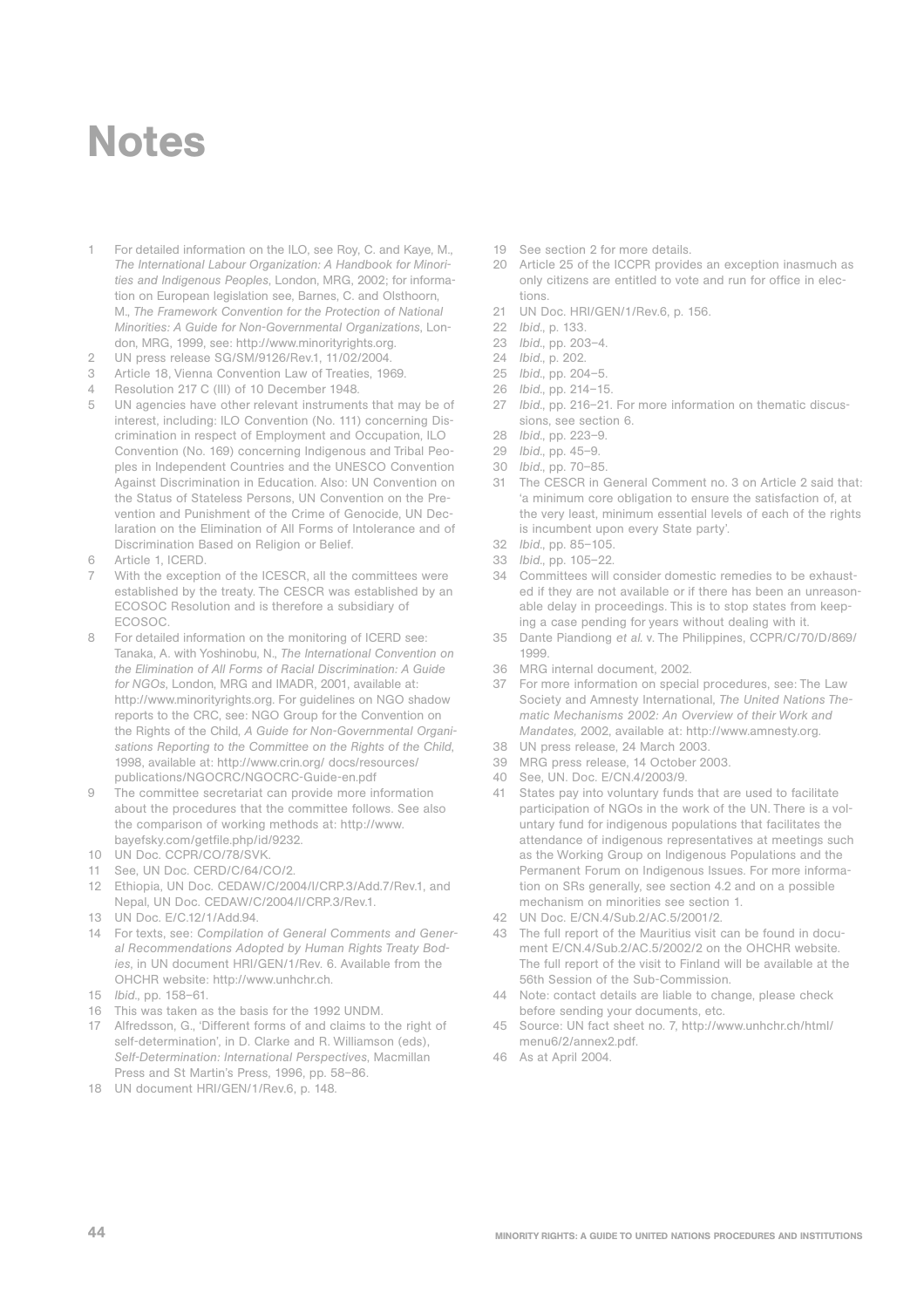# Getting involved

MRG relies on the generous support of institutions and individuals to further our work. All donations received contribute directly to our projects with minorities and indigenous peoples.

One valuable way to support us is to subscribe to our report series. Subscribers receive regular MRG reports and our annual review. We also have over 100 titles which can be purchased from our publications catalogue. In addition, MRG publications are available to minority and indigenous peoples' organizations through our library scheme.

MRG's unique publications provide well-researched, accurate and impartial information on minority and indigenous peoples' rights worldwide. We offer critical analysis and new perspectives on international issues. Our specialist training materials include essential guides for NGOs and others on international human rights instruments, and on accessing international bodies. Many MRG publications have been translated into several languages.

If you would like to know more about MRG, how to support us and how to work with us, please visit our website www.minorityrights.org, or contact our London office.

# Further reading from MRG

*International Labour Organization: A Handbook for Minorities and Indigenous Peoples*

*Chandra Roy and Mike Kaye* 

Describes the instruments and mechanisms of the International Labour Organization and how they can be accessed in relation to issues including discrimination, migrant workers, child labour and indigenous rights. *2002 ISBN 1 897693 39 7, 52pp, £5.95/US\$10.95* 

*Public Participation and Minorities Yash Ghai* 

Describes the range of devices that can be used to provide for participation, and discusses experiences of constitutional and political provision for minorities and indigenous peoples.

*2001 ISBN 1 897693 88 5, 28pp, £5.95/US\$10.95*